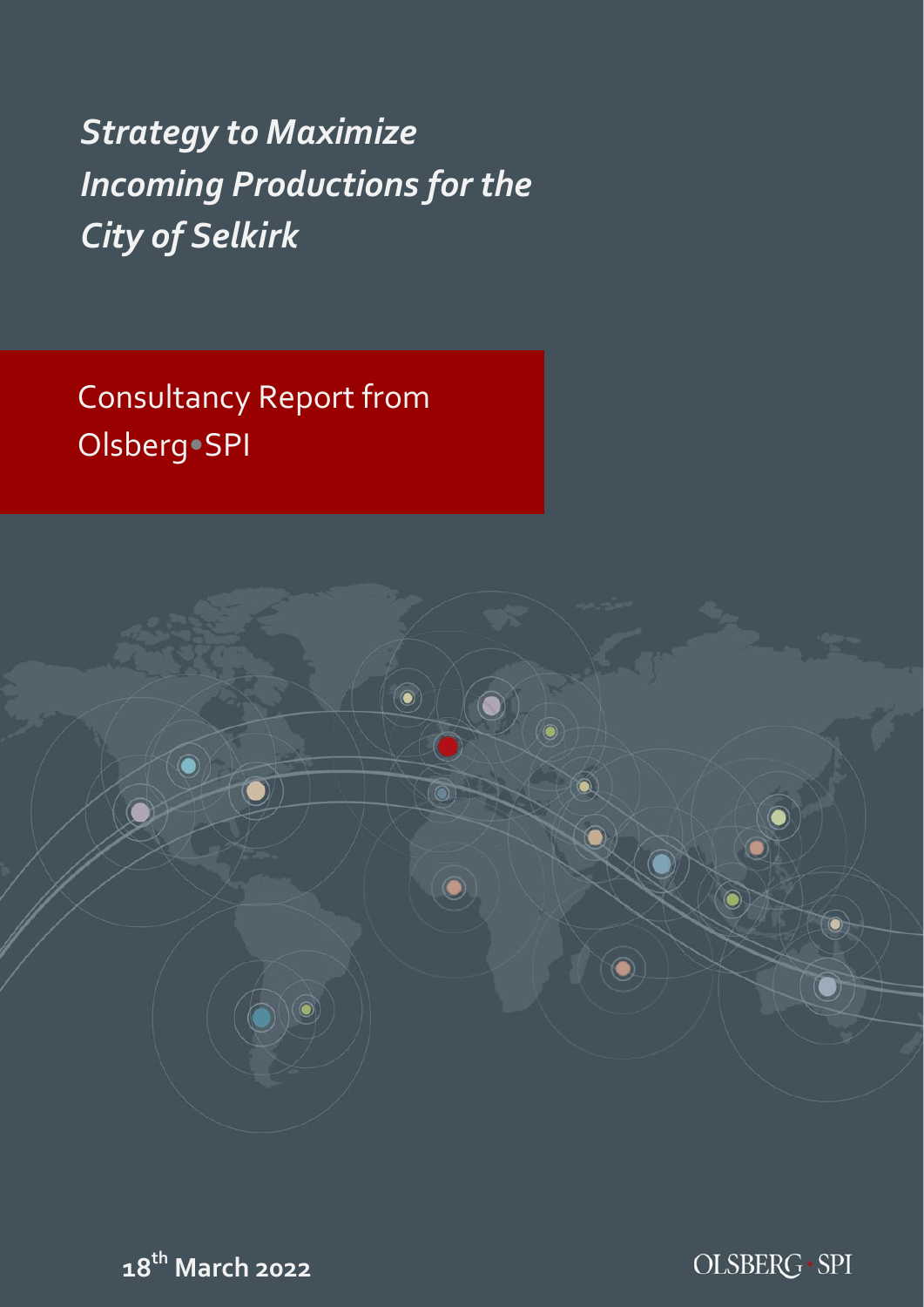# **CONTENTS**

| 1.   |                                                                         |
|------|-------------------------------------------------------------------------|
| 1.1. |                                                                         |
| 1.2. |                                                                         |
| 1.3. |                                                                         |
| 1.4. |                                                                         |
| 2.   |                                                                         |
| 2.1. |                                                                         |
| 2.2. |                                                                         |
| 2.3. |                                                                         |
| 3.   |                                                                         |
| 3.1. |                                                                         |
| 3.2. |                                                                         |
| 3.3. |                                                                         |
| 3.4. |                                                                         |
| 3.5. |                                                                         |
| 3.6. | Comparable Markets and Best Practices - Case Study: Senoia, Georgia  15 |
| 4.   |                                                                         |
| 4.1. |                                                                         |
| 4.2. |                                                                         |
| 4.3. | Creating Substantial Net Inward Investment and Investment Flow  18      |
| 4.4. |                                                                         |
| 4.5. |                                                                         |
| 4.6. |                                                                         |
| 4.7. | The Ripple Effect - Driving Economic Activity in Other Industries  19   |
| 4.8. |                                                                         |
| 4.9. |                                                                         |
|      |                                                                         |
| 5.   |                                                                         |
| 5.1. |                                                                         |
| 5.2. |                                                                         |
| 5.3. |                                                                         |
| 5.4. |                                                                         |
| 5.5. |                                                                         |
| 6.   |                                                                         |
| 6.1. |                                                                         |
| 6.2. |                                                                         |
| 6.3. |                                                                         |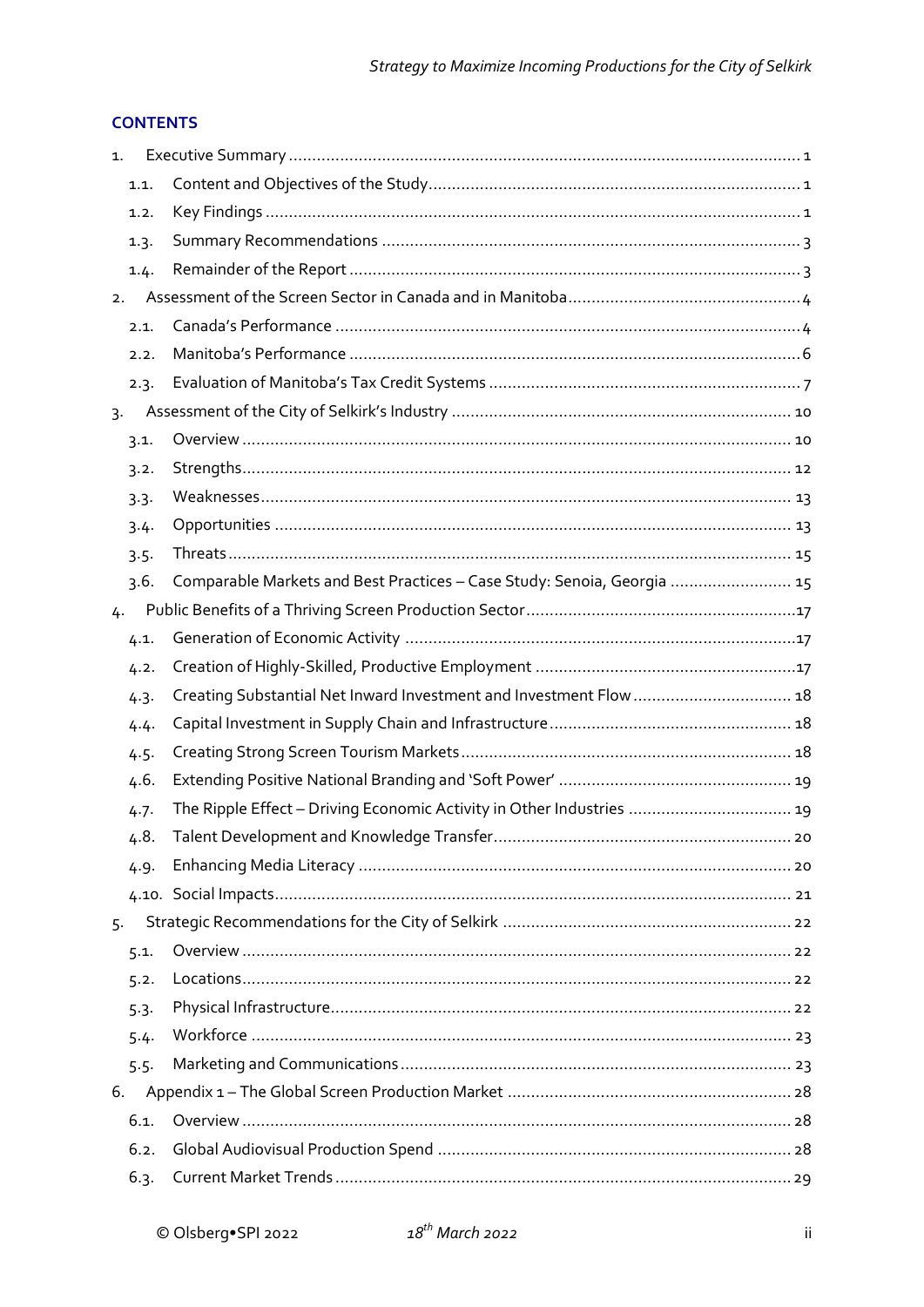| 7.  |                                                                              |  |
|-----|------------------------------------------------------------------------------|--|
| 8.  |                                                                              |  |
|     |                                                                              |  |
|     |                                                                              |  |
|     |                                                                              |  |
| ٩.  | Appendix 4 - Impact of the COVID-19 Pandemic on Global Screen Production  33 |  |
|     |                                                                              |  |
|     |                                                                              |  |
| 10. |                                                                              |  |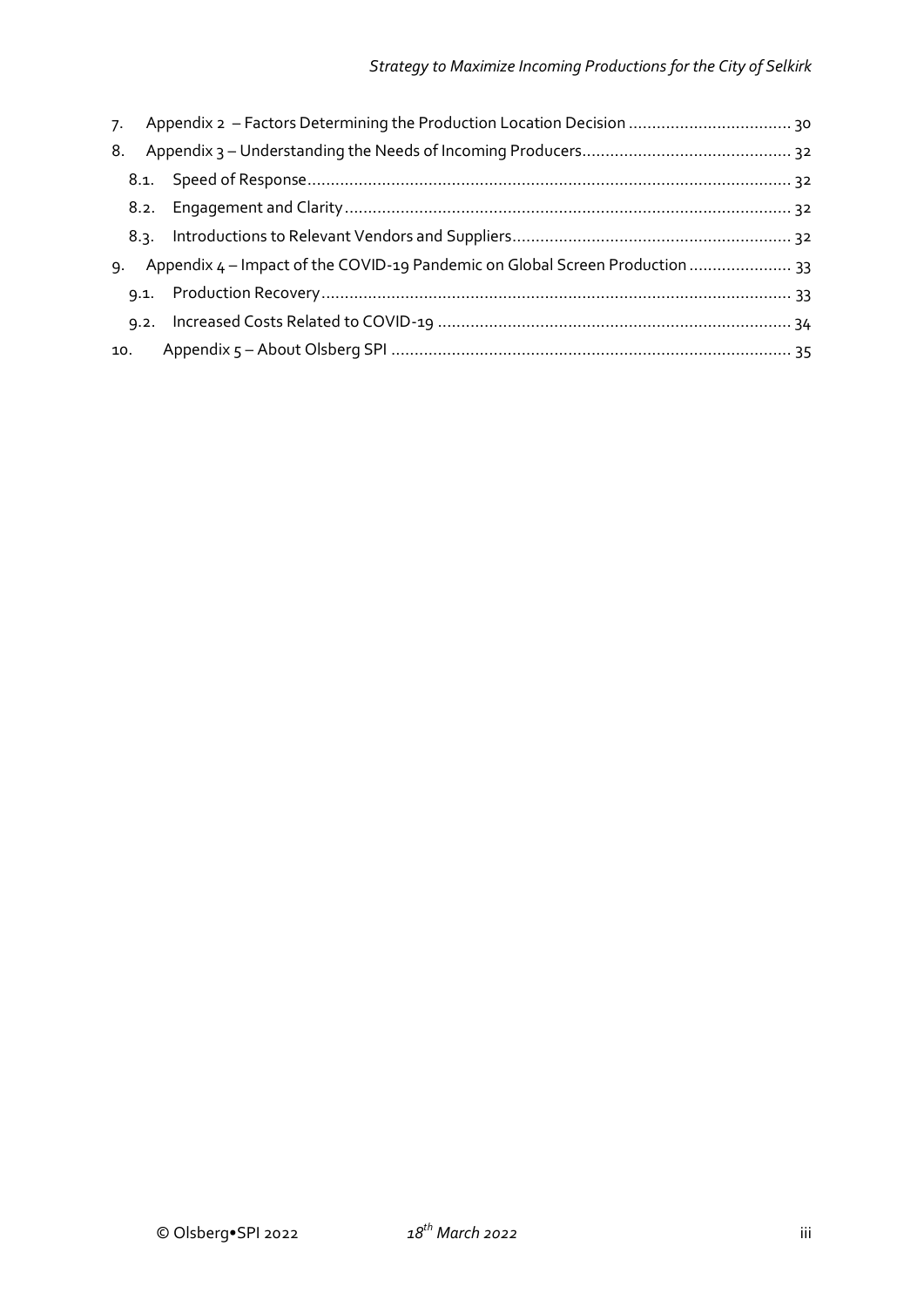## <span id="page-3-0"></span>**1. EXECUTIVE SUMMARY**

## <span id="page-3-1"></span>**1.1. Content and Objectives of the Study**

The City of Selkirk has commissioned a study to determine how they can best maximize the throughput of screen productions, and gain the greatest public benefits from hosting them. Olsberg•SPI's ("SPI")<sup>1</sup> study will focus on the following areas, and provide recommendations to improve Selkirk's ability to host a successful and sustainable industry:

- A high-level SWOT analysis of the current Selkirk production eco-system offer in order to identify areas where focus might be needed to fill gaps in provision
- Identify best practices that Selkirk could adopt in order to attract more incoming productions and ensure their experiences in Selkirk are positive, thereby encouraging repeat business
- Evaluate the effectiveness of the incentive system offered by the province of Manitoba, and identify the system's competitiveness when compared to other systems offered in Canada and the USA
- Identify and demonstrate the range of public benefits that screen production delivers in Selkirk, including economic, cultural and social impacts.

## <span id="page-3-2"></span>**1.2. Key Findings**

By all accounts, the global deluge of film and television production will continue for some years to come. International studios and streamers are increasing their budgets and outputs to meet audience demands. In response, jurisdictions of all sizes are strategically investing in their sectors to be competitive and to attract the greatest sustainable volume of production.

This continuing scenario has created opportunities for new production hubs to establish themselves, and therefore to benefit from the documented range of impacts this industry can have.

The province of Manitoba already performs successfully in this industry, aligned to Canada's well-respected global positioning. Buoyed by a strong and reliable tax credit program, talented crew and a range of locations, the industry base in Winnipeg already had an excellent reputation for attracting runaway productions from the US for the last 15 years. Since the tax credit program is secure through legislation, Manitoba is well-positioned to maintain its leading edge; all signs point to the provincial government having full confidence in its ability to grow.

Notwithstanding this positive position, research shows that challenges to maximizing growth potential remain, primary among which are the need to ensure workforce capacity and sound stages meet these anticipated increased demands.

Based on its proximity to Winnipeg and having already defined its credentials as a charming and welcoming location, Selkirk has established a firm foundation for a thriving sector that is tied to the fortunes of the capital city.

There are a number of strengths, weaknesses, opportunities and threats to consider, which are summarized below.

<sup>&</sup>lt;sup>1</sup> See information about Olsberg•SPI in Appendix 5.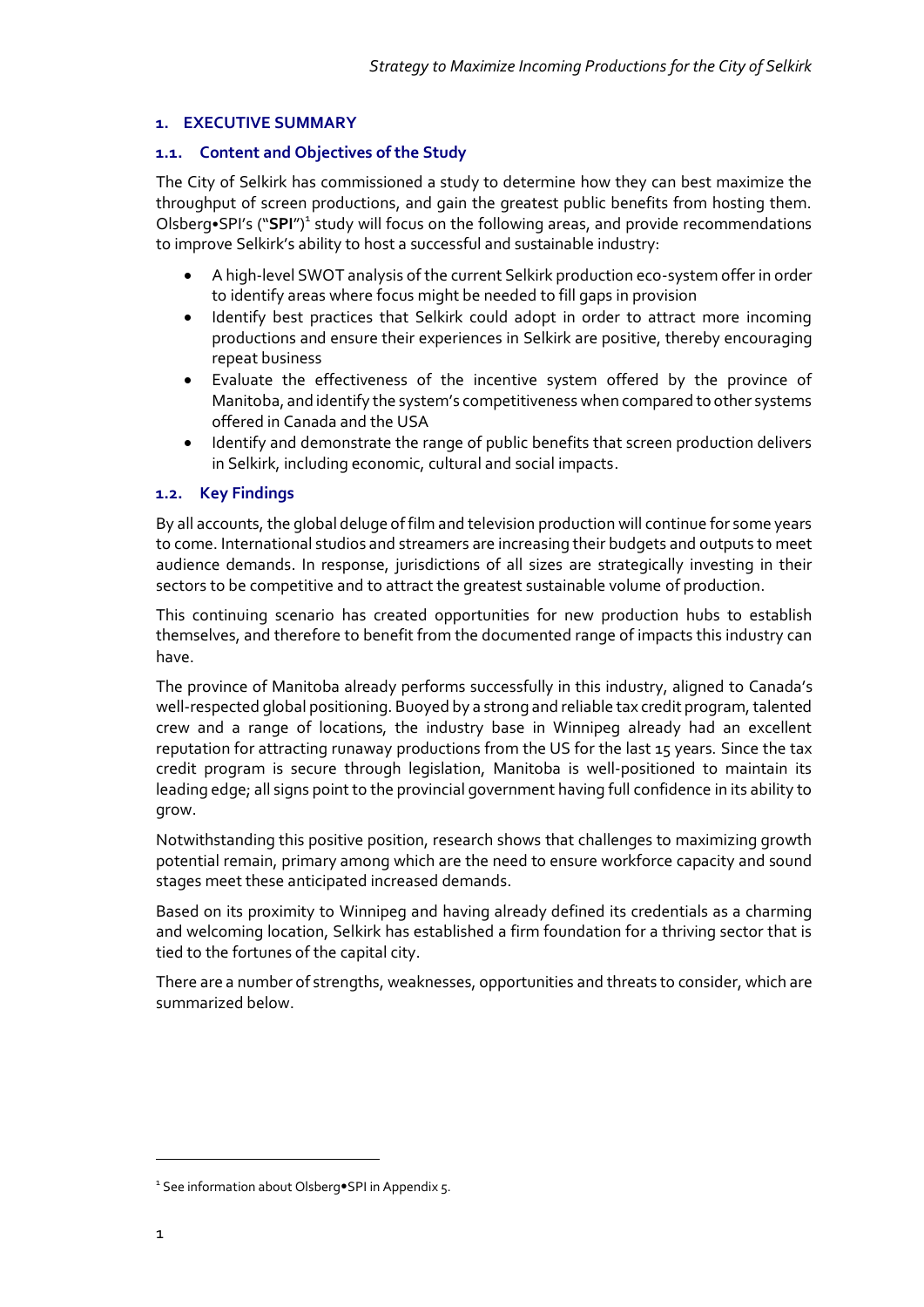| <b>Strengths</b>                                                                                                    | Weaknesses                                         |
|---------------------------------------------------------------------------------------------------------------------|----------------------------------------------------|
| Manitoba's tax credit is one of the best in                                                                         | Crew capacity in Manitoba is at its limit -        |
| Canada - strong, stable, flexible                                                                                   | primary hindrance to natural expansion             |
| Selkirk is within 'golden donut', 45 minutes                                                                        | No studio in Selkirk - limits option for producers |
| from Winnipeg $-5\%$ rural filming bonus                                                                            | to shoot using controlled conditions               |
| Easy access to oft-used, adapted locations -                                                                        | Unions have safety concerns for crew driving 1.5   |
| Rec Arena and Mental Health Centre                                                                                  | hours return between Winnipeg and Selkirk          |
| Selkirk is very film friendly                                                                                       | No direct flight between Winnipeg and LA           |
| Costs of living and doing business are lower in                                                                     | Occasionally difficult condition of roads          |
| Manitoba than other provinces                                                                                       | between Winnipeg and Selkirk during winter         |
| Locations are attractive to producers,                                                                              | No high-end hotels, restaurants or range of        |
| especially Manitoba Avenue                                                                                          | entertainment for visiting talent and crew         |
| No similar-sized city competitors so close to                                                                       | Parts of Selkirk not included in bonus (south      |
| Winnipeg with same film infrastructure                                                                              | part of city)                                      |
| Selkirk has effective partnerships with City of                                                                     | Mental Health Centre not expandable to             |
| Winnipeg and Manitoba Film and Music                                                                                | accommodate bigger productions                     |
| Producers strongly support Selkirk industry -                                                                       | Could be more recreation and entertainment         |
| repeat visits; building facelifts etc.                                                                              | options in Selkirk for visiting cast and crew      |
| Film Liaison in City office is considered highly<br>effective                                                       |                                                    |
| Crew base is dedicated, talented, creative                                                                          |                                                    |
| Opportunities                                                                                                       | <b>Threats</b>                                     |
| Incentivize investment in vacant or under-                                                                          | Alberta is main competitor to Manitoba; looks      |
| utilized land for film industry services                                                                            | similar, strong tax credit and direct LA flights   |
| City can include permanent structures or                                                                            | US competition - Oregon and Utah look similar,     |
| improvements in negotiations with producers                                                                         | though tax credits not as attractive               |
| Use Selkirk Enterprise Zone Incentive Program                                                                       | Major advances in studio provision in Winnipeg     |
| for more incentives to producers                                                                                    | could have negative effect on Selkirk              |
| Improve communication to local public to                                                                            | Rural bonus is mainly useful to big projects;      |
| promote industry, attract local trainees, etc.                                                                      | smaller bottom-line impact for smaller projects    |
| Production fatique of residents in Winnipeg<br>could drive more productions to Selkirk                              |                                                    |
| Political appetite for developing rural areas                                                                       |                                                    |
| A new studio could significantly increase<br>Selkirk's attractiveness - year-round use, cover<br>for winter weather |                                                    |
| Manitoba could add winter bonus to the tax<br>credit to encourage year-round shooting                               |                                                    |
| Selkirk work directly with MFM to ensure<br>consistent presence in marketing campaigns                              |                                                    |
| Rec Centre Arena could be re-purposed for film<br>industry - convert to a sound stage                               |                                                    |

# *Table 1 – Summary of SWOT*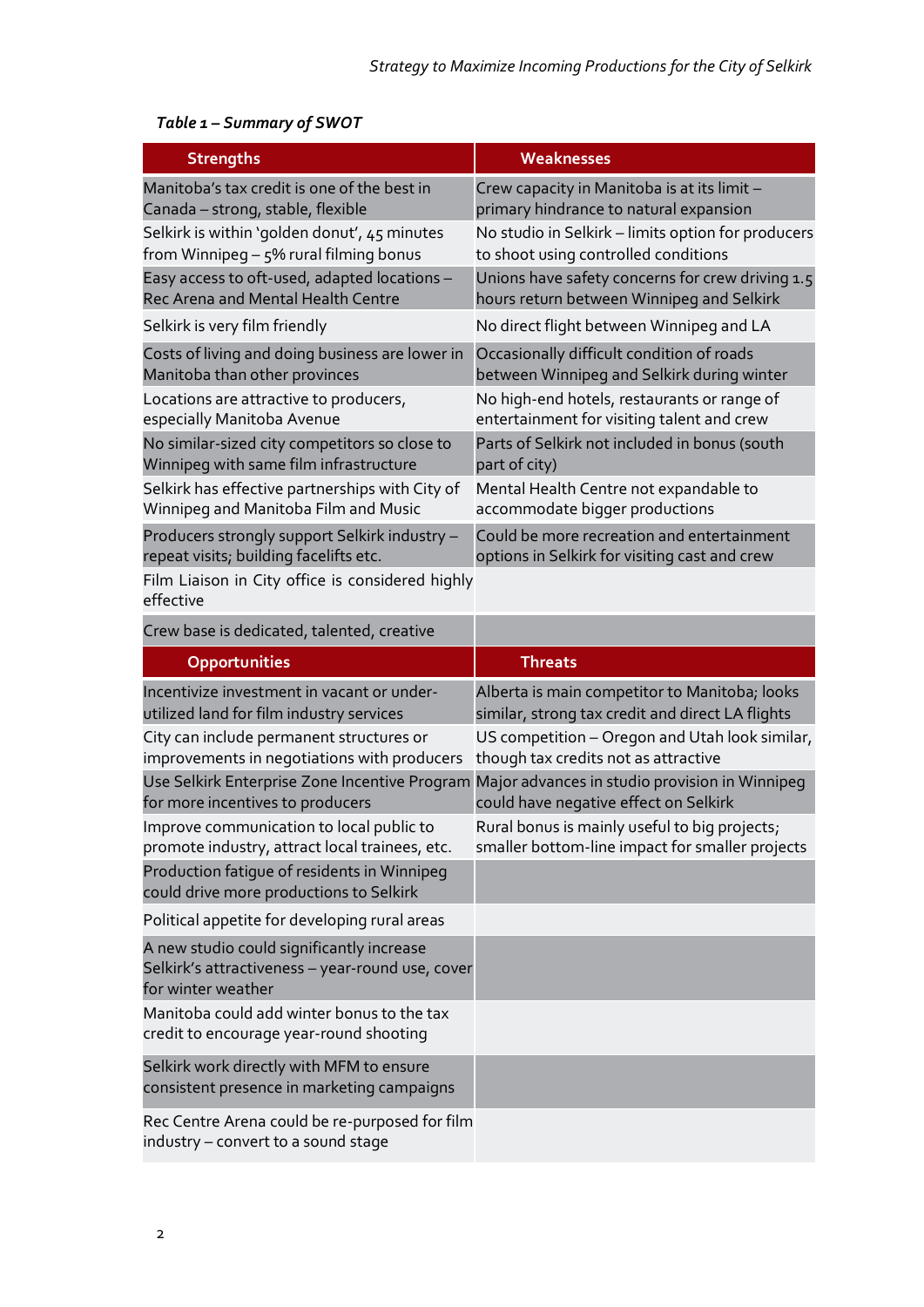## <span id="page-5-0"></span>**1.3. Summary Recommendations**

Based on SPI's research, we recommend that the City of Selkirk build on its foundation and potential and **aim to establish itself as a 2<sup>nd</sup> level production hub over the next five years,** with Winnipeg remaining the  $1<sup>st</sup>$  level production hub in the province. The goal would be to increase its ability to attract productions to base in Selkirk, independent of its proximity to Winnipeg. A stronger film industry in Selkirk is of significant benefit to Manitoba's overall growth and success as a preferred production location, so Selkirk should *continue to nurture and expand its relationships with key provincial agencies*.

Ideally, such a hub should provide all of the *key services and amenities required by a production*: purpose-built studio or sound stage space, especially one that provides virtual production options; production service companies that can provide transportation, lighting and other needs; high-end boutique hotels, restaurants and a range of entertainment options that can make cast and crew stays in the city more comfortable; and more.

Seeking *public and private investment partners who have deep experience in the screen industry* would be strategic, and connecting such investment to the City's various development plans and incentives would ensure a comprehensive and sustainable overall growth path for Selkirk.

To address workforce capacity, which is a global challenge, Selkirk should work closely with its provincial partners to ensure that it is *represented in plans to attract and train* both persons with transferrable skills, and new persons at all levels.

Finally, the City should develop an annual *multi-faceted marketing and communications plan* to define its position as an attractive location to its international target markets, by strengthening its brand identity, expanding its website, creating useful production tools, defining its promotional calendar at festivals and markets, advertising in print and digital publications, and joining industry standard associations to increase its global network. In addition, where relevant, it is recommended that the City *work with Manitoba Film and Music to increase its presence in its international marketing efforts*, thereby leveraging all the strengths of the provincial industry to attract new clients.

## <span id="page-5-1"></span>**1.4. Remainder of the Report**

The remainder of the report provides an assessment of the current state of production, globally, in Canada and in Manitoba. It provides a review of the status of the industry in Selkirk through a SWOT, largely based on confidential consultations with a range of stakeholders.

The report also examines the impact of the COVID-19 pandemic on the global screen industry, discusses the many public benefits of a thriving screen sector, and provides some best practice information that Selkirk can apply to its plans going forward.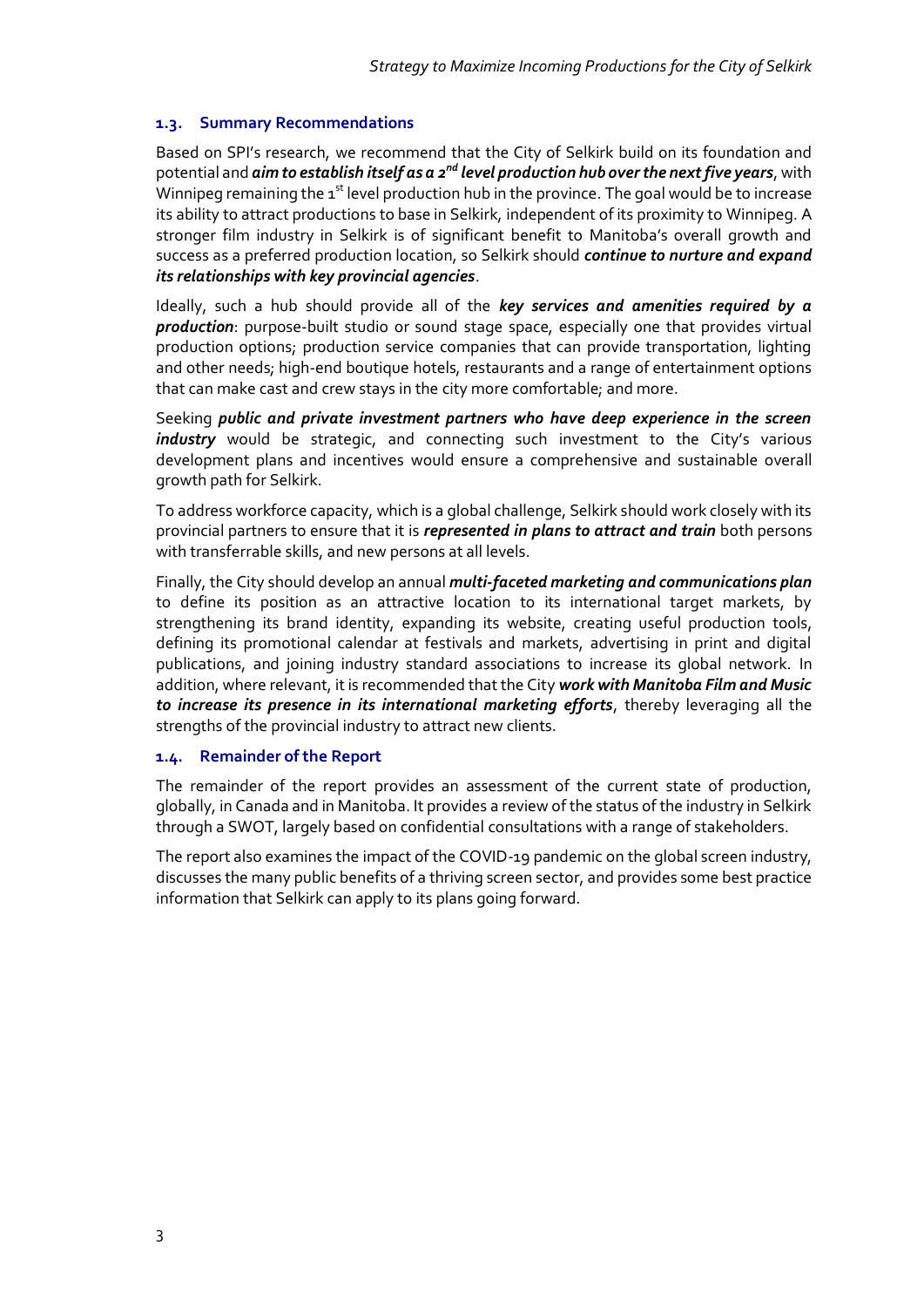## <span id="page-6-0"></span>**2. ASSESSMENT OF THE SCREEN SECTOR IN CANADA AND IN MANITOBA**

## <span id="page-6-1"></span>**2.1. Canada's Performance**

Canada continues to actively strengthen its position as one of the leading screen production hubs in the world, providing an expert and attractive environment for film, television and interactive media productions (see Appendix 1 for a discussion on the current state of the global screen production market).

At the same time, the country has sustained a deliberate focus on the creation and distribution of Canadian film and television content through a network of public agencies and broadcasters that provide critical investment at relevant stages of the value chain.

Some of the key elements that position Canada as a global screen industry leader are:

- Robust and stackable *federal and provincial incentive programs* Canada's film and television incentive programs are considered to be some of the best in the world, and have been key to luring film and television productions North from Hollywood since the early 2000s
- A network of national agencies that finance, develop and protect *Canadian content, producers and workers*, including Telefilm Canada, the Canada Media Fund, the Canadian Media Producers Association, the Directors Guild of Canada, and the National Film Board of Canada
- Significant numbers of both *above-the-line and below-the-line professionals* across the country, especially in Ontario and British Columbia; as of 2019-2020, the overall industry has created  $244,500$  jobs<sup>2</sup>
- A well-developed offer of studios, equipment, services and other *mature infrastructure*, and an appetite to expand and *build more traditional and virtual production spaces* to meet global demand, especially in Toronto, Vancouver and **Calgary**
- Professional and long-standing *expertise in post-production, VFX and animation*, particularly in Vancouver, Montreal and Toronto
- *59 co-production treaties* with countries all over the world, the most of any nation
- Home of the 45-year-old *Toronto International Film Festival* (TIFF), a globally recognized A-list film festival that programs both Canadian and international films, and is the world's largest public film festival. Not only does TIFF provide a critical platform through which producers and distributors find global markets for their content, but it also contributes significantly to the economy of the city of Toronto, generating an annual economic impact of \$189 million<sup>3</sup>
- Physical and cultural *proximity to the United States*, presenting an attractive visual and financial alternative to the challenges of shooting there; Vancouver's industry has particularly benefited from being in the same time zone as Los Angeles.

Canada's increasing success as a global production hub is borne out by the latest figures around the industry's performance. For the period  $1<sup>st</sup>$  April 2019 -  $31<sup>st</sup>$  March 2020, although the total volume of film and television production in Canada dipped by 1.1% to \$9.3 billion from the previous record year of \$9.32 billion (the dip is attributed to the decrease in Canadian productions), from 2011-2020, the overall value of productions more than doubled over the 10 year period.

Over the past decade alone, foreign location and service production saw an increase of 180% in Canada, while Canadian content production volume has increased by only 20%. The growth

<sup>&</sup>lt;sup>2</sup> [CMPA releases economic report on Canadian film and TV production sector.](https://cmpa.ca/press-releases/cmpa-releases-economic-report-on-canadian-film-and-tv-production-sector/) CMPA website, 20<sup>th</sup> May 2021

<sup>&</sup>lt;sup>3</sup> 2019 Toronto International Film Festival Fact Sheet</u>. TIFF, 20<sup>th</sup> August 2019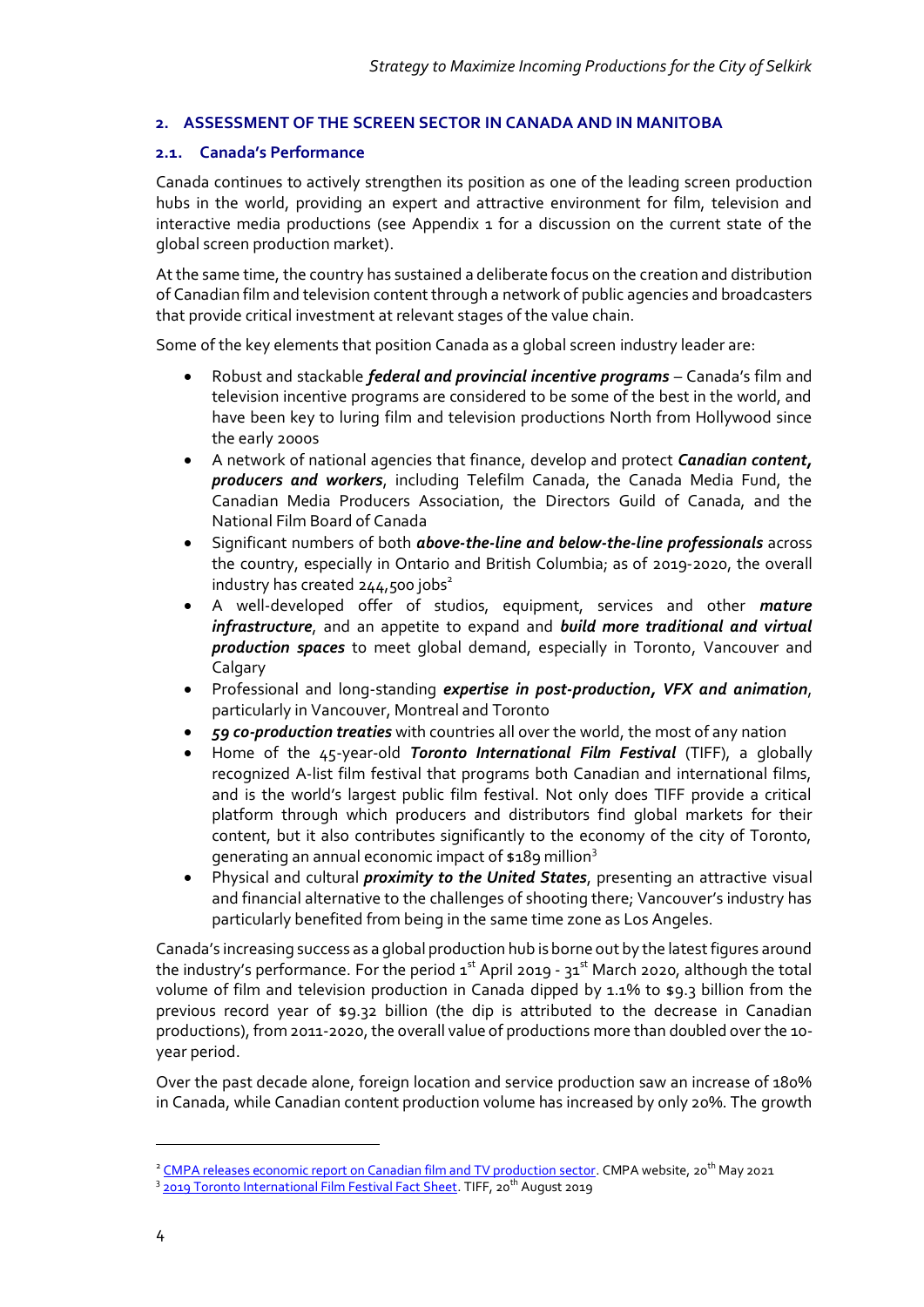of the Canadian film industry therefore continues to largely be driven by the foreign location and service production segment, which reached an all-time high volume in 2020 of \$5.25 billion. 4

All indicators point to continued growth and expansion in servicing incoming productions.<sup>5</sup> Even during the pandemic, the scale of screen activity means that Canadian studios, sound stages and production talent remain in high demand, resulting in crew capacity challenges and waiting lists for space. Recent trade news indicate that Canada is at the forefront of the 'post-COVID' rise of virtual studio production $^6$ , with streamers and other investors setting up new spaces, boosted by the existing technology expertise among the country's VFX professionals, as "Canadian artists already skilled at digital set construction and virtual art-department work are now being trained industry-wide to operate next-generation virtual production stages".<sup>7</sup>

In other examples of Canada's leadership position, Ontario Creates recently announced that studio capacity is expected to expand in the province by 2.1 million sq ft in the next three years to  $5.3$  million sq ft.<sup>8</sup>

Along with the effects of the pandemic, the local Canadian screen industry has been facing some larger questions around sustainability and the ability to successfully evolve to meet national and global industry changes. In 2021, an Act to Amend the Broadcasting Act (Bill C-10) in the Canadian Senate did not succeed; the intent was to "bring web giants in line with other Canadian broadcasters in their obligations toward Canadian content, both in terms of making it discoverable, and in providing for the ecosystem that creates it".<sup>9</sup> The Bill would have mandated that US streamers and online broadcasters pay for the production of Canadian content, as broadcasters and cable companies have been compelled to do through a share of revenues.<sup>10</sup> In February 2022, the new Heritage Minister reintroduced the bill with some updates (The Online Streaming Act – Bill C11), but discussions continue as to its efficacy as well as the future of the Canadian film and television industry.<sup>11</sup>

Canadian producers are also calling for change and evolution of the industry in terms of how local content is handled. In 2021, executives at the Canada Media Fund and the Department of Canadian Heritage hosted a series of consultations with a wide range of nearly 1,000 stakeholders across the country. Among many key takeaways, the resulting published report pointed to a "…need for extensive change in the CMF's funding model. There was support across the consultation for the CMF to move towards a more flexible, content-centric, platform-agnostic approach that will help our intellectual property (IP), creators and content succeed at home and in the global marketplace".<sup>12</sup>

These examples demonstrate open communication, the recognition of the gaps and the intent to find collective solutions to the industry's challenges; Canada is positioned to continue to grow its global industry market share in the coming years.

<sup>&</sup>lt;sup>4</sup> [CMPA releases economic report on Canadian film and TV production sector.](https://cmpa.ca/press-releases/cmpa-releases-economic-report-on-canadian-film-and-tv-production-sector/) CMPA website, 20<sup>th</sup> May 2021

<sup>&</sup>lt;sup>5</sup> <u>[Canada predicts film relocation surge amid Russia's Ukraine invasion.](https://www.hollywoodreporter.com/news/politics-news/russia-ukraine-invasion-canada-filming-surge-1235099008/)</u> The Hollywood Reporter, 24<sup>th</sup> February 2022

 $6$  Virtual production offers the flexibility of seamlessly creating exotic locales – even imaginary ones – within the confines of a sound stage. The Disney series *The Mandalorian* was the first production to use this technology, developed and produced by Industrial Light and Magic (ILM) at its StageCraft facility near Vancouver. <sup>7</sup> <u>[Virtual production is driving a post-COVID boom in Canada](https://www.hollywoodreporter.com/movies/movie-news/virtual-production-covid-canada-1235080848/#new_tab)</u>. The Hollywood Reporter, 31<sup>st</sup> January 2022

<sup>8</sup> Ibid.

<sup>&</sup>lt;sup>9</sup> *[What fate ahead for Bill-C10?](https://www.cigionline.org/articles/what-fate-ahead-for-bill-c-10/)* Centre for International Governance Innovation, 23<sup>rd</sup> August 2021

<sup>&</sup>lt;sup>10</sup> *[Netflix to open Canadian office, hire local exec](https://www.hollywoodreporter.com/business/business-news/netflix-to-open-canadian-office-hire-local-content-exec-4131399/)*. The Hollywood Reporter, 11<sup>th</sup> February 2021

<sup>&</sup>lt;sup>11</sup> *[Online Streaming Act Bill C-11](https://openmedia.org/article/item/online-streaming-act-bill-c-11-repeats-bill-c-10s-mistakes) repeats Bill C-10's mistakes*. OpenMedia, 17<sup>th</sup> February 2022

<sup>&</sup>lt;sup>12</sup> *[Spark Courage: What We Heard; 2021 Consultations Summary Report.](https://cmf-fmc.ca/document/2021-consultations-summary-report/)* Canada Media Fund, 17<sup>th</sup> June 2021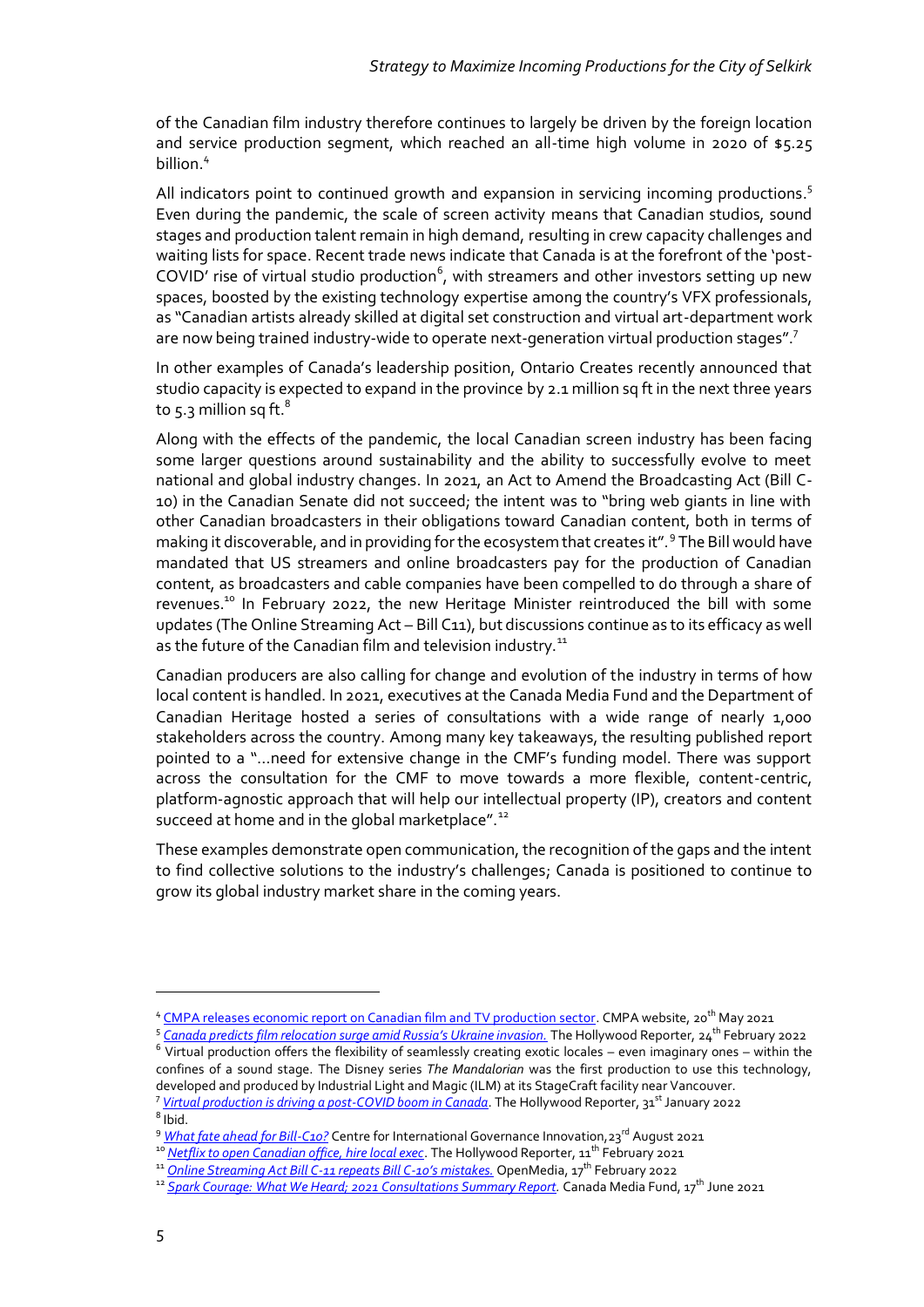#### <span id="page-8-0"></span>**2.2. Manitoba's Performance**

#### *2.2.1. Introduction*

For the last 30 years, the province of Manitoba has been steadily growing its film and television industry to service both incoming and domestic productions. Largely based in Winnipeg, with increasing spill-over primarily to neighbouring Selkirk, the industry is considered by stakeholders to be mature, with some room for measured growth and expansion. Regular production has been taking place for about 30 years, with both the complexity and number of projects accelerating in the last few years; producers regularly return to leverage its advantages (see Appendix 3 for a discussion of the factors that are important to producers).

While the Manitoba screen sector attracted a reported \$7 million in production expenditure 24 years ago, is projected to attract \$330 million in 2022.

Up to 15 years ago, the industry was fragile enough where a pandemic of a scale that the globe is currently experiencing would have caused major setbacks; today, the industry has survived and indeed, has already ramped up to its pre-pandemic levels, due to its strength, expertise and reliability.

According to the latest Canadian Media Producers Association Profiles 2020 report, Manitoba has experienced a steady increase in film and television productions over the past five years, stymied only recently by the pandemic. The total volume of film and television production amounted to \$157 million in 2017-2018. It jumped to \$251 million in 2018-2019, with totals falling off slightly in 2019-2020 to \$242 million.<sup>13</sup>

Recent high-profile productions that have chosen to shoot in Winnipeg, Selkirk and other parts of the province include David Slade's *Dark Harvest* (2022), *Champion* featuring Woody Harrelson (2022), *Nobody* (2021) featuring Bob Odenkirk, Sean Penn's *Flag Day* (2021), *The Ice Road* (2021) starring Liam Neeson, and the four-season series *Burden of Truth* starring Kristin Kreuk.

Earlier global hit films that helped to develop the industry include *The Italian Job* (2003) starring Mark Wahlberg, *X2: X-Men United* (2003) and *Journey to the Centre of the Earth* (2008) with Brendan Fraser, all of which used VFX services, and Lasse Hallström's *A Dog's Purpose* (2017), which shot principal photography in Manitoba.

A number of feature films are currently shooting in the province, maxing out its three-four crew capacity, with many critical roles in demand. According to ACTRA Manitoba, there are five feature films and one TV series shooting or commencing principal photography in the province between January and April 2022.<sup>14</sup>

Manitoba competes admirably alongside its provincial and US counterparts for a few reasons. It has all the infrastructure and locations required for principal photography. As a relatively small but modern and vibrant city of nearly 750,000 inhabitants.<sup>15</sup> the industry centre being based in Winnipeg is a strength, because it avoids splitting production resources, as is the case in Alberta with Calgary and Edmonton. There is a strong sense of community, a welcoming, film-friendly environment, a proactive and well-equipped film commission in Manitoba Film and Music, and a robust and reliable package of tax credits.

<sup>&</sup>lt;sup>13</sup> [Profile 2020: Economic Report on the Screen-Based Media Production Industry in Canada.](https://cmpa.ca/wp-content/uploads/2021/05/PROFILE-2020_EN.pdf) Canada Media Producers Association, May 2021

<sup>&</sup>lt;sup>14</sup> [What's Shooting](https://www.actramanitoba.ca/whats-shooting/). ACTRA Manitoba

<sup>&</sup>lt;sup>15</sup> [Statistics Canada. 2022.](https://www12.statcan.gc.ca/census-recensement/2021/dp-pd/prof/details/page.cfm?Lang=E&GENDERlist=1&STATISTIClist=1&HEADERlist=0&DGUIDlist=2021A00054611040&SearchText=winnipeg) (table). Census Profile. 2021 Census. Statistics Canada Catalogue no. 98-316-X2021001. Ottawa. Released 9<sup>th</sup> February 2022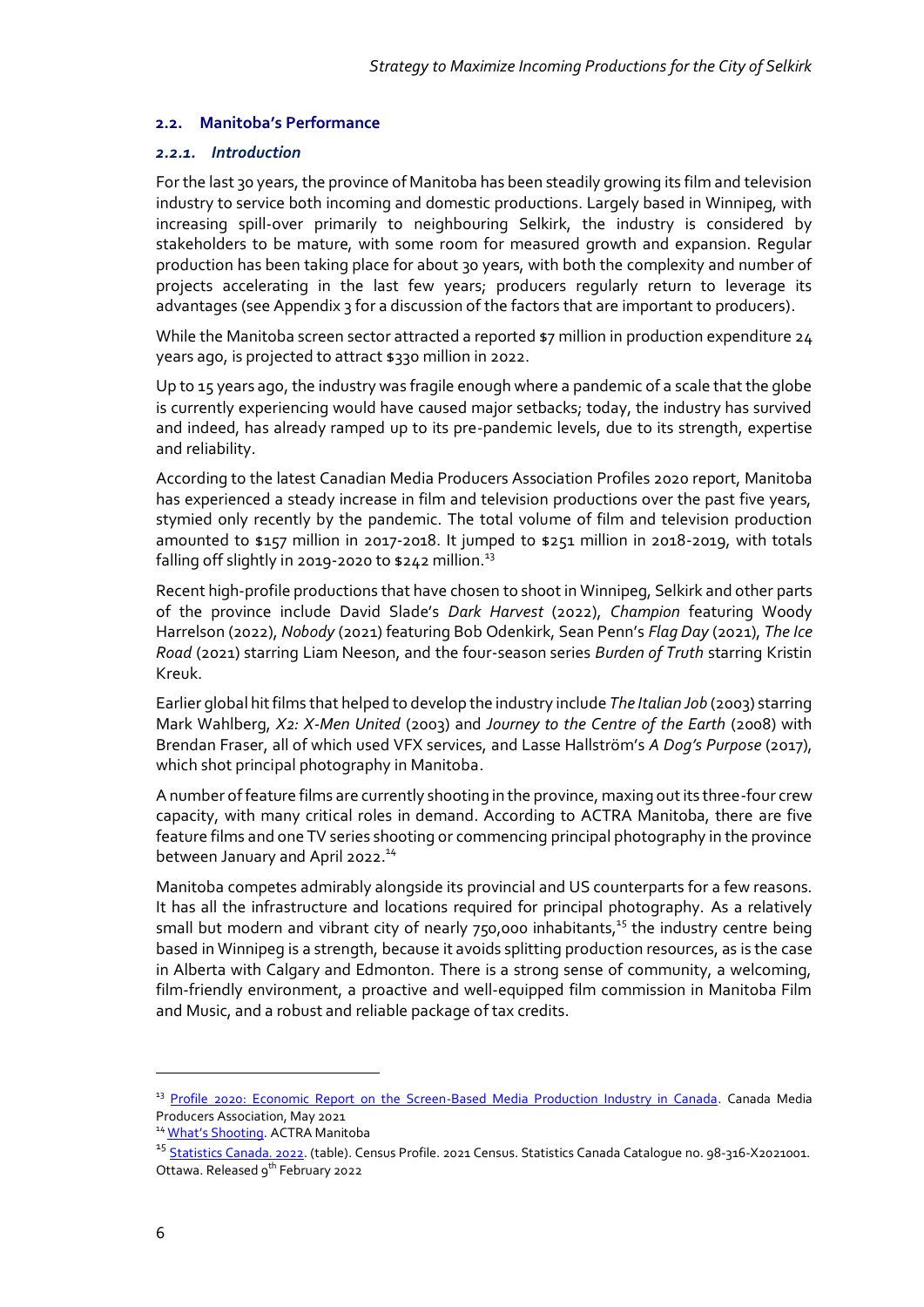## *2.2.2. Challenges*

During Manitoba's second pandemic-related production shutdown in late 2020-early 2021, the province lost crew members, who moved out for work. Combined with the production surge currently taking place, the three-four deep crew base is at maximum capacity.

In addition, prior to the pandemic, there was a rise in series production (primarily from the US), which quickly pushed the province's infrastructure and resources to maximum capacity. This demonstrated a ramp-up in industry activity that it was not prepared to sustain. While the industry rose to the occasion, it highlighted a need for measured and sustainable expansion, fully supported by all the relevant film agencies and the provincial administration. This is especially important, due to the interest in ensuring that there is capacity to serve both provincial and incoming service productions.

As has been mentioned, there is no direct flight between Los Angeles and Manitoba, as the current volume does not justify this update for airlines. Most of the province's clients come from Los Angeles, and while this does not appear to be a significant challenge at this time, it is worth considering in the context of its competitors, and in terms of projected growth.

## *2.2.3. Studio Infrastructure*

At this time, the province-owned Manitoba Production Centre, based in Winnipeg, is the only purpose-built studio available. We are advised that it is currently in the process of negotiating long-term leases with single source clients, which could have an adverse effect on the thriving industry by taking studio capacity out of circulation.

As Selkirk has made use of the Rec Centre Arena and the Mental Health Centre as adapted locations, SPI understands that producers tend to do the same in Winnipeg, leasing warehouses and unused buildings to establish sets. As the industry continues to mature and reach its current maximum potential, there is likely to be a tipping point where the lack of purpose-built studios becomes a larger hindrance, especially when other Canadian provinces like British Columbia and Ontario are actively and regularly welcoming new studio builds.

Recent reports indicate that, in line with the current global trend, at least two other studios are being planned for construction in Winnipeg: a three-sound stage facility in the R. M. of Headingley,<sup>16</sup> and a 137,000 sq ft facility by Big Sky Studios.<sup>17</sup> SPI is not able to advise if and when these facilities would be launched.

# <span id="page-9-0"></span>**2.3. Evaluation of Manitoba's Tax Credit Systems**

The Manitoba Film and Video Production Tax Credit is considered to be one of the strongest in Canada, and highly competitive globally. Below is a summary comparison of Manitoba's tax credits with its most direct comparable market, Alberta, and those of the top provincial production hubs, Ontario and British Columbia.

| <b>Element</b>                                        | Alberta       | <b>Manitoba</b>                 | <b>Ontario</b> | <b>British</b><br>Columbia |
|-------------------------------------------------------|---------------|---------------------------------|----------------|----------------------------|
| Labour and<br>production<br>tax credit<br>(all spend) | $22\%$ or 30% | 38%<br>production<br>45% labour | 21.5%          | 28%                        |

## *Table 2 – Comparison of Levers of Tax Credit Progammes Among Regional Competitors<sup>18</sup>*

<sup>&</sup>lt;sup>16</sup> [Movie studio heading to Headingley](https://www.winnipegfreepress.com/our-communities/headliner/Movie-studio-headed-to-Headingley-575951751.html). Free Press Community, 21<sup>st</sup> December 2021

<sup>&</sup>lt;sup>17</sup> [Manitoba plans new 137,000-square-foot film studio](https://www.hollywoodreporter.com/business/business-news/137000-square-foot-film-studio-in-the-works-for-manitoba-1234983515/)</u>. The Hollywood Reporter, 16<sup>th</sup> July 2021

<sup>18</sup> [Global Incentives Index 2021.](https://static1.squarespace.com/static/5f7708077cf66e15c7de89ee/t/61ea9a76a3badb4c8b434932/1642764925106/Global%2BIncentives%2BIndex%2B-%2BOctober%2B2021%2BUpdate.pdf) World of Locations, November 2021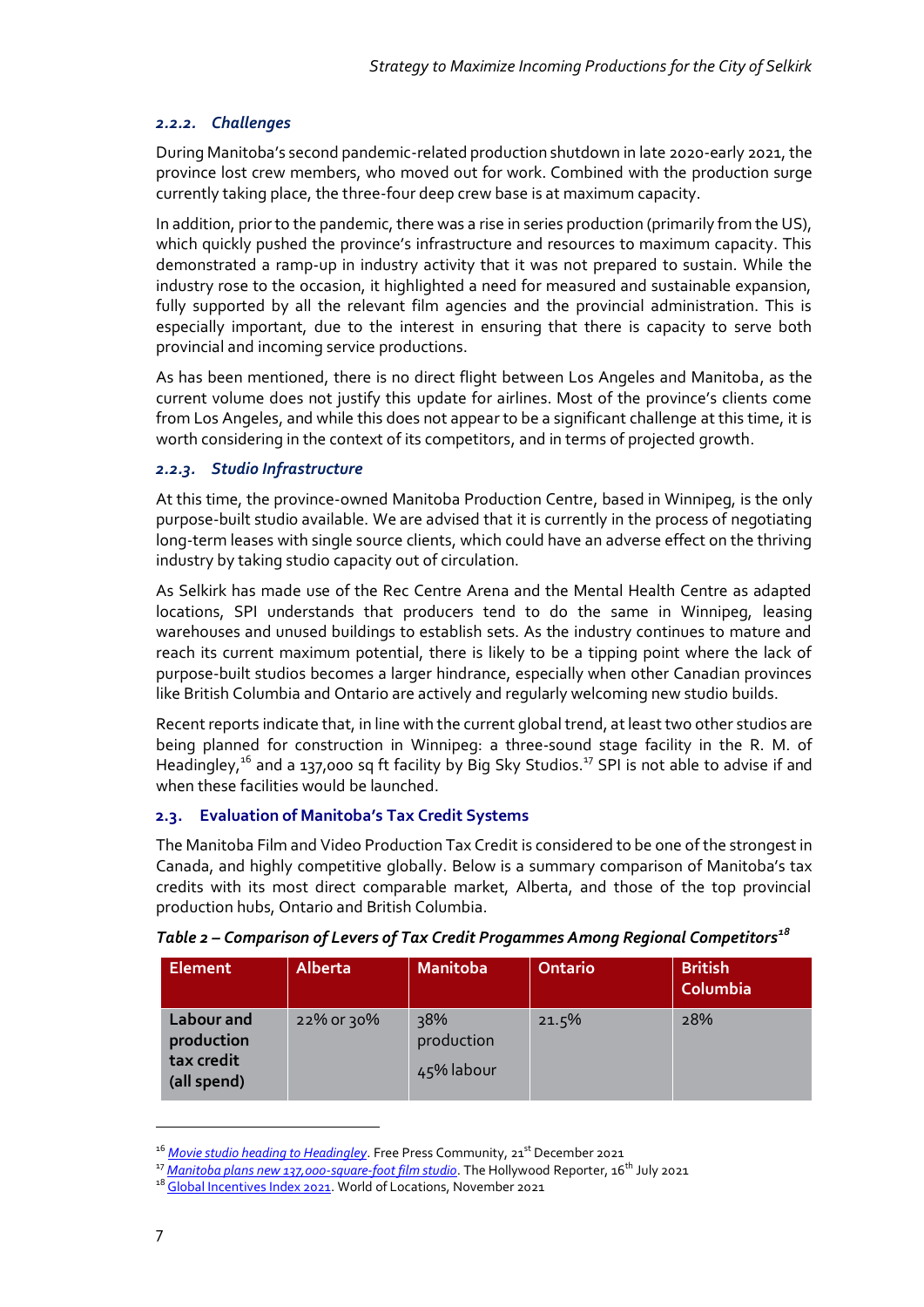| <b>Element</b>                                                                                                      | <b>Alberta</b>                                                                                    | <b>Manitoba</b>                                                                             | <b>Ontario</b>                                                                                                                                               | <b>British</b><br>Columbia                                                   |
|---------------------------------------------------------------------------------------------------------------------|---------------------------------------------------------------------------------------------------|---------------------------------------------------------------------------------------------|--------------------------------------------------------------------------------------------------------------------------------------------------------------|------------------------------------------------------------------------------|
| <b>Domestic</b><br>tax credit                                                                                       | 25% grant,<br>6о% сар<br>labour                                                                   | 40%                                                                                         | 35%                                                                                                                                                          | 35%                                                                          |
| <b>VFX or</b><br>animation<br>tax credit<br>(digital<br>animation,<br>visual<br>effects and<br>post-<br>production) |                                                                                                   |                                                                                             | Stackable 18%                                                                                                                                                | Stackable 16%                                                                |
| Per-project<br>cap                                                                                                  | No cap                                                                                            | No cap                                                                                      | No cap                                                                                                                                                       | No cap                                                                       |
| Program<br>budget cap                                                                                               | \$70 million<br>(increased<br>in 2022) $^{19}$                                                    | No cap                                                                                      | No cap                                                                                                                                                       | No cap                                                                       |
| Deeming<br>provision or<br>similar                                                                                  | <b>No</b>                                                                                         | $Yes -$<br>10-30% of<br>eligible<br>salaries                                                | No                                                                                                                                                           | No                                                                           |
| <b>Uplifts</b>                                                                                                      | 8% bonus if<br>60%<br>production<br>or 70%<br>labour in<br>Alberta<br>with<br>Alberta<br>producer | 10%<br>frequent<br>filming<br>5% rural<br>filming<br>5%<br>Manitoba<br>$CO -$<br>production | 10% Regional<br><b>Bonus</b><br>5% First-time<br>producer<br>incentive<br>\$500,000 - \$2<br>million NOHFC<br>grant for<br>filming in<br>Northern<br>Ontario | 6% regional<br>tax credit<br>6% distant<br>location<br>3% training<br>credit |
| Sunset date                                                                                                         | No                                                                                                | No                                                                                          | No                                                                                                                                                           | No                                                                           |
| Minimum<br>spend                                                                                                    | \$500,000                                                                                         | None                                                                                        | \$1 million film<br>\$200,000 TV<br>\$100,000<br>domestic TV                                                                                                 | \$1 million film<br>\$200,000 TV<br>\$100,000<br>domestic TV                 |

Apart from the generous percentage figures, Manitoba exceeds its regional competitors by offering a deeming provision that creates opportunity for the transfer of skills and knowledge to in-province crew, offers a range of tax credit options (production, labour and all-spend), and

<sup>&</sup>lt;sup>19</sup> *Alberta's \$70[-million boost in film and TV tax credits welcomed by industry](https://edmontonjournal.com/news/politics/alberta-70-million-tax-credits-industry)*. Edmonton Journal, 27<sup>th</sup> February 2022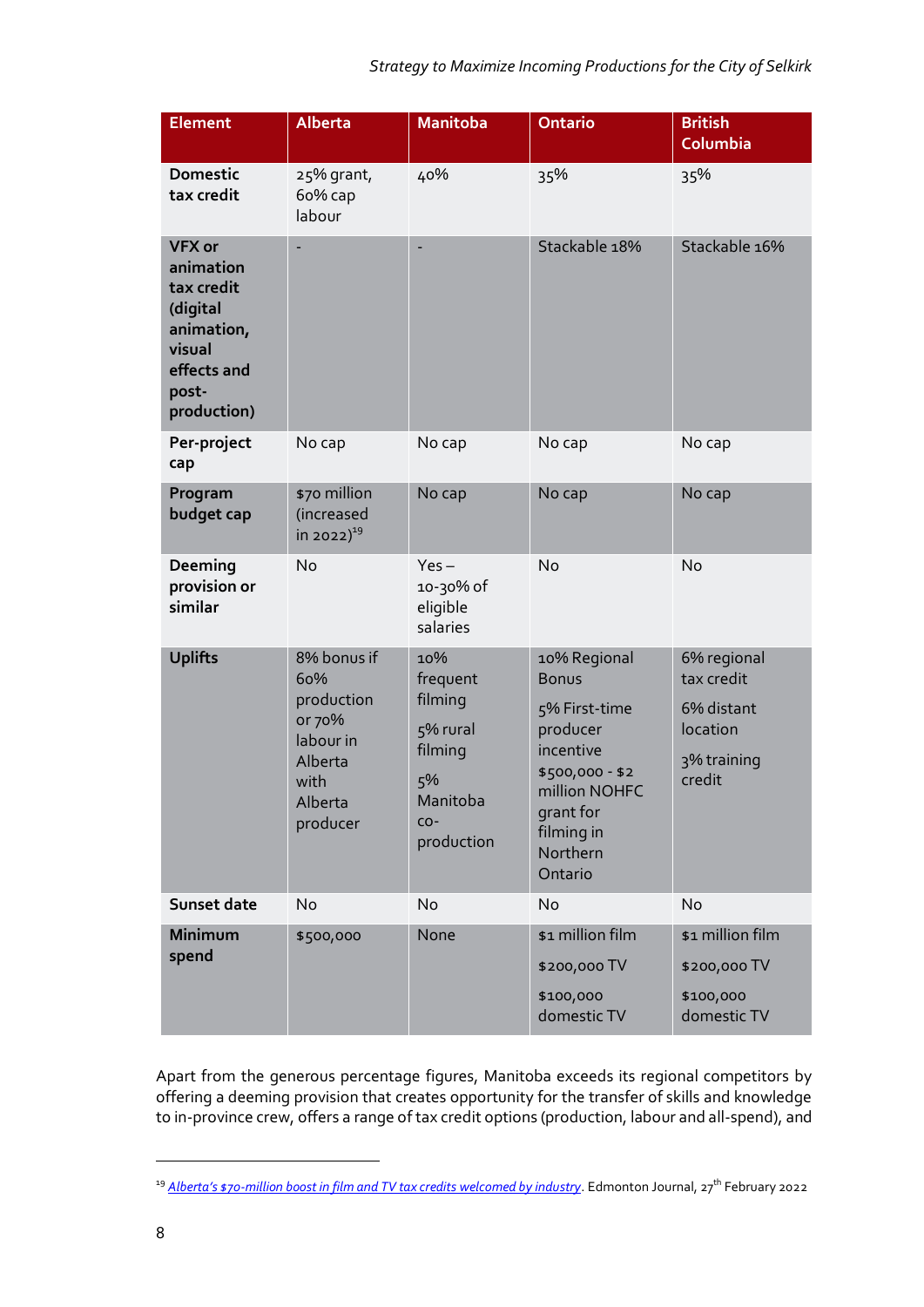offers several uplifts (only rivalled by British Columbia), which has allowed Selkirk to be an attractive option for the rural bonus due to its relatively close distance to Winnipeg.

In addition, the straightforward and reliable processing of the tax credit in Manitoba makes it a top element of the attraction for shooting in the province.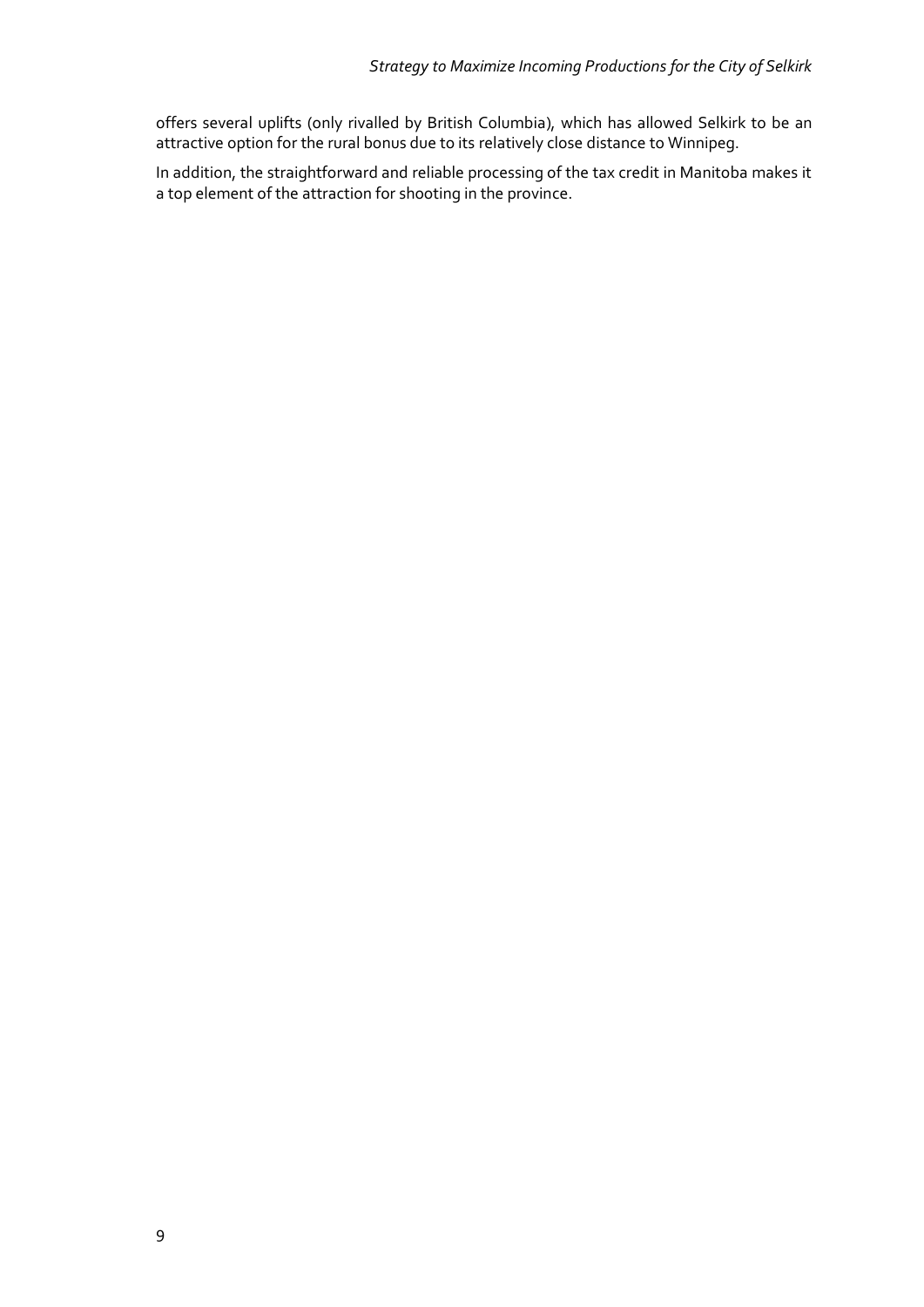#### <span id="page-12-0"></span>**3. ASSESSMENT OF THE CITY OF SELKIRK'S INDUSTRY**

#### <span id="page-12-1"></span>**3.1. Overview**

Our research strongly suggests that the City of Selkirk has the potential to improve its ability to attract productions, provided that some key investments be made, and critical growth factors be addressed. In the last 15 years, the City has hosted more than 100 films, television series and documentaries, largely sharing location duties with Winnipeg, where productions generally base due to access to a range of amenities.

It is clear that for the last several years, Selkirk has been proactive about the overall development of the city's infrastructure and living standards through the introduction of an overall strategic plan, as well as more detailed development plans for the West End and for Downtown. The current surge of City-led revitalization, combined with the presence of some key film industry infrastructure such as attractive rural-prairie-small town locations, access to some convertible covered buildings for makeshift sound stages, potential access to more than 3,200 private and public parking spaces, a film friendly environment and a dedicated Film Liaison, strongly position Selkirk to build on a solid foundation for the projected future growth of the film industry.

Selkirk was recently recognized alongside cities like London, Boston, Toronto and others for its adoption of global ISO data standards to drive and inform city planning and infrastructure project implementation.<sup>20</sup> In addition, the City's recent development and launch of a new brand identity speaks to a serious intent to clearly define itself and to effectively communicate its attributes as a unique and attractive location for a range of interests.<sup>21</sup>

In this section, we examine the Strengths, Weaknesses, Opportunities and Threats (SWOT) gathered from SPI's primary and secondary research. The table below summarises the SWOT results, followed by more detailed explanations.

<sup>&</sup>lt;sup>20</sup> [Selkirk goes platinum and joins elite list of global cities.](https://www.myselkirk.ca/blog/2020/09/14/selkirk-goes-platinum-and-joins-elite-list-of-global-cities/) City of Selkirk, 14<sup>th</sup> September 2020

<sup>&</sup>lt;sup>21</sup> [City of Selkirk](https://www.iondesign.ca/portfolio/city-of-selkirk) branding. ION Design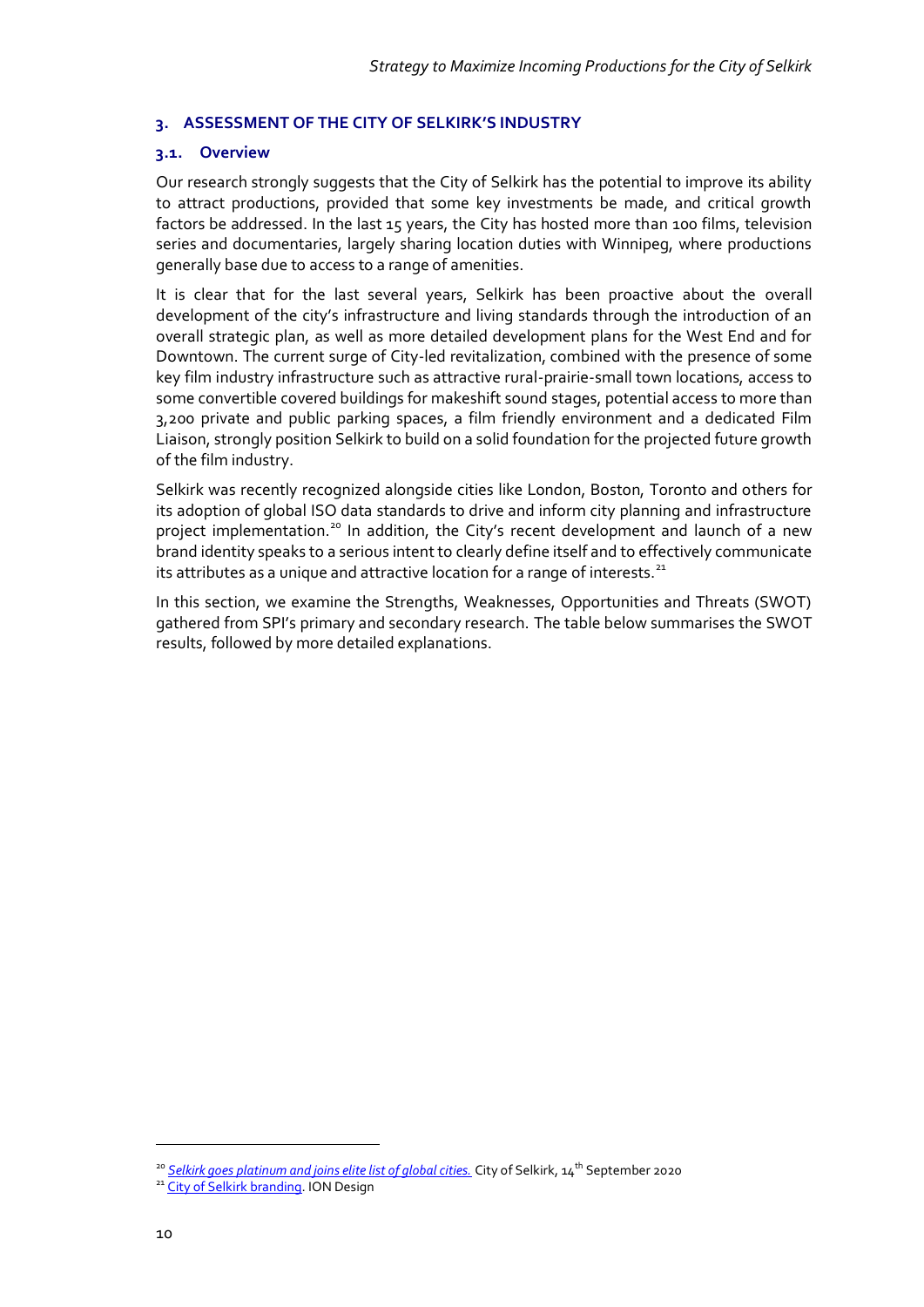| <b>Strengths</b>                                                                                                    | Weaknesses                                         |
|---------------------------------------------------------------------------------------------------------------------|----------------------------------------------------|
| Manitoba's tax credit is one of the best in                                                                         | Crew capacity in Manitoba is at its limit -        |
| Canada - strong, stable, flexible                                                                                   | primary hindrance to natural expansion             |
| Selkirk within 'golden donut', 45 minutes from                                                                      | No studio in Selkirk - limits option for producers |
| Winnipeg $-5\%$ rural filming bonus                                                                                 | to shoot using controlled conditions               |
| Easy access to oft-used, adapted locations -                                                                        | Unions have safety concerns for crew driving 1.5   |
| Rec Arena and Mental Health Centre                                                                                  | hours return between Winnipeg and Selkirk          |
| Selkirk is very film friendly                                                                                       | No direct flight between Winnipeg and LA           |
| Costs of living and doing business are lower in                                                                     | Occasionally difficult condition of roads          |
| Manitoba than other provinces                                                                                       | between Winnipeg and Selkirk during winter         |
| Locations are attractive to producers,                                                                              | No high-end hotels, restaurants or range of        |
| especially Manitoba Avenue                                                                                          | entertainment for visiting talent and crew         |
| No similar-sized city competitors so close to                                                                       | Parts of Selkirk not included in bonus (south      |
| Winnipeg with same film infrastructure                                                                              | part of city)                                      |
| Selkirk has effective partnerships with City of                                                                     | Mental Health Centre not expandable to             |
| Winnipeg and Manitoba Film and Music                                                                                | accommodate bigger productions                     |
| Producers strongly support Selkirk industry -                                                                       | Could be more recreation and entertainment         |
| repeat visits; building facelifts etc.                                                                              | options in Selkirk for visiting cast and crew      |
| Film Liaison in City office is considered highly<br>effective                                                       |                                                    |
| Crew base is dedicated, talented, creative                                                                          |                                                    |
| Opportunities                                                                                                       | <b>Threats</b>                                     |
| Incentivize investment in vacant or under-                                                                          | Alberta is main competitor to Manitoba; looks      |
| utilized land for film industry services                                                                            | similar, strong tax credit and direct LA flights   |
| City can include permanent structures or                                                                            | US competition - Oregon and Utah look similar,     |
| improvements in negotiations with producers                                                                         | though tax credits not as attractive               |
| Use Selkirk Enterprise Zone Incentive Program                                                                       | Major advances in studio provision in Winnipeg     |
| for more incentives to producers                                                                                    | could have negative effect on Selkirk              |
| Improve communication to local public to                                                                            | Rural bonus is mainly useful to big projects;      |
| promote industry, attract local trainees, etc.                                                                      | smaller bottom-line impact for smaller projects    |
| Production fatique of residents in Winnipeg<br>could drive more productions to Selkirk                              |                                                    |
| Political appetite for developing rural areas                                                                       |                                                    |
| A new studio could significantly increase<br>Selkirk's attractiveness - year-round use, cover<br>for winter weather |                                                    |
| Manitoba could add winter bonus to the tax<br>credit to encourage year-round shooting                               |                                                    |
| Selkirk work directly with MFM to ensure<br>consistent presence in marketing campaigns                              |                                                    |
| Rec Centre Arena could be re-purposed for film<br>industry - convert to a sound stage                               |                                                    |

# *Table 3 – Summary of SWOT*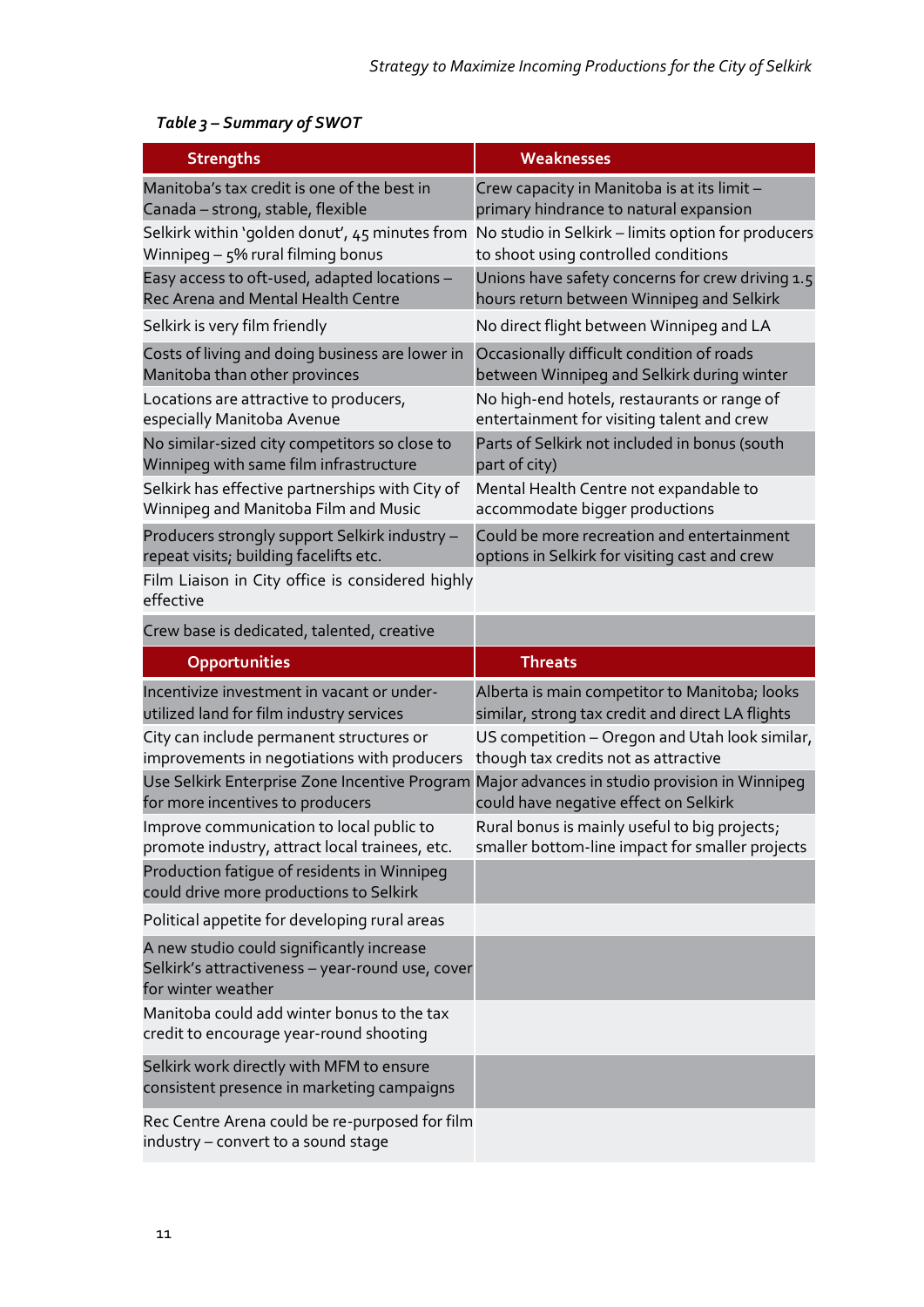## <span id="page-14-0"></span>**3.2. Strengths**

There are some key factors that were consistently communicated by consultees as critical strengths of the film industry in Manitoba, Winnipeg and Selkirk.

The *Manitoba Film and Video Production Tax Credit* is considered to be one of the best in Canada and is highly competitive globally, due not only to its generous percentages but also to its flexibility, with no restrictions, points or minimum spend, apart from hiring local crew. Combined with the low cost of living and doing business in Manitoba, the province continues to draw productions due to the significant positive impact on the bottom line; the recent removal of the program's sunset clause has only served to increase confidence.<sup>22</sup>

The terms of the *deeming provision* that allow for key heads of department to be brought in once they are not available in-province are considered to be reasonable. Consultees shared that such is the strength of the tax credit program, that if it were to be removed, the industry would see significant decreases in activity.

While the *5% rural filming bonus* that productions receive for shooting in Selkirk is positive, some consultees expressed that it is not a dealbreaker; there are other compelling reasons to shoot there. The difference between 60% and 65% to the budget is mainly significant to larger productions. Further, Selkirk's proximity to Winnipeg positions it perfectly within the 'golden donut' that allows the 5% to be applied; it has no immediate competition from neighbouring cities, as there are no similar locations with some infrastructure, access to the bonus and a film friendly environment. Cities like Brandon and Gimli are too far away to fully benefit.

In the absence of purpose-built studio space, access to the Selkirk Mental Health Centre (managed by Strategic Policy Branch of Manitoba Sport, Culture and Heritage) and the Rec Centre Arena downtown (managed by the City of Selkirk) were considered to be acceptable *primary adapted locations*. Arrangements for accessing them seem to be straightforward, with little red tape. There is also a range of parking lots (managed by the City) that are valuable as base camps.

The City of Selkirk is reported to be an extremely *film friendly city*, which is a critical strength. Citizens at all strata of the community have demonstrated active support for and interest in the film industry's success. From businesses and citizens accommodating production inconveniences, to City agencies supporting the Film Liaison in her ability to provide quality service to clients, to the mayor and his office publicly speaking about the benefits of the industry to Selkirk, film friendliness is key to establishing a strong repeat client base who can provide positive recommendations to other producers considering shooting there.

Further, the foresight of the City to hire a *Film Liaison* has been widely praised. Centralizing requests and service activation through this role has improved logistics for producers; at the same time, working directly with producers who come to Selkirk allows for a high quality of data tracking, which can support the Film Liaison's reporting and measurably demonstrate the industry's growth. These positive qualities about the City's attitude to growing the industry have also resulted in producers expressing strong support through making donations to local charities, leaving permanent infrastructure or improved buildings after production, and making repeat business and tourism visits.

Selkirk's *specific locations* are also considered to be of great benefit. Producers have been keen to access the 'postcard' small-town look it provides, and leverage its proximity to the provincial production hub in Winnipeg. The producers of the series *Burden of Truth* have made the river and the town characters in the story, and recent Hallmark films have taken advantage of the idyllic feel of a small North American town. Combined with the 25-45-minute drive from

<sup>&</sup>lt;sup>22</sup> [Film tax credit doubles, sunset clause removed as Manitoba film industry booms.](https://winnipeg.ctvnews.ca/film-tax-credit-doubles-sunset-clause-removed-as-manitoba-s-film-industry-booms-1.4331864) CTV News, 11<sup>th</sup> March 2019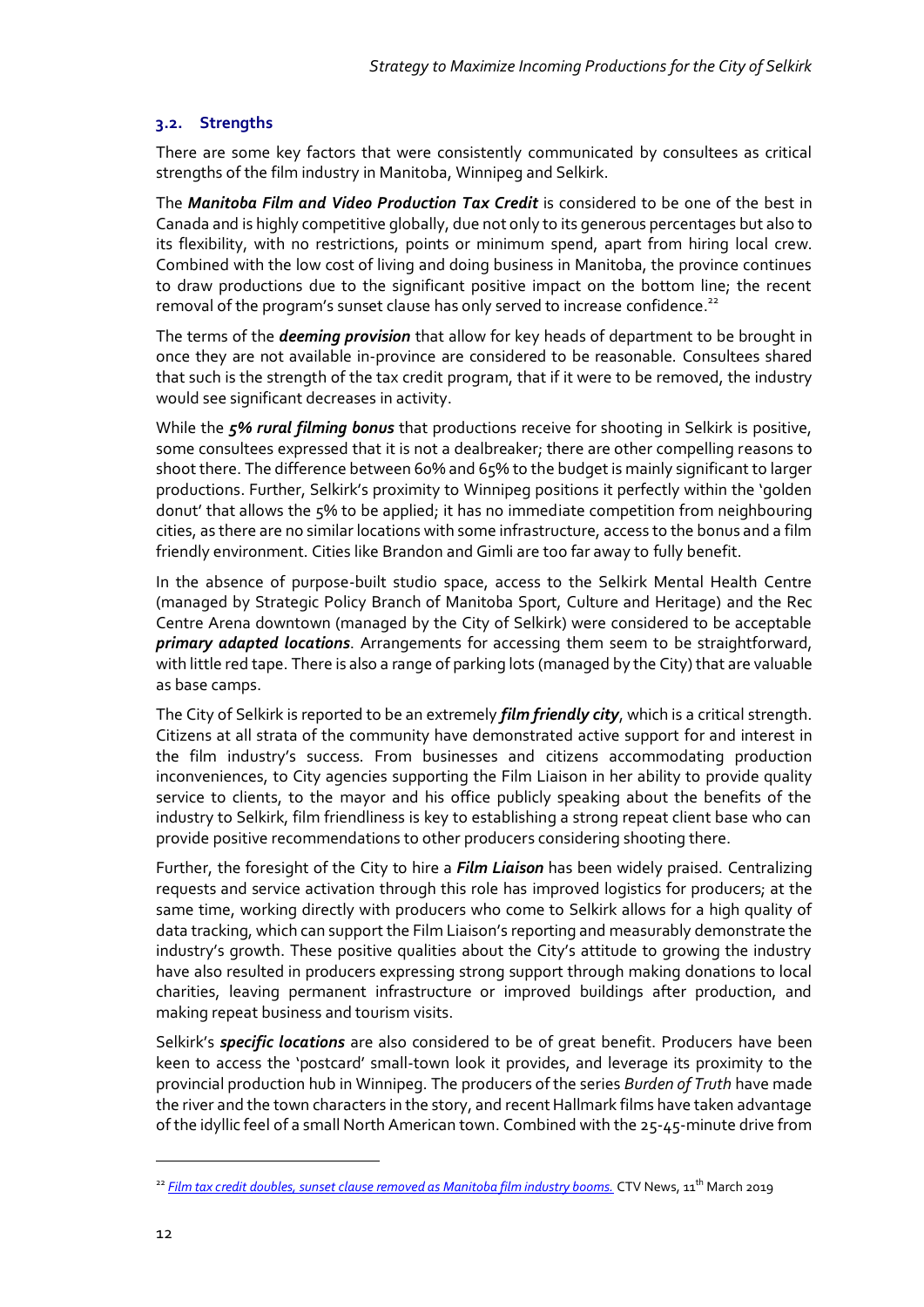Winnipeg, the locations are a key selling point that can be highlighted in future city and provincial marketing campaigns (the caveat to this point is that in harsh winter conditions, and on long shoot days, the distance between the cities has also been cited as a weakness).

Finally, the City of Selkirk benefits from cultivating *healthy relationships with the City of Winnipeg* – which often recommends Selkirk to producers – and with Manitoba Film and Music, the provincial film commission. Selkirk's signalled intent to expand the number and value of productions that shoot there will only be strengthened by nurturing mutually beneficial relations with these key agencies.

## <span id="page-15-0"></span>**3.3. Weaknesses**

There are a few gaps that have been noted with regard to shooting in Manitoba, and by extension, Winnipeg and Selkirk.

*Crew capacity* is at its limit in the province; the crew depth is three-four, and several producers expressed that if there are three productions shooting at the same time, producers are hardpressed to hire a top quality fourth crew. Compared to other production hubs like Louisiana, which has crew depth of 10-11 that can comfortably work at the same time, crew depth is clearly the province's primary hindrance to natural expansion. Of course, this is a global challenge, given the production deluge of the last few years, and ideally should be addressed at the provincial level to service the sustainable growth of the overall industry.

In terms of studio space, the Manitoba Production Centre in Winnipeg provides the only such purpose-built property in the province, and reportedly plans to enter long-lease arrangements over the next few years. As mentioned above, while producers have had good results with adapted locations, it was repeatedly expressed that the *lack of studio space* can limit options for shooting through controlled conditions, which is a genuine consideration for Manitoba, given the long and challenging winter seasons.

While some shared thatthe *distance between Winnipeg and Selkirk* was relatively short, it was perceived as a challenge by others in terms of potential safety concerns, when Winnipeg-based crew must make 90-minute return drives daily on top of long shooting days. Further, the highway that connects the cities can sometimes close during particularly bad times in winter, potentially affecting productions that have their bases in Winnipeg and are shooting a few days in Selkirk.

At this time, there is *no direct flight between Los Angeles and Winnipeg*, unlike other Canadian production hubs, Calgary and Vancouver. While currently this is not a dealbreaker, travel between the cities takes longer with a stopover than going to other parts of Canada.

In Selkirk itself, the *absence of high-end hotels or restaurants* and a range of *entertainment*  for visiting talent and crew does limit the ability to base productions there for longer than a few days and requires the additional logistics of commuting between the cities.

Finally, the *Mental Health Centre*, which is regularly used as an adapted location, is *not expandable* and therefore can only accommodate a certain size and budget of production. At the time of the consultation phase, the Centre was unavailable to productions as it was being used as an emergency overflow facility for the pandemic; SPI is advised that it is scheduled for demolition.

# <span id="page-15-1"></span>**3.4. Opportunities**

SPI sees a number of key opportunities specifically for improving the film industry in Selkirk.

Based on the *City's Downtown Renewal Strategy*, there are some elements that can potentially be leveraged to grow the industry in tandem with plans to improve the quality of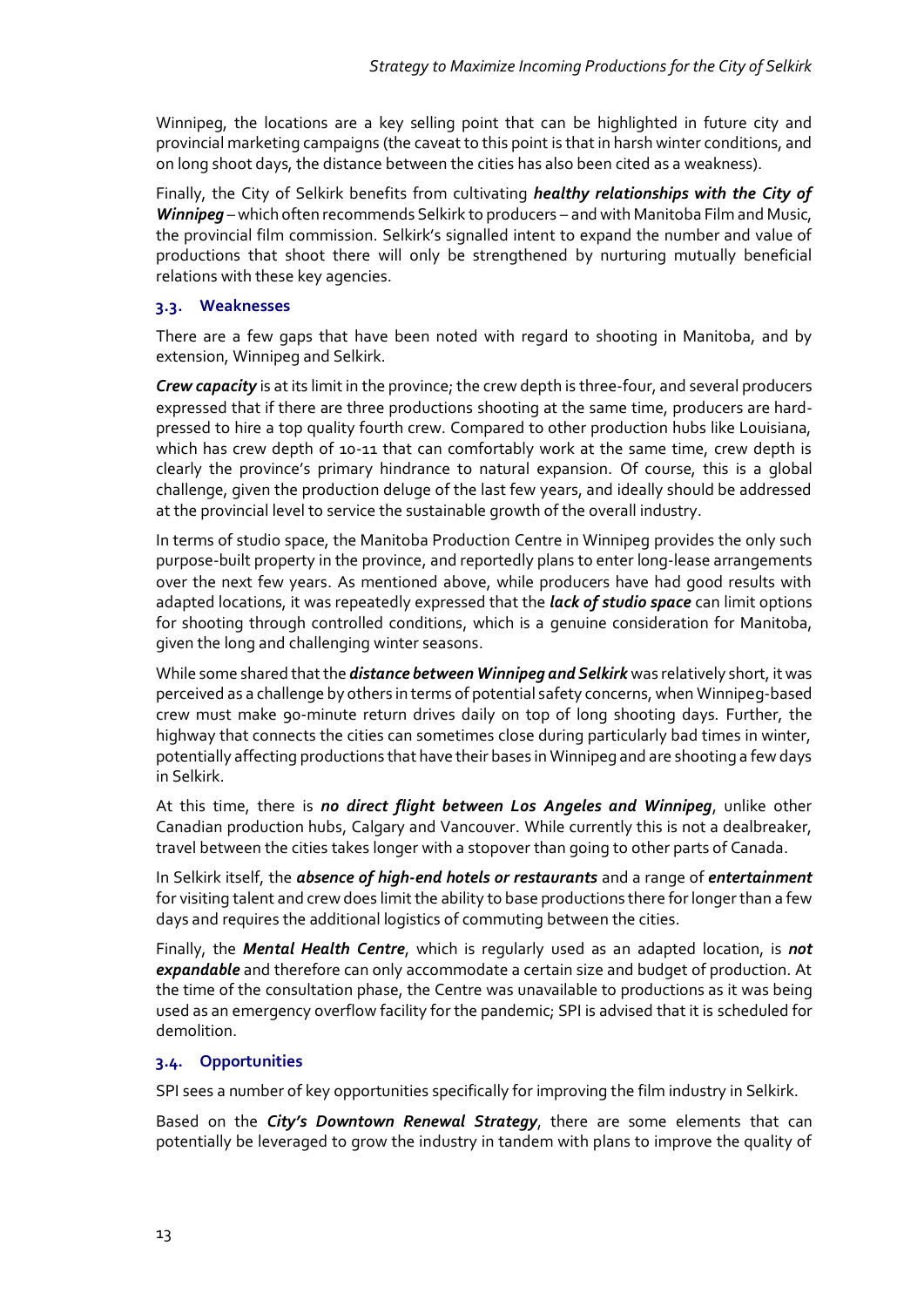life and access to a "vibrant, safe and attractive downtown area".<sup>23</sup> According to the Strategy, Selkirk has vacant or under-utilized land. Tying in to one of the key objectives to increase economic activity in the City, officials can consider focusing attention on encouraging and *incentivizing investment specifically for the film industry* – creation and physical location on city land of service companies, transportation companies, dedicated parking lots for base camps with built-in power supplies, and other services required by productions; the creation and expansion of recreation and entertainment spaces like high-end boutique hotels, restaurants, bars etc.

Both above-the-line talent and below-the-line production crew would be able to use these services while shooting, creating an overall more comfortable experience, and reducing the need to commute from Winnipeg. This approach would not only service both the revitalization strategy and the film industry, but also boost the tourism industry by providing more options for leisure visitors and create employment for Selkirk's citizens.

Also based on the Downtown Renewal Strategy, the "Selkirk Enterprise Zone Incentive Program will be designed to provide incentives for Business Creation & Expansion, Façade & Site Improvement, Housing, Brownfield Remediation, and Heritage". There is an opportunity to *include permanent building of structures or improvement of spaces as part of negotiations with production companies*. Once aligned, productions can be included in the City's plans by incentivizing their creating sets or buildings for their productions, and then leaving them as permanent additions to the city's growth.

In addition, as Winnipeg appears set to reach its production capacity limits, and its residents experience some production fatigue, there is the potential for Selkirk to attract more productions, if there are some key elements that establish the city as a *small production hub*, and make it more feasible for a production to spend more time there.

The introduction of a *small studio or sound stage* in Selkirk would increase attractiveness for longer shoots, according to several consultees. Not only could it be used year-round, providing cover for shooting in the difficult winter months, but it could also increase spend in local service businesses, such as construction. This becomes an even more valuable consideration as the Manitoba Production Centre, the only purpose-built studio in the province, is aiming to secure long-term, multi-year leases for production space, effectively removing the only current option for such a facility in Manitoba. Financial and land access incentives could be offered to investors, tied into the Downtown Renewal Strategy.

In the short-to-medium-term, the *downtown Rec Centre Arena could be re-purposed for the film industry* and converted into a small sound stage. Currently used regularly by productions, it would be beneficial to the local sector to invest in improving its facilities to more specifically suit their requirements and be used year-round.

In terms of the existing provincial tax credit program, if there is a commitment to build a studio or sound stage in Selkirk, the City could work with Manitoba Film and Music to introduce a *small winter tax credit bonus* as an added incentive for productions to try out the studio once complete. This accommodation and encouragement of year-round shooting is not only positive for Selkirk, but for overall production spend in Manitoba.

A key opportunity ahead of the City of Selkirk is the improvement of its consistent *communication to the local public* about the benefits of the film industry. Current efforts can be ramped up to regularly build public awareness about the financial, social and brand value of the industry to the City, interest and recruit locals to train and work in the industry, thank residents and businesses for their ongoing support, and highlight the films and television shows that have shot there to create excitement and enhance pride in the City. Connected to

<sup>&</sup>lt;sup>23</sup> [Selkirk Downtown Renewal Strategy.](https://myselkirk.ca/wp-content/uploads/2017/01/Downtown-Selkirk-Renewal-Strategy-2016-2021.pdf) City of Selkirk website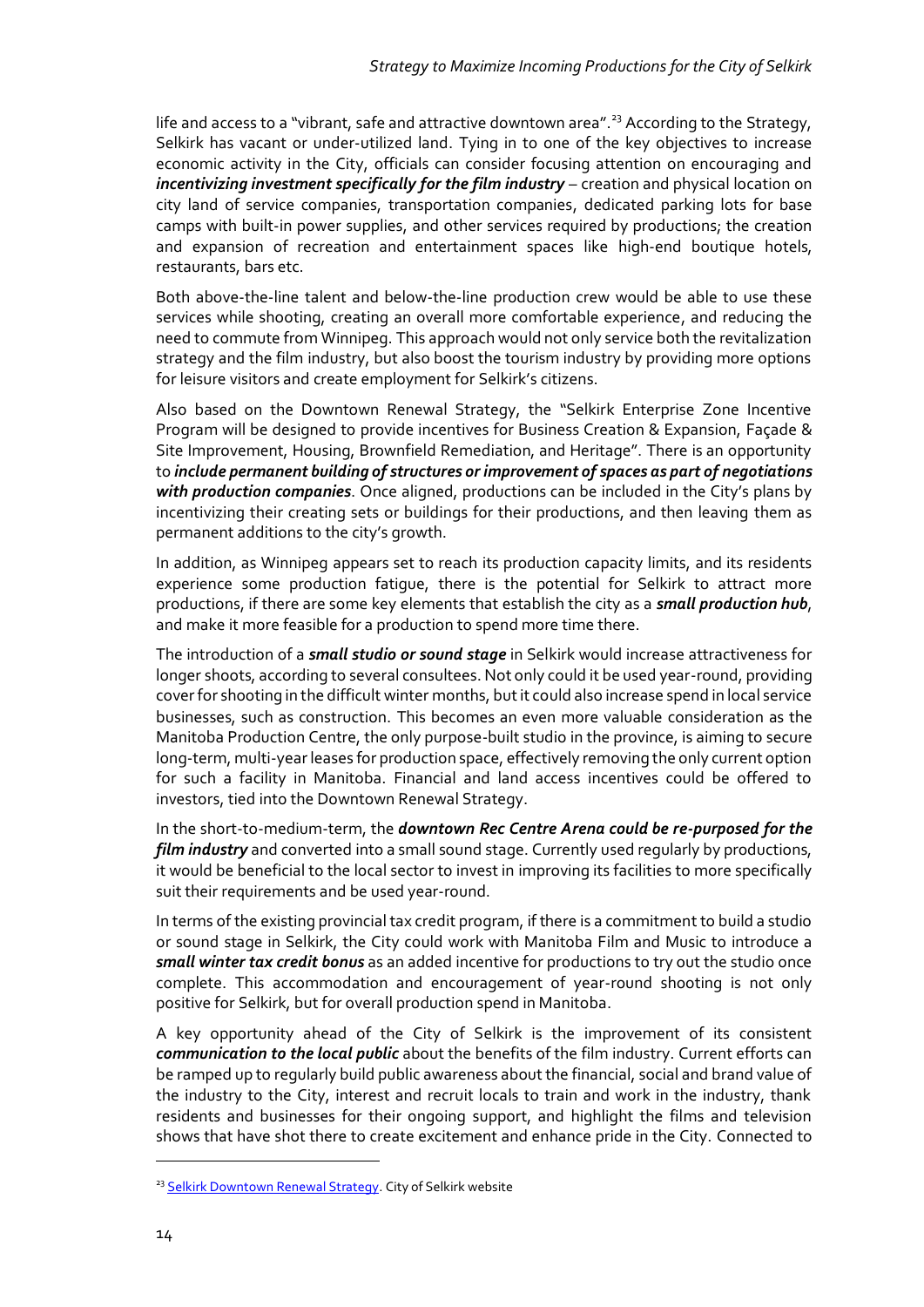this is the potential for Selkirk's presence in the Manitoba Film and Music's international marketing campaigns to be expanded, highlighting all that Selkirk has to offer, especially with the addition of services and capacity described in this section.

Selkirk can also have a role in addressing the *wider crew capacity issues,* by working with the *high schools* to introduce students to film and television production. This can create career interest that can encourage some students to pursue this type of work once they leave school.

## <span id="page-17-0"></span>**3.5. Threats**

In terms of threats, there are a few points that Selkirk should consider as it plans for the film industry going forward.

*Alberta* has been identified as the *main provincial competition* to Manitoba, with some similar locations and a strong tax credit that was recently updated, as well as the \$10 million-perproject cap removed. While the province's oil and gas revenues have been affected by global trends, they are actively investing in expanding the industry, including earmarking \$70 million for the 22%/30% tax credit in 2022/2023<sup>24</sup>. Direct flights between Los Angeles and Calgary also provide a strong boost to location decisions. Due to the industry currently operating at maximum capacity, they are reportedly turning productions away.

In addition, Manitoba also faces *competition* from the US states of *Oregon and Utah*, which have similar locations; however, their tax credits are not as robust and attractive.

Specifically for Selkirk, the film industry's fortunes are currently tied to the province and to the city where the primary activity is based. *Selkirk largely depends on productions choosing to shoot in Winnipeg*, to then attract part of the production for a few days (with notable exceptions such as *Burden of Truth*, with most of the production shot in Selkirk). Major advances in studio provision in Winnipeg could have direct effects on Selkirk.

## <span id="page-17-1"></span>**3.6. Comparable Markets and Best Practices – Case Study: Senoia, Georgia**

As a comparably sized city in close proximity to a production hub, Senoia in the US state of Georgia provides a useful case study of the benefits of measured, structured and visionary industry investment.

A city of about 5,000 citizens located 35 minutes south of Atlanta, Senoia had already hosted well-known productions before its renaissance, including *The Fighting Temptations* (2003), *Pet Sematary II* (1992), *Fried Green Tomatoes* (1991), and *Driving Miss Daisy* (1989); the production base was Riverwood Studios, founded in 1989. While a solid crew base developed in Georgia during this time, the attractive packages offered by Canada in the early 2000s lured many productions from the US, and the industry suffered.

Encouraged by the introduction of Georgia's 30% tax credit program in 2008, the owners of Riverwood Studios agreed in 2010 to capital investment and long-term management by the Los-Angeles firm Raleigh Studios, at the time the longest continually-operating studio in the US, with facilities in five cities.<sup>25</sup> According to the investors: "The tax incentives offered by Georgia make a substantial difference in the financial considerations that were understandably linked to Raleigh's decision on RiverWood."<sup>26</sup>

Raleigh not only brought their deep studio management expertise and international production connections, but also a range of service companies to establish branches that provided transportation, VFX, props, lights, trussing, tax credit financing and more, effectively turning Riverwood Studios and Senoia into a one-stop production hub.

<sup>&</sup>lt;sup>24</sup> *Alberta's \$70[-million boost in film and TV tax credits welcomed by industry](https://edmontonjournal.com/news/politics/alberta-70-million-tax-credits-industry)*. Edmonton Journal, 27<sup>th</sup> February 2022

<sup>&</sup>lt;sup>25</sup> *Hollywood moviemakers move into our neighborhood*. The Citizen, 21<sup>st</sup> September 2010

 $26$  Ibid.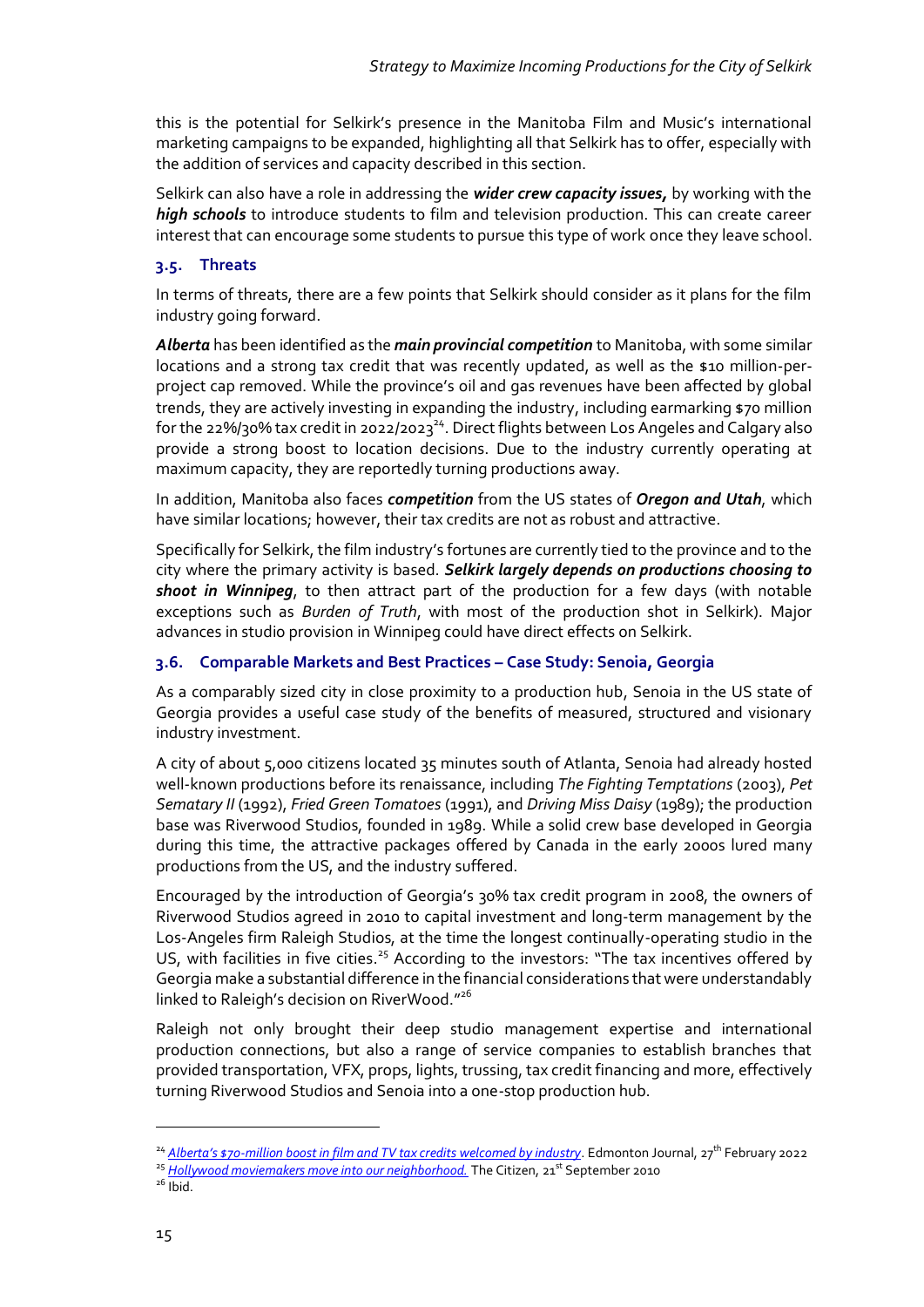The head of Riverwood also made significant real estate investments in a dying town. Many of the Main Street buildings had stood empty, but the town had a quaint and historic feel as well as lots of open space that would prove valuable.

AMC's *The Walking Dead (2010-2022)* moved its production base from the second season onward to Senoia and Riverwood, and has been largely responsible not just for the revival of the town, but for the explosion of employment and new business opportunities, residential development, and economic value for both Senoia and the state of Georgia. In a 2018 interview, the Deputy Commissioner of the Georgia Film, Music and Digital Office declared that before the incentive passed, in 2007 they were attracting \$217 million of economic impact, and that figure has risen to \$9.5 billion in 2018, largely attributable to The Walking Dead.<sup>27</sup>

Five retail storefronts in 1999 turned into 65 by 2018, and the series has spawned equally successful spinoffs with committed fans that guarantee its relevance to popular culture for some years to come.<sup>28</sup> Screen tourism has also boomed, drawing fans to Senoia from across the US and internationally; in 2014, persons were flocking to the town to take part in guided tours to iconic locations that were built for and featured in the series, or to dine at the Waking Dead Café surrounded by props.<sup>29</sup> More recently, as the final season wraps production in Senoia, ten homes that were built as sets will be put on the market for sale, thereby extending the tourism effects into direct inward investment.<sup>30</sup>

Since 2018, Senoia itself has been home to several producers, actors, set workers, and other film industry professionals. People who used to live out West and commute for shoots decided to move to Georgia – and Senoia specifically – full-time.

In 2017, AMC bought Riverwood Studios; although *The Walking Dead* production will move out in 2022, the impact of the strategic investment has left a lasting legacy for all involved, including for the Senoia City Council, now with valuable assets and a thriving city to manage.<sup>31</sup>

There are some key points here to note for Selkirk. Riverwood attracted a development partner that had significant experience as well as deep connections in the industry, so they could rely on their expertise to expand the studio according to producer requirements. All parties involved – city officials, local and incoming investors, and citizens – were committed to preserving the elements of the city that made it unique, while enhancing and modernizing it to attract economic activity. Finally, Senoia leveraged the state's competitive tax credit package to set itself ahead of the Hollywood exodus trend and helped to establish Georgia as a leading global production hub, a position it still holds today.

<sup>27</sup> *[A \\$9.5 billion impact: How TV and 'The Walking Dead' are transforming Georgia.](https://www.ncta.com/whats-new/a-95-billion-impact-how-tv-and-the-walking-dead-are-transforming-georgia)* The Internet and Television Association (NCTA), 20<sup>th</sup> March 2018

<sup>&</sup>lt;sup>28</sup> [How Senoia became the epicenter of the Georgia film boom](https://www.gpb.org/blogs/georgia-at-work/2017/03/14/how-senoia-became-the-epicenter-of-the-georgia-film-boom). NPR, 30<sup>th</sup> November 2018

<sup>&</sup>lt;sup>29</sup> '*Walking Dead in Georgia - film tourism comes to life*. Houston Style Magazine, 11<sup>th</sup> December 2014

<sup>&</sup>lt;sup>30</sup> *[Want to live on the set of 'The Walking Dead'? Homes from Alexandria to hit the market soon](https://www.wsbtv.com/news/local/coweta-county/want-live-set-walking-dead-homes-alexandria-hit-market-soon/S4QTQS3EHBHANOXE5J6RYEBK7M/)*. WESB-TV Atlanta, 17<sup>th</sup> February 2022

<sup>&</sup>lt;sup>31</sup> *[Road reopening, walls coming down after 'Walking Dead' leaves.](https://times-herald.com/news/2022/01/road-reopening-walls-coming-down-after-walking-dead-leaves)* The Newnan Times Herald, 2<sup>nd</sup> March 2022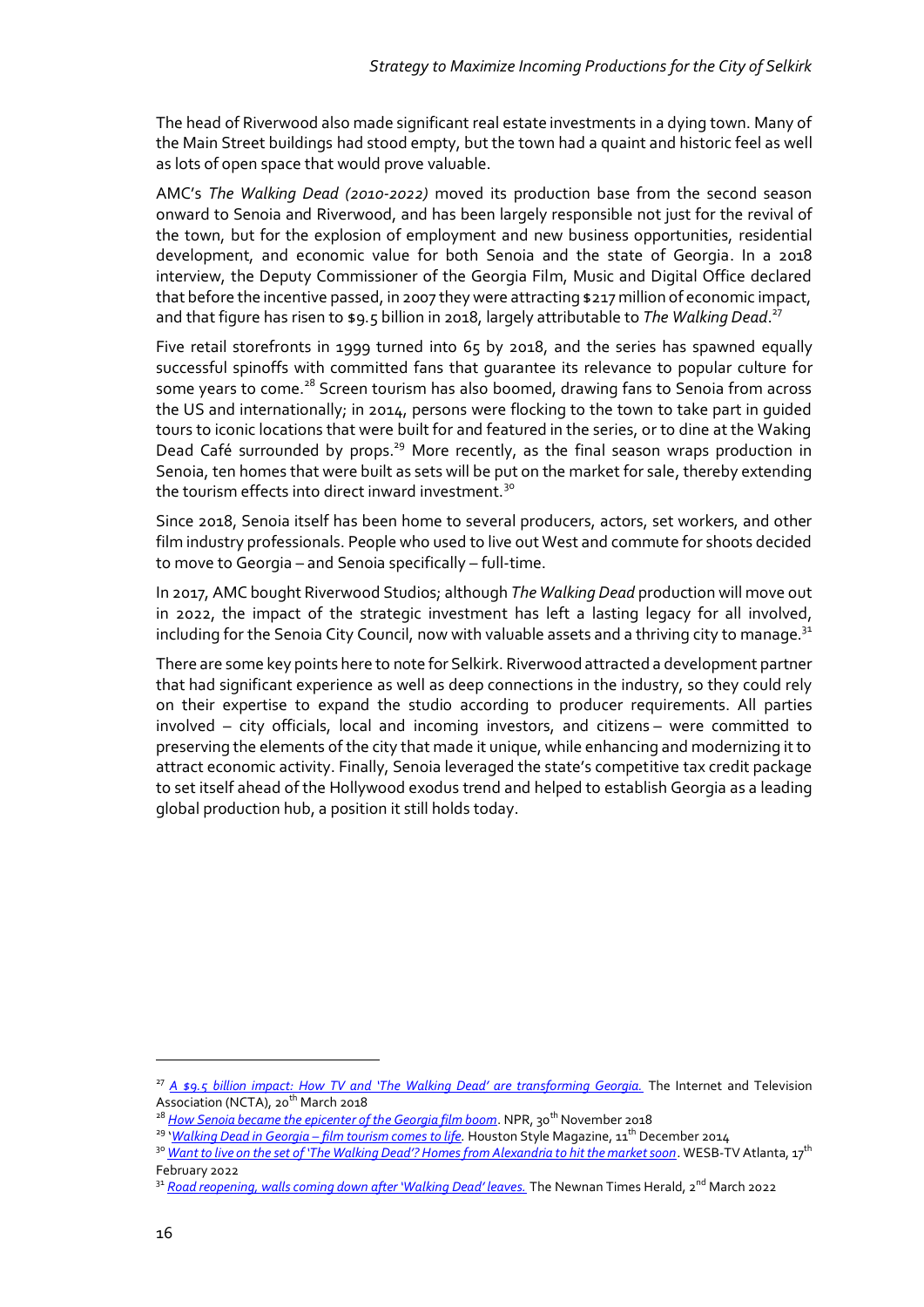## <span id="page-19-0"></span>**4. PUBLIC BENEFITS OF A THRIVING SCREEN PRODUCTION SECTOR**

There are a standard range of benefits that screen industries can generate, especially those that operate successful incentive systems. The first consideration is to ensure that all the public benefits of production are clearly explained to governments and legislators, including economic and cultural components. In summary, these are:

- 1. Increase in *Gross Value Added (GVA) or Gross Domestic Product (GDP),* which is a broad quantitative measure of a nation's total economic activity.
- 2. Most jobs created by productions require a *highly skilled and well-educated workforce*, including full-time employees and freelance workers. A mobile and flexible labour pool is created with skills and abilities that are *transferable* into other screen-based industries, at home and abroad.
- 3. *Inward investment –* independent films produced in a jurisdiction are likely to involve a variety of funding sources, including from outside, contributing to a positive trade balance.
- 4. A healthy and stable screen industry can attract *private sector capital investment* in facilities and infrastructure.
- 5. When international audiences see a nation's stories and locations through a positive, often shared entertainment experience, it can have a significant impact on visitor rates, a phenomenon known as *screen tourism*.
- 6. Film and television content, when seen by audiences locally and internationally, have become known as major contributors to *national brand building*. Similarly, independent films and television programs can also deliver *soft power effects*.
- 7. Recent SPI research has demonstrated how content production can also have a significant *ripple effect on other industries* by stimulating healthy economic activity across a range of business sectors throughout an economy.
- 8. Bringing international production projects into any jurisdiction has the potential to rapidly assist in developing production and post-production capabilities, through the *transfer of skills and expertise* from visiting professionals to locals, and through *talent development* from on-the-job exposure to industry standards.
- 9. *Media literacy* is the ability to create, analyse and evaluate messages across a wide variety of media modes, genres and formats. The skills developed by many film workers include these competencies, and are essential for any jurisdiction's ability to educate, inform and entertain.
- 10. The *social impacts* of a thriving screen sector can be a key contributor to the cultural soul of a community, through creating historical records, connecting with people, and promoting diversity.

## <span id="page-19-1"></span>**4.1. Generation of Economic Activity**

There are proven methods of identifying the economic impact of the activity generated by screen production. Analysis is conducted using Input-Output (I-O) tables, with the most common metrics including GVA or GDP, as well as full-time equivalent (FTE) job creation. Key metrics that are also important to measure include additionality – i.e., identifying the increased national economic activity attributable to a specific investment or initiative such as an incentive, and the Return on Investment (RoI).

# <span id="page-19-2"></span>**4.2. Creation of Highly-Skilled, Productive Employment**

An expansion of production activity normally creates substantial new employment. This will include full-time employees, although the majority are likely to be freelance workers, which is typical for the screen industries worldwide.

In addition, the creative industries in general have emerged over the last decade as vitally important to the economic agenda of many governments around the world. The standard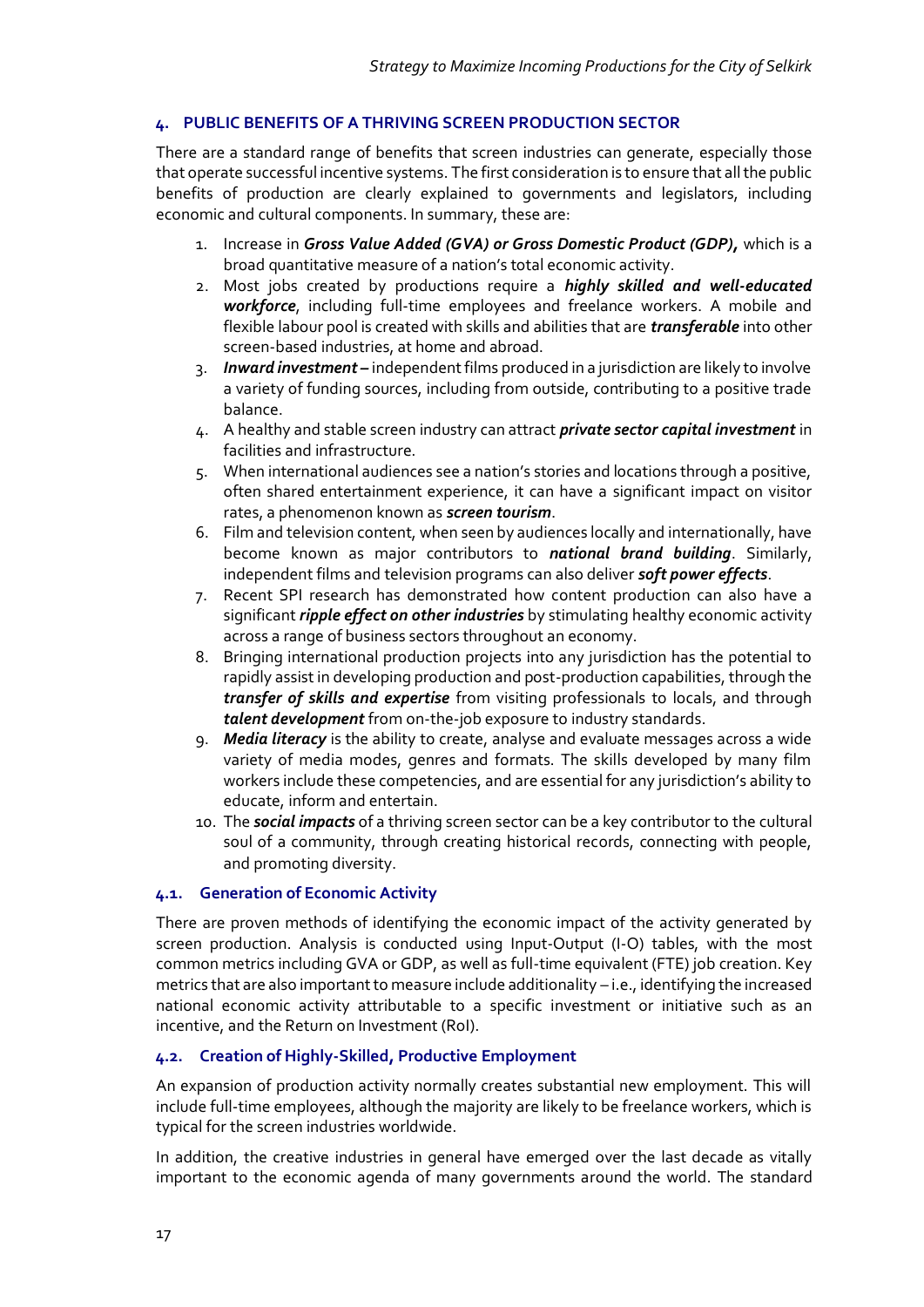screen production process employs a wide range of creative activity, from initially writing the screenplay or teleplay through to production, to marketing and distribution of the final product. Most jobs created by screen production require a highly-skilled and well-educated workforce, which can stimulate a mobile and flexible labour pool. Screen production requires innovative and creative individuals that are difficult to replace with robots or other forms of Artificial Intelligence. This is why many countries consider employment in this sector to be the 'jobs of the future'.

# <span id="page-20-0"></span>**4.3. Creating Substantial Net Inward Investment and Investment Flow**

An advantage of most incentive systems is that they generate positive cash flows into a jurisdiction, and therefore are not a drain on central government finance budgets. This is because of the substantial inward investment amounts contributing to the production budget, and the fact that a rebate is only provided many months after the expenditure has been made. This means the system delivers a cash positive effect from any project that chooses to locate in the jurisdiction concerned.

## <span id="page-20-1"></span>**4.4. Capital Investment in Supply Chain and Infrastructure**

Any incentive system regarded as being stable and permanent is likely to generate an increase in private sector infrastructure investment in production, post-production and other digital facilities and services. This will involve constant upgrading in a variety of areas, including equipment, facilities, services, camera, lighting, digital labs, audio and sound post-production, VFX and many other departments involved in servicing such productions. These investments can have the positive impact of increasing overall confidence in the industry for both local and international producers, as more and more production requirements become available.

## <span id="page-20-2"></span>**4.5. Creating Strong Screen Tourism Markets**

Research conducted over the last ten years has demonstrated a direct link between successful location-based film and television drama, and the rise of the phenomenon known as screen tourism. Increasingly, visitor decisions are driven by stories, locations and experiences inspired by their favourite content. There are many well-known examples:

- The Hobbiton set built in the town of Matamata-Piako in New Zealand 20 years ago for *The Lord of the Rings* has spurred an increase in visitor numbers from 25,000 to 600,000 per year, with the majority being international quests.<sup>32</sup> The set is New Zealand's third largest tourist destination, contributing \$78 million annually to the economy.
- *Peaky Blinders* has transformed tourism in Birmingham and the wider West Midlands region, attracting a record  $131.4$  million tourists in 2018.<sup>33</sup> International visitor numbers rose in the UK's second largest city by 19% to 1.1 million between 2013 and 2018, with the number coming from the US – where *Peaky Blinders* has been a big hit – rising by 50%. Officials estimate that overseas visitors spent about £17 million last year on screen tourism-related trips.

Notably, the series is not shot in Birmingham, but the series' real-life association with the city has had a direct positive impact on tourism. As the last season starts airing on the BBC and on Netflix in 183 countries, the so-called 'Peaky effect' continues to positively raise Birmingham's global profile. Not only will official merchandise for the Comm0nwealth Games, which will be held in Birmingham this summer, feature the iconic Peaky Blinders cap, but series creator Steven Knight recently announced the

<sup>&</sup>lt;sup>32</sup> *[From rural town to film fame: how Matamata has changed since the boon of Hobbiton.](https://www.stuff.co.nz/business/113460102/from-rural-town-to-film-fame-how-matamata-has-changed-since-the-boom-of-hobbiton)* Stuff, 22<sup>nd</sup> June 2019

<sup>&</sup>lt;sup>33</sup> ['Peaky Blinders' mania put Birmingham on global 'screen tourism' map.](https://www.theguardian.com/uk-news/2019/sep/02/peaky-blinders-mania-birmingham-screen-tourism-boom) The Guardian, 2<sup>nd</sup> September 2019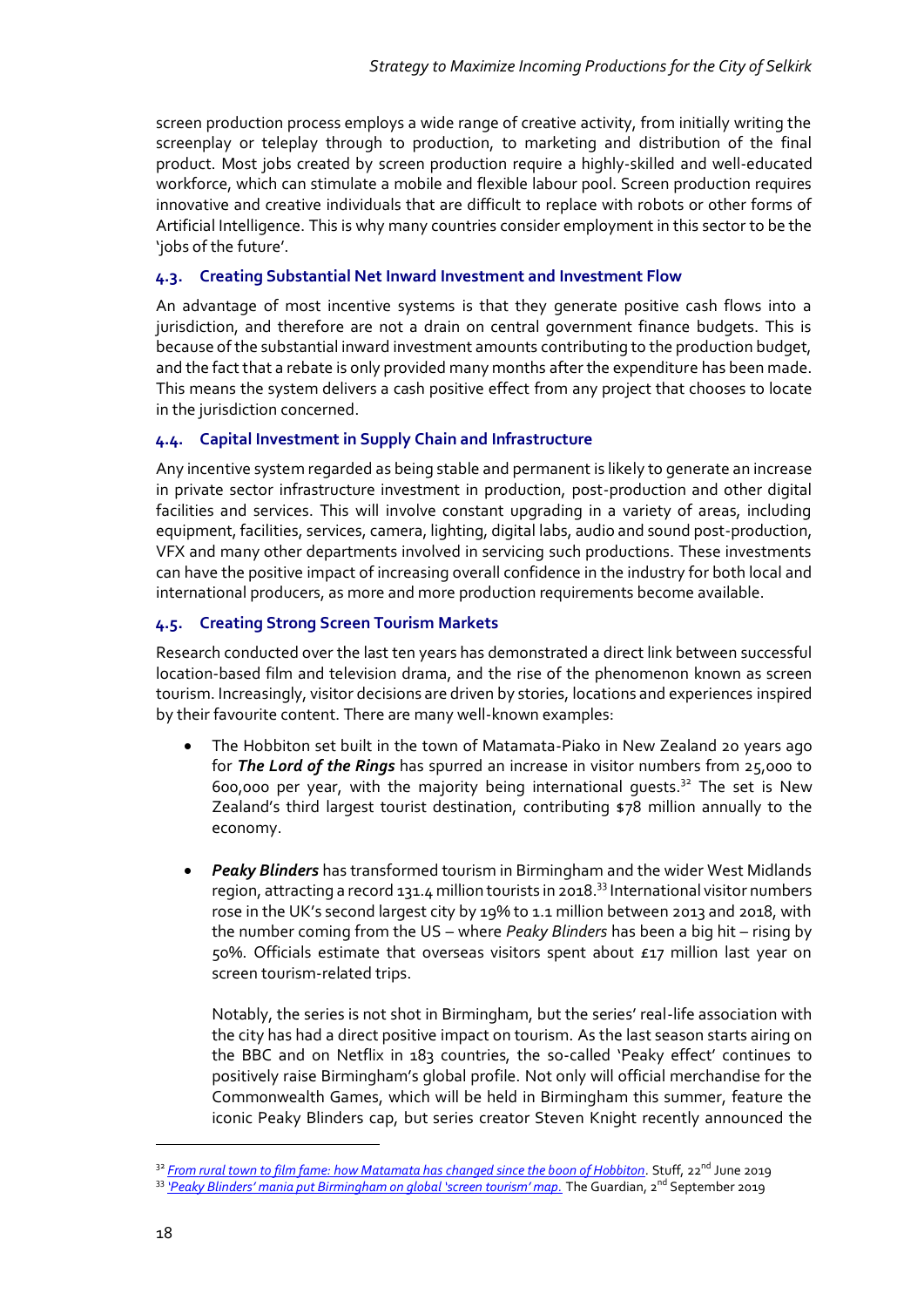building of a film and television studio in the city, followed by the shooting of a *Peaky Blinders* film within 18 months.<sup>34</sup>

• The HBO series *Game of Thrones* was shot in locations all over the world over its eightseason run, but Northern Ireland is the location that has made itself synonymous with the series, and has seen tremendous screen tourism and branding benefits as a result. According to NI Screen, it is estimated to have brought in £251 million to the economy since production began in 2010.<sup>35</sup> Figures from Tourism NI suggest that 350,000 people come to Northern Ireland every year just for *Game of Thrones*-related locations and experiences, which is one in six leisure visitors.

## <span id="page-21-0"></span>**4.6. Extending Positive National Branding and 'Soft Power'**

The same effects that are experienced by potential tourists about a destination can also be found in the international business and trade community. When such individuals enjoy a story that is set in a particular jurisdiction, the positive effects can influence their attitude towards future business visits along with tourism visits. This can assist in building export markets and inward investment, and strengthen a jurisdiction's position as a hub for investment flows.

In an influential British Council report from 2014, it was noted that: "A country's power and influence is increasingly measured by its ability to inspire and attract citizens of other nations to take an interest in its national story, passions, and ultimately respect its values, ideas and aspirations." Film and television content has a unique ability to deliver such messages in a way that news or current affairs programs cannot.

#### <span id="page-21-1"></span>**4.7. The Ripple Effect – Driving Economic Activity in Other Industries**

Producing (or 'manufacturing') a typical film or television drama series involves drawing on a wide range of personnel, skills, services, facilities, and infrastructure from other industries, both from the creative economy and from more general business sectors; this is a unique aspect of this type of economic activity. Recent SPI research, termed a 'Ripple Analysis', identifies this on-the-ground economic value of screen productions, determining how and where the budgets are spent in the region where the expenditure takes place.<sup>36</sup>

The Ripple Analysis process involves examining every element of below-the-line expenditure, as contained in a production's final budget or cost report. Each item of cost is allocated according to the business sector in which the expenditure takes place. A significant portion is typically spent with companies and individuals who exclusively supply the screen production sector; they do not work in any other industry. These amounts are allocated to the Screen Production Specific Sector and normally amount to between 25% and 50% of the budget. The remaining amounts are spent on services and supplies from individuals or companies that supply a variety of sectors within the economy, in addition to screen production. Examples of these sectors are:

- Hospitality and catering
- Travel and transport
- Construction
- Music and performing arts
- Health and medical
- Finance and legal.

<sup>&</sup>lt;sup>34</sup> *Birmingham doffs cap to 'Peaky Blinders' for transforming its image*. The Guardian, 25<sup>th</sup> February 2022

<sup>&</sup>lt;sup>35</sup> *Game [of Thrones is 'game changer' for NI tourism.](https://www.bbc.com/news/uk-northern-ireland-48343910)* BBC, 21<sup>st</sup> May 2019

<sup>&</sup>lt;sup>36</sup> [Film and the Creative Economy: How Film and Television Drama Productions Grow the Creative Industries.](https://static1.squarespace.com/static/5f7708077cf66e15c7de89ee/t/60282fe0afcfd77940746259/1613246442039/SPI-Creative-Industries-Report-2017-07-31.pdf) Olsberg SPI, 2017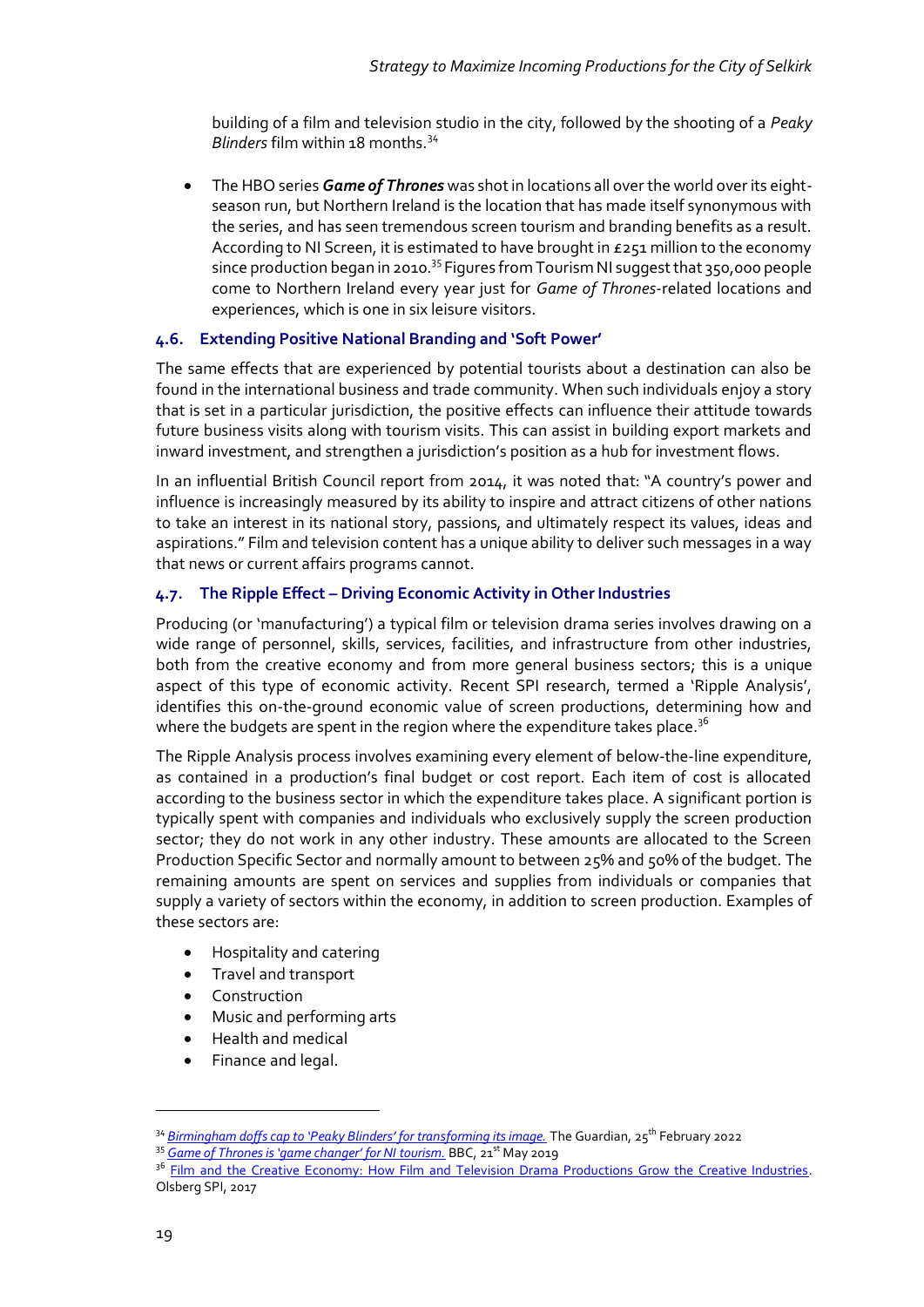Screen production is more potent as an engine of growth than any other single creative industry. See below for the results of a typical Ripple Analysis:

*Figure 1 – The Ripple Effect (example)*



#### Source: Olsberg SPI

## <span id="page-22-0"></span>**4.8. Talent Development and Knowledge Transfer**

A key attribute of any jurisdiction is its human capital; in terms of the screen production sector, this correlates to the talent of the individual practitioners and professionals working on productions, both above the line (producers, directors, writers, actors) and below the line (location manager, cinematographer, costume designer, production manager, etc.).

The talent pool for the screen industry has high-level, adaptable and modern skills, and this can be seen in many areas, with an increasing focus on technical talent development (VFX, animation, gaming, VR and AR technology) alongside traditional writing, directing, producing, performing and other vocational skills.

Attracting international film and television drama projects to a jurisdiction has the potential to rapidly assist in developing production and post-production capabilities, through the transfer of skills and expertise from visiting professionals to locals, and through talent development from on-the-job exposure to industry standards.

#### <span id="page-22-1"></span>**4.9. Enhancing Media Literacy**

Screen production has become a vital tool for education, communication and entertainment, soon to possibly usurp the place held in education by the traditional written word. Many education systems around the world are having their schools adapt curricula to include developing the audiovisual capabilities of students alongside their capabilities with the written and spoken word. Media literacy is the ability to create, analyse and evaluate messages across a wide variety of media modes, genres and formats. The skills developed by many film workers include these competencies, and are essential for any jurisdiction's ability to educate, inform and entertain.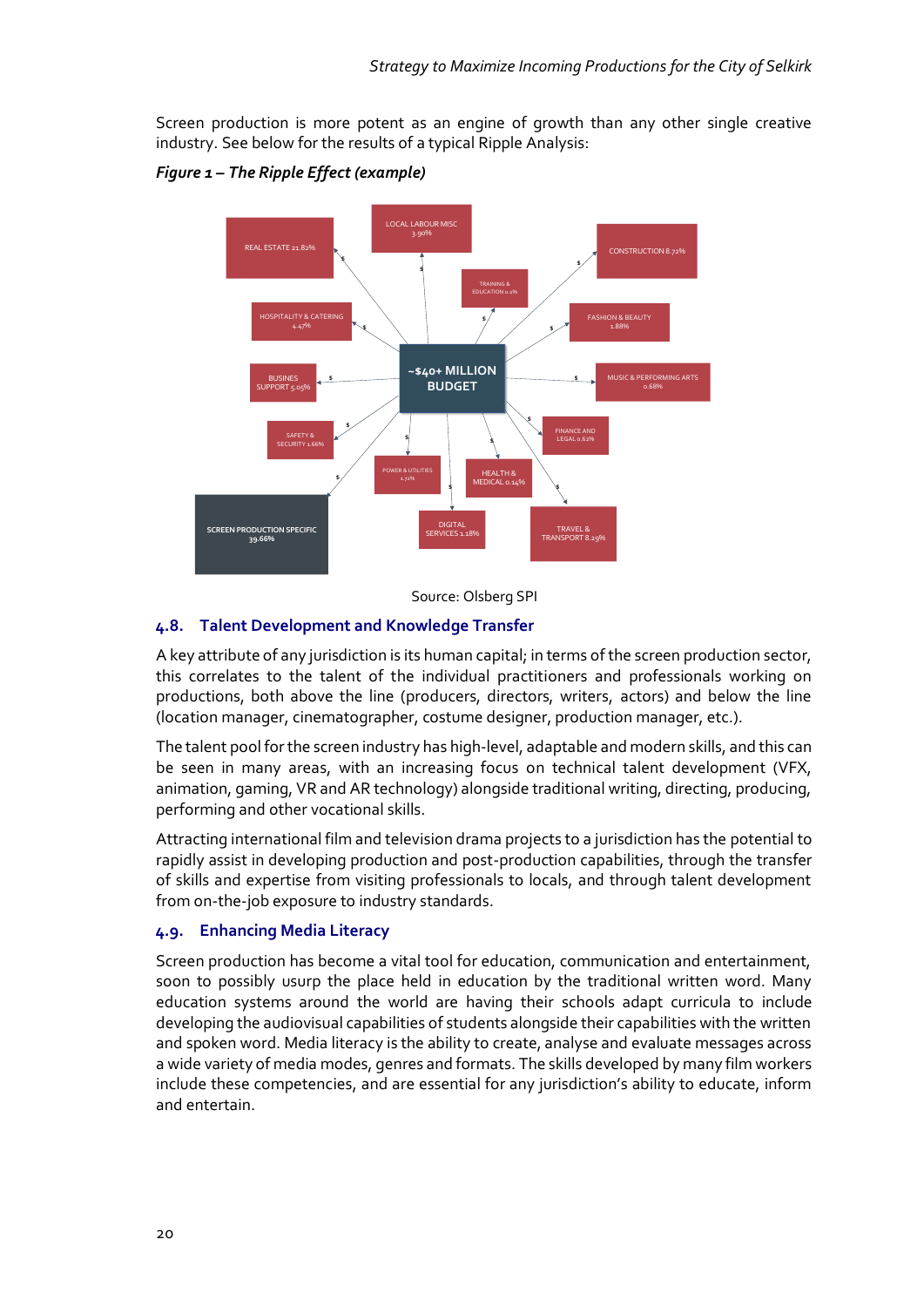### <span id="page-23-0"></span>**4.10. Social Impacts**

There are multiple intangible social impacts of a thriving screen sector, including:

- *Providing a Heritage/Historical Record of Stories and People –* archived film material is a critical asset for any culture. Through digital innovations, the archive sector is reinventing itself and gradually moving from a culture of preservation (and often this means restricting access) to one of increasing openness and new forms of exploitation and exposure.
- *Connecting with Citizens and Residents – any* positive experience of watching screen content (discussed above in relation to tourism) has an emotional, long-lasting and latent effect of positivity towards the culture and locations on show. This produces a unique and personal connection between the audience member and what is shown on the screen. This positive effect also enhances the relationship with the jurisdiction and the culture as the subject of the screen production. There is consequently a 'bonding' effect among citizens or residents to a jurisdiction, and the same effect also impacts on pride, loyalty and citizenship.
- *Promoting Diversity and Understanding –* screen production has become an effective conduit for building understanding across and between communities. Screen content audiences are often open to diverse viewpoints and interested in seeing different and new cultures, stories and places on screen. This is particularly the case at film festivals and on specialist television channels, which also have an important role to play and many public service broadcasters have programming specifically focused in this area.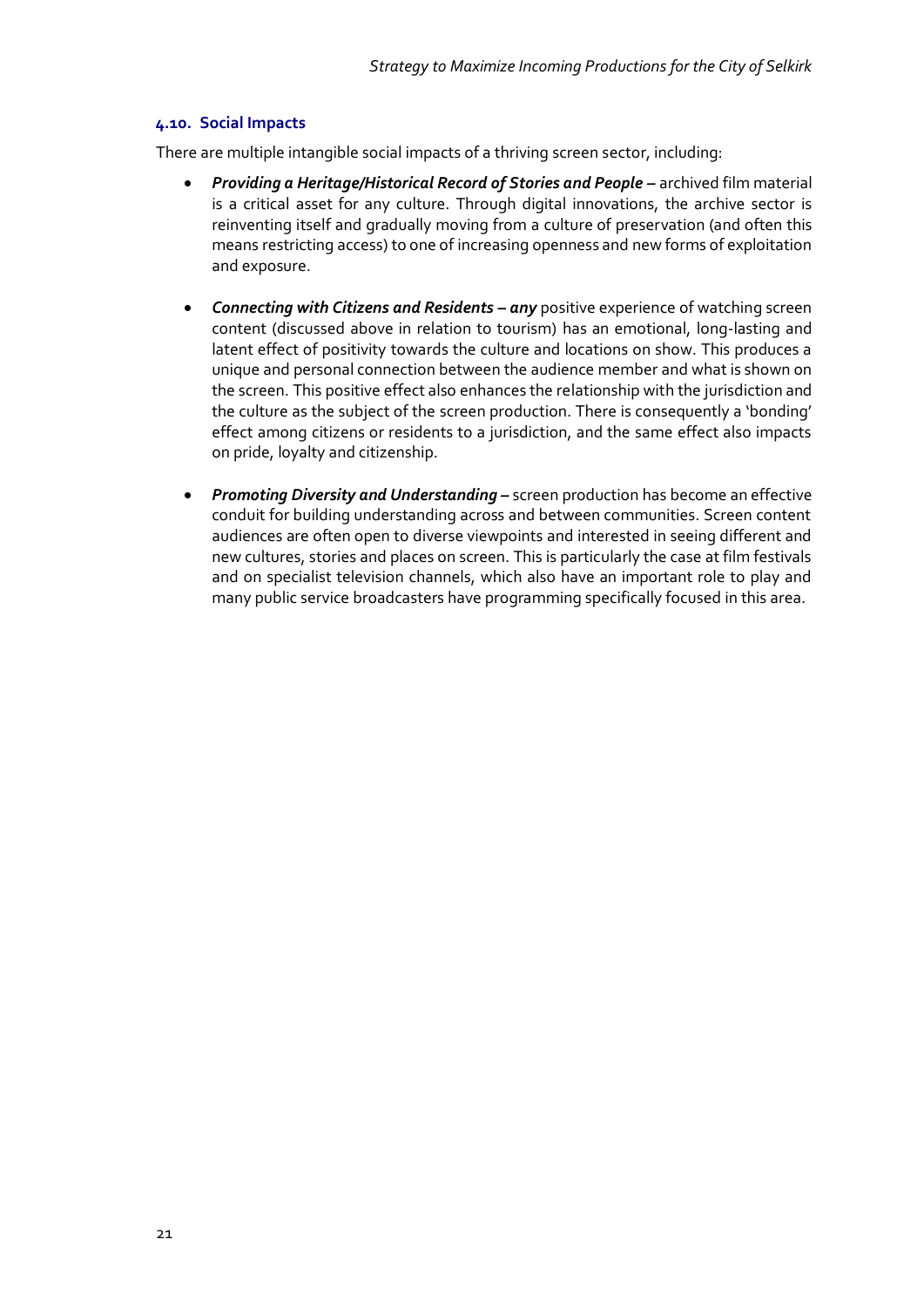#### <span id="page-24-0"></span>**5. STRATEGIC RECOMMENDATIONS FOR THE CITY OF SELKIRK**

#### <span id="page-24-1"></span>**5.1. Overview**

SPI's research and assessment of the screen industry in Selkirk strongly suggests that it has the potential to sustainably increase production levels and build upon a solid foundation. Not only is there genuine interest and commitment from City officials, strong partnerships and open communication with provincial partners such as the City of Winnipeg and Manitoba Film and Music, and satisfied high-profile producer clients, but there is also proven success from productions that have already shot there, and positive word of mouth in the screen community.

The successful adaptation of existing infrastructure in the Rec Arena and the Mental Health Centre speak to the creativity and ingenuity of the crew and provides development opportunities to dovetail existing plans to develop the City.

The next steps for the City would be to *invest in, and to facilitate investment in, the development of a small production hub in Selkirk, over the next five years*. We recommend that the City of Selkirk build on its foundation and potential and aim to establish itself as a 2<sup>nd</sup> *level production hub* over the next five years, with Winnipeg remaining the 1<sup>st</sup> level production hub in the province. Similar to Senoia, Georgia, the key to achieving a thriving and profitable industry lies in establishing branches of all the amenities and services that productions would require in Selkirk, making it more feasible for them to base there. Each of the following subsections covers one critical element of such a hub.

#### <span id="page-24-2"></span>**5.2. Locations**

Based on research, it is clear that *Selkirk's filming locations* are one of its main attractions. A study should be done to fully assess and document (through video and photography) all of the physical locations, buildings, heritage sites, real estate holdings, parking lots and other assets that could be of interest to producers, and that are available for production use. There is tremendous value in conducting this exercise with an experienced Selkirk producer or location manager who is equally invested in the City's interests, so the final result will be a marketable list of locations. This study would form the basis for creating one of the production tools recommended in Section 5.5.2. below, the locations database.

#### <span id="page-24-3"></span>**5.3. Physical Infrastructure**

The *expansion of infrastructure in Selkirk* would perhaps require the highest capital investment over a number of years. In terms of a purpose-built studio or sound stage space, Selkirk would be immediately more attractive to producers, who welcome the ability to have increased control over their environments, as a consequence of the pandemic, and also because of the difficult winter conditions. Given the current trend of the industry to use virtual production studios for its range of benefits, this cutting-edge technology should be considered for a purpose-built facility here.

*Private and public investment in such a facility* could be encouraged through the city's various revitalization plans, offering vacant or under-utilized land for the purpose, and dovetailing with complementary actions to improve the City.

Similarly, the City could *facilitate investment in services and amenities that would complete the production hub concept*, by encouraging businesses that would support and service screen production to establish branches in Selkirk. Production services, transportation, small boutique hotels, restaurants and other such businesses setting up shop in Selkirk would not only make the City more attractive for return clients to base there for longer periods of time, it also can be incorporated into the overall marketing messaging once these services become available.

For all of these physical infrastructure projects, it would be valuable to *consider investors who already have experience and expertise in the film sector*, so the City would benefit from that.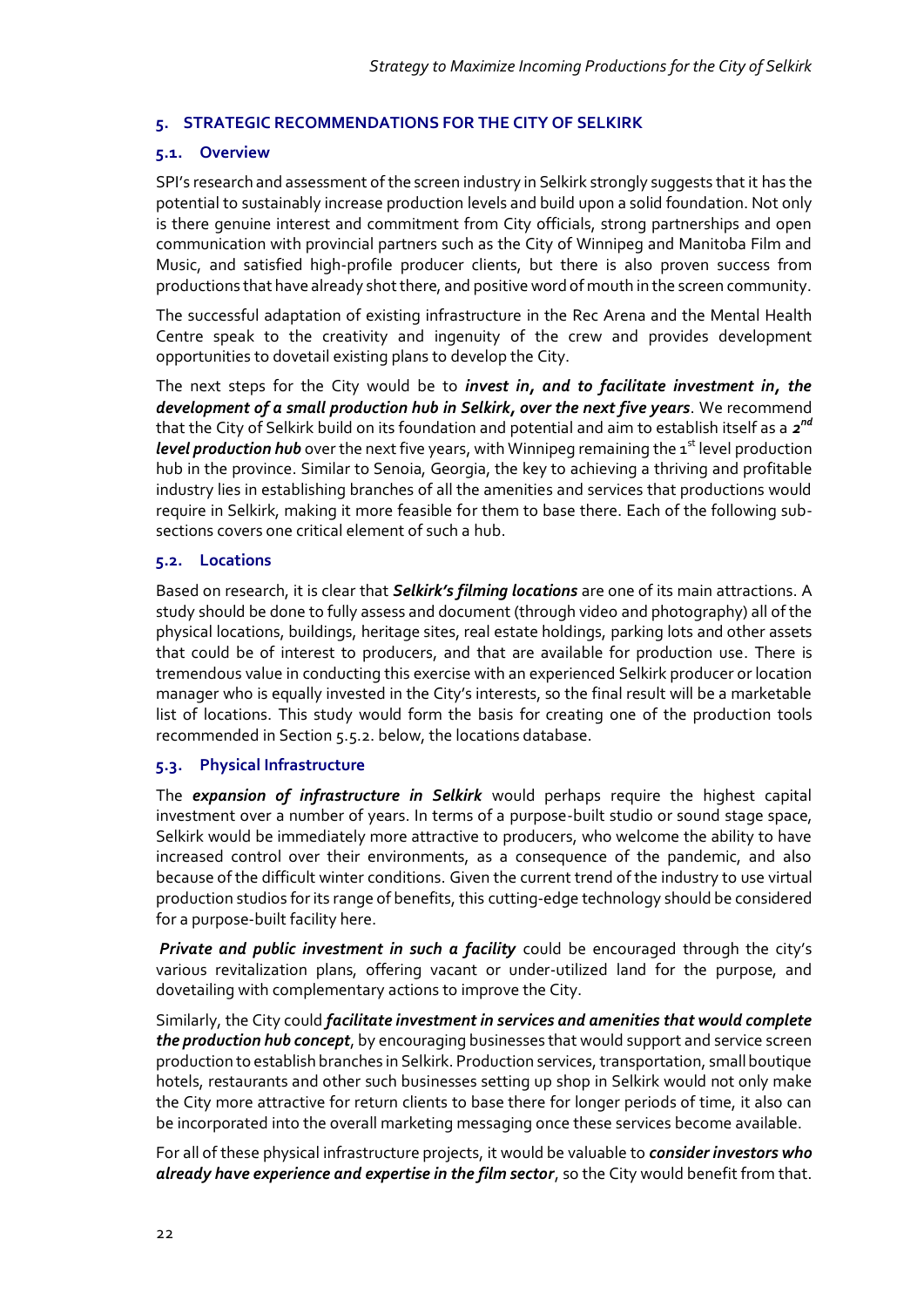## <span id="page-25-0"></span>**5.4. Workforce**

Workforce capacity remains a global challenge, and there are many public and private sector programs emerging to meet the industry's need for more numbers of experienced crew.<sup>37</sup> The City should work with its provincial partners, including Film Training Manitoba, to ensure that they are *included in efforts to attract new recruits*. As part of the public awareness campaign discussed in Section 5.7, the City can target the high schools to introduce students to the benefits of working in the screen sector.

## <span id="page-25-1"></span>**5.5. Marketing and Communications**

With its current offer, while longer-term plans are considered, the City of Selkirk can raise the profile of its location value and signal its future plans to the industry by *expanding its current marketing and communications efforts*. The recent re-branding exercise can serve as an excellent foundation from which to create materials that are visually aligned, while other activities can provide practical tools to enhance both the producer experience, as well as the Film Liaison's efficiency. Ideally, a marketing and communications strategy would be planned annually, and updated as new additions to Selkirk's offer are activated.

The following tactics comprise a comprehensive marketing and communications strategy for the film office; they are intended to provide a range of options for the City to ramp up its promotional capacity. The overall goal of the marketing efforts is to increase the value of productions that shoot annually in Selkirk. The degree to which the City adopts these measures is based on budget, and on the pace at which other improvements to the industry are implemented.

In addition, where relevant, it is recommended that the City *work with Manitoba Film and Music* to increase its presence in its *international marketing efforts*, thereby leveraging all the strengths of the provincial industry to attract new clients.

# *5.5.1. Define a Sub-Brand for the Film Production Services Office*

As has been mentioned, the City has recently established a streamlined and comprehensive brand identity. The branding has the flexibility to change the logo's colour scheme depending on its need; recent examples include blue and yellow in support of Ukraine, and red for a book drive.

For the Film Production Services office, it is recommended that a sub-brand of specific logo colours be defined, guided by the brand standards. This should be used consistently across all public marketing and branding efforts that are executed by the film office, creating a recognizable sub-brand, while remaining within the City's brand guidelines. In addition, ideally, the Film Production Services pages on **myselkirk.ca** an[d selkirknow.ca](https://selkirknow.ca/film-digital-media/) should be consistent.

## *5.5.2. Expand Film Office Section on City Website – Production Tools*

As part of more clearly defining Selkirk's potential to be a small production hub, it is recommended that the *current page on the City's website be expanded to a sub-site*, hosting more detailed information about shooting in Selkirk, and providing producers with a wider range of information to aid their location decision (see Appendix 2 for more information on the factors that determine the production location decision). Not only does this increase the City's film friendliness, it also supports the Film Liaison for the website to be more detailed.

Broadly termed 'production tools', the following types of information should be included on the expanded website (joining the information already on the site for permit applications):

<sup>37</sup> *[Governor proposed media academy.](https://www.abqjournal.com/2463175/governor-proposes-media-academy.html)* Albuquerque Journal, 21st January 2022; *[London Mayor Sadiq Khan launches](https://www.screendaily.com/news/london-mayor-sadiq-khan-launches-creative-hub-for-screen-skills-training/5167054.article)  [creative hub for screen skills training](https://www.screendaily.com/news/london-mayor-sadiq-khan-launches-creative-hub-for-screen-skills-training/5167054.article)*. Screen Daily, 21<sup>st</sup> January 2022; *Connemara company leading development of [film and TV hubs.](https://www.galwaydaily.com/arts-entertainment/television/connemara-company-leading-development-of-film-and-tv-hubs/)* Galway Daily, 4<sup>th</sup> February 2022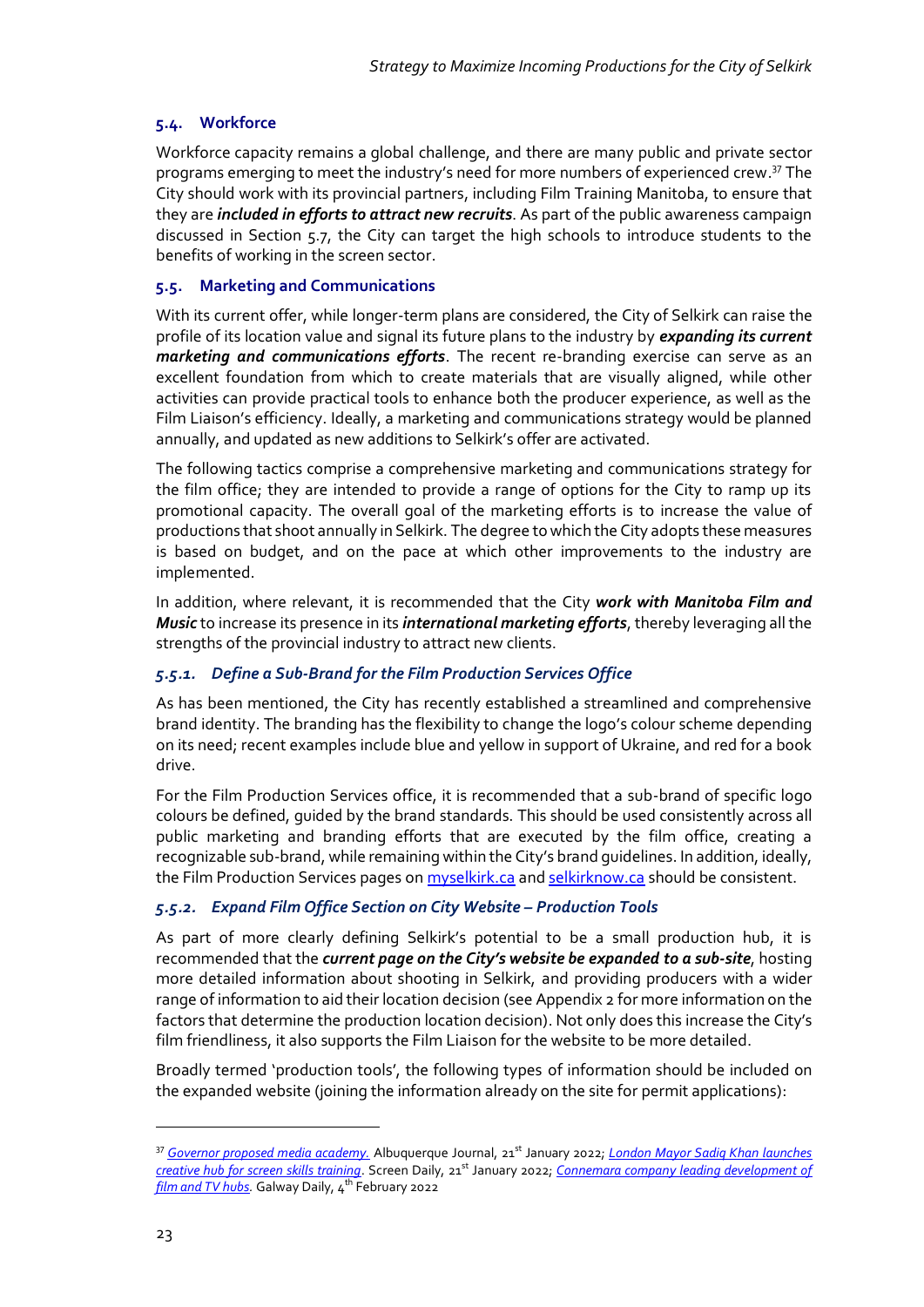• *Locations database and Lookbook* – A searchable stock of carefully-curated images, highlighting potential production locations across the City. They are not just beauty shots; they provide critical information on a specific location or building, showing the main angles and views of the location, and any unique elements or architecture. Important to include would be photos showing surrounding land options for setting up base camps, car parks, access roads, etc. Include short videos for maximum impact.

A Lookbook featuring the top locations can also be designed, available both as a printed guide and as a digital download. There is bespoke software designed specifically for the film industry that can be used to manage the locations database.

- *Production guide* An attractive, brand-compliant guide to shooting in Selkirk. It should include existing information on the film policy, film permit guidelines, shooting requirements, and information about the tax credit program. It can be available both as a printed guide and as a digital download.
- *Production directory* A digital database of all crew, technicians, creative talent and other relevant industry contacts. Since most personnel are based in Winnipeg, this can be a joint execution with Manitoba Film and Music, available on both websites.
- *Visa and work permit guidelines and applications* Although these entry guidelines would apply to Canada, it would be useful for Selkirk to include on the website for ease of reference.

# *5.5.3. Define Annual Festival and Market Strategy*

Based on its agreed target markets, Selkirk should *define an annual festival and market strategy*, with key personnel travelling to network, build relationships, conduct presentations and build awareness of Selkirk's offer. In the short-to-medium term, the value of these efforts would be maximized by *working closely with Manitoba Film and Music* to agree on a provincial strategy, within which Selkirk would have a defined stake and presence.

Based on Manitoba's current target markets, top events that allow connection with the widest range of industry personnel would be ideal, including the European Film Market (a certain element of the Berlin International Film Festival); the Cannes Film Market and Festival; Association of Film Commissioners International (AFCI) industry events; Producers Guild of American (PGA) events; Association of Independent Commercial Producers (AICP) annual conference and awards; and the FOCUS production market in London.

## *5.5.4. Develop and Launch Public Awareness Campaign for Selkirk*

It is clear that the citizens of Selkirk are part of the success experienced in building the industry thus far, welcoming visiting productions and accommodating an occasional inconvenience. However, in order to grow that sense of commitment and pride, SPI recommends developing a *public awareness campaign* that regularly addresses the citizens, to convey the following messages (the key messages can be expanded and adjusted as the industry matures):

- Why the film business is positive for the economic and brand success of Selkirk
- Announce film and television productions shooting in the City
- When possible, arrange premieres and screenings for films that have shot in Selkirk
- Discuss the benefits of working in the industry  $-$  attract interested citizens with transferrable skills and students to help build crew capacity long term
- Share news of Selkirk's international promotions
- Thank them for their welcoming nature.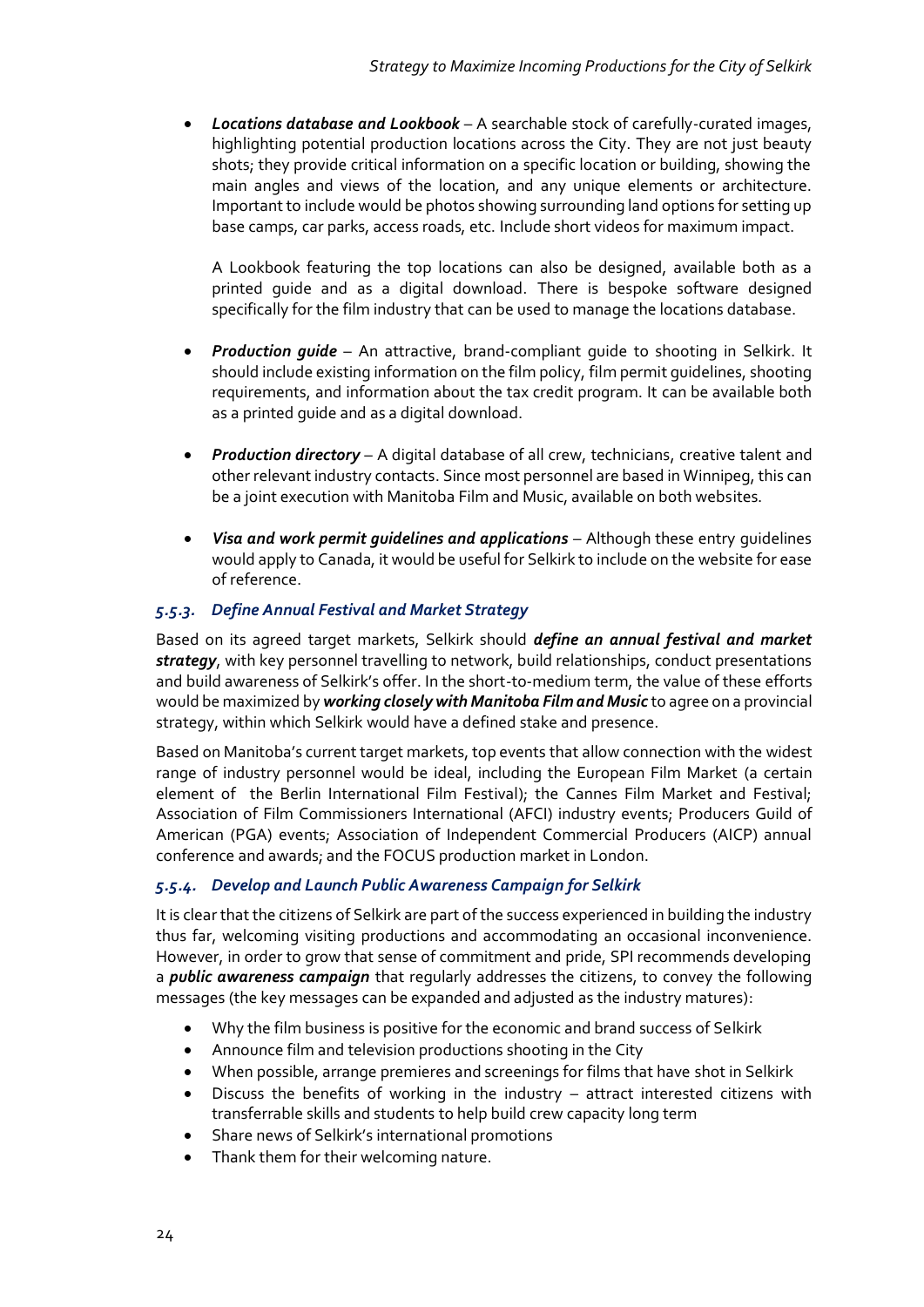This public education strategy can take the form of press releases, appearances of key City personnel on television or radio shows and ensuring that all relevant news are shared across the City's social media accounts. This strategy is dynamic and can allow for opportunities to be assessed and adopted as they arise, such as speaking about the film industry at high school career fairs or hosting a set tour.

# *5.5.5. Develop Annual Advertising Plan*

Developing an *annual print and digital advertising plan* is a sound strategy to raise visibility among the City's target markets. Focusing on industry trade publications and digital platforms, Selkirk could also consider coordinating this plan with Manitoba Film and Music, to maximize the value of both spend and reach.

The following table provides suggestions of the standard trade publications consumed by industry professionals:

| <b>Publication</b>                                                        | <b>Focus</b>                                                                                                                                                                                                                                                         | <b>Platforms</b> |
|---------------------------------------------------------------------------|----------------------------------------------------------------------------------------------------------------------------------------------------------------------------------------------------------------------------------------------------------------------|------------------|
| <b>Screen</b><br><b>International</b>                                     | International film business<br>Covers top festivals and markets                                                                                                                                                                                                      | Print            |
|                                                                           | Special events partner.                                                                                                                                                                                                                                              | Digital          |
| Variety                                                                   | Entertainment news, film reviews, awards, film<br>festivals, box office, entertainment industry<br>conferences                                                                                                                                                       | Print<br>Digital |
|                                                                           | Covers top festivals/markets                                                                                                                                                                                                                                         |                  |
|                                                                           | Special events partner                                                                                                                                                                                                                                               |                  |
| The Hollywood<br><b>Reporter</b>                                          | Hollywood film, television, and entertainment<br>industries                                                                                                                                                                                                          | Print<br>Digital |
|                                                                           | Covers top festivals/markets                                                                                                                                                                                                                                         |                  |
|                                                                           | Special events partner                                                                                                                                                                                                                                               |                  |
| World of<br>Locations<br>(published by<br><b>Screen</b><br>International) | Resource for film, TV and commercial creatives<br>and production companies<br>who want inspiration about where to film their<br>next project. Produced bi-annually. Includes<br>details on 100+ fiscal incentives for international<br>productions                   | Print<br>Digital |
| <b>Makers</b><br>(published by<br><b>The Locations</b><br>Guide)          | A global briefing for creatives - covering<br>everything a production needs in its journey<br>from the script to screen                                                                                                                                              | Print<br>Digital |
| <b>KFTV</b> (published<br>by Screen<br>International)                     | The essential resource for anyone involved in<br>finding international crew or suppliers for<br>producing films, TV programs and commercials<br>Producers, directors, line producers, production<br>managers and location managers all use KFTV to<br>find suppliers | Print            |

*Table 4 – Print and Digital Advertising Platforms*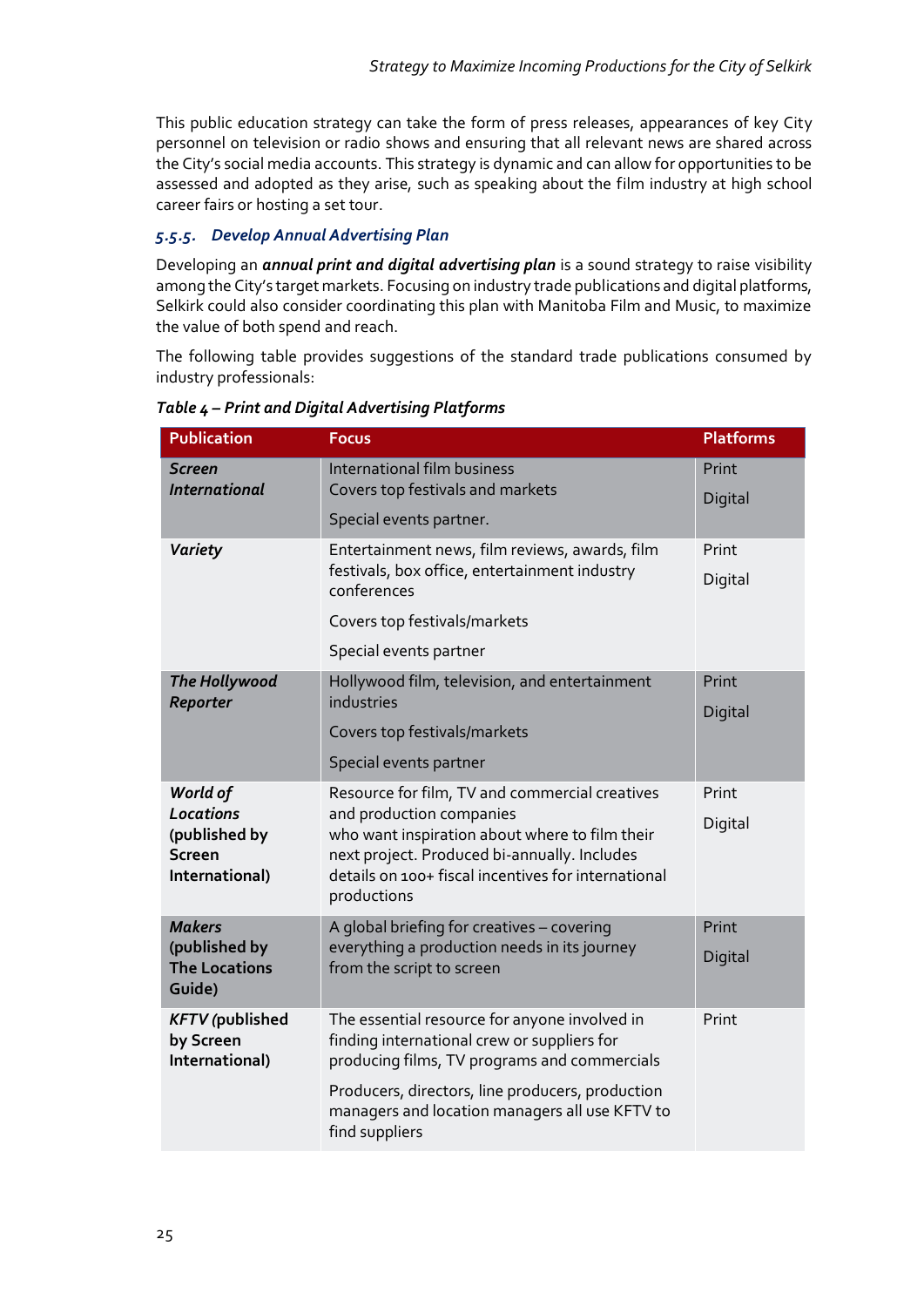| Publication     | <b>Focus</b>                                                                                                               | <b>Platforms</b> |
|-----------------|----------------------------------------------------------------------------------------------------------------------------|------------------|
| <b>Deadline</b> | Authoritative source for breaking news in the<br>entertainment industry                                                    | Digital          |
| The Wrap        | Digital-first news organisation covering the<br>business of entertainment and media via digital,<br>print and live events. | Digital          |

## *5.5.6. Plan and Execute Annual Fam Tour*

An established tool for the tourism industry*, Familiarization (Fam) Tours* are designed for location managers, producers or directors to experience the creative and logistical offers of a jurisdiction first-hand. They can be three, five or seven-day trips, designed to indicate how ready a location is to host a steady stream of productions. Highlights can include:

- Daily trips to unique locations architecture, landscapes, historical sites, etc.
- Meet local filmmakers and production crew; include a masterclass or networking session
- Experience local culture and entertainment perhaps fam tour could coincide with local festivals or celebrations
- Experience quality of flights, accommodation and local catering

For Selkirk, currently linked to Winnipeg and seeking to expand its attractiveness, it would be valuable to initially plan fam tours with Manitoba Film and Music; as the infrastructure and production hub offer expand, Selkirk may be able to conduct fam tours specific to the City.

## *5.5.7. Join Industry Associations*

*Joining industry-standard membership associations* is an effective way to network and find locations business; these associations connect members directly to studios, producers, and the most in-demand location managers. There are film commission member associations for Latin America, Europe, and Asia; but the global industry standard (to which they are all affiliated) is the Association of Film Commissioners International (AFCI), based in Los Angeles.

The AFCI is recognised by the industry as the gold standard for film commission professionals, offering training and development (including formal 'Certified Film Commissioner' status), and hosting industry events in Los Angeles as well as member conventions around the world. The AFCI also provides a production enquiry service, linking potential clients with all their Film Commission members.

The key criteria to be accepted as a member of the AFCI is that the film commission or office is a direct division of a government department or has a direct mandate and the sponsorship of a government department or Ministry. Also, the key personnel of the film commission or office must complete the AFCI Film Commission Fundamentals course, to ensure the applicant is compliant with the basic applicable standards and services as required by the AFCI. Membership in the AFCI would be extremely valuable to the Film Liaison as it would allow her to build expertise in the international standards applicable to film commissions or offices, identify relevant location opportunities for Selkirk, and network among like-minded professionals.

The Location Managers Guild International (LMGI), based in California, is a professional organisation of location managers, location scouts, assistant location managers, and affiliated business members, such as film commissions, location services, vendors, and filming venues. LMGI members have worked on some of the most memorable and important film, television and commercial productions of the last several decades. They offer affiliate membership to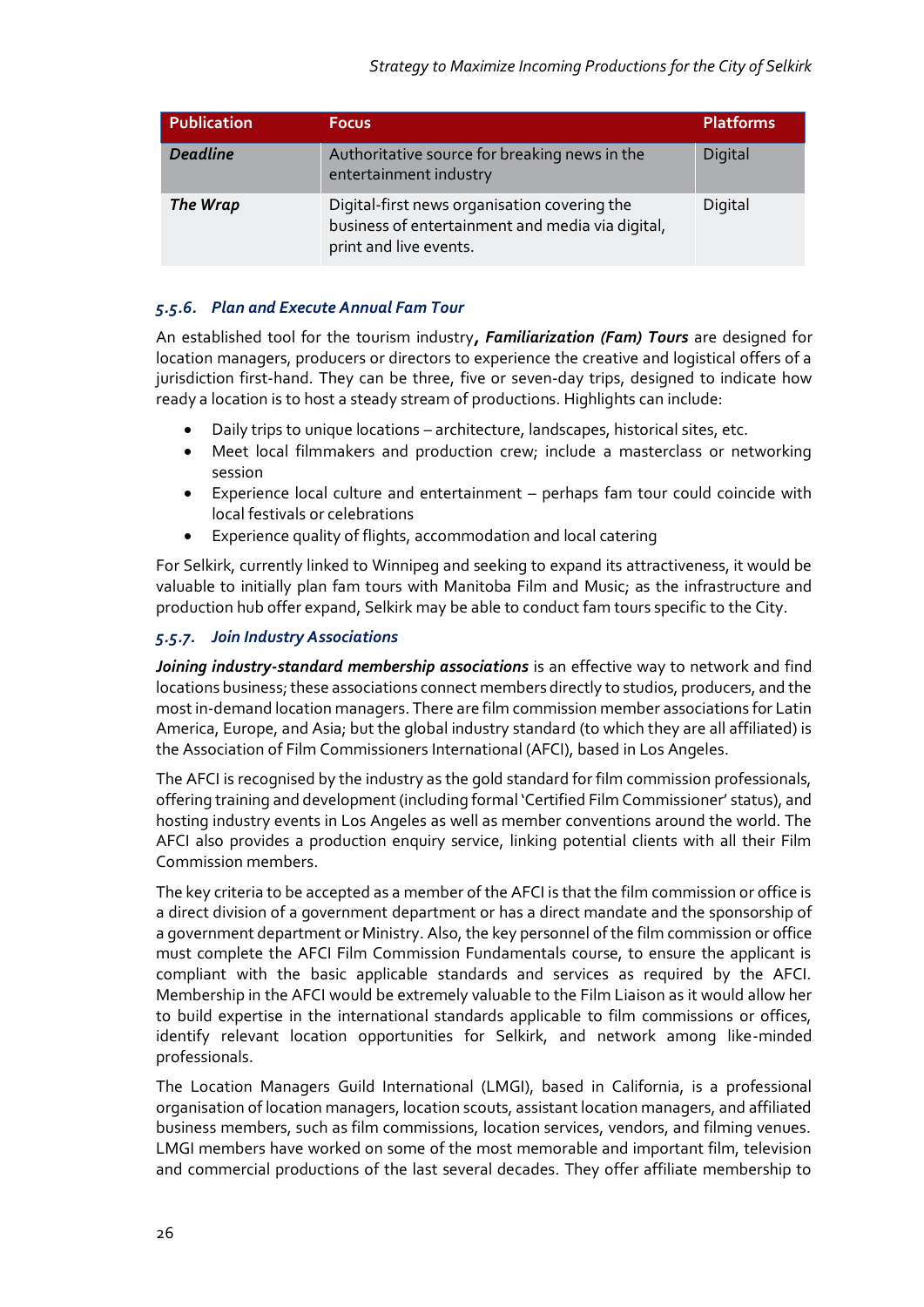film commissions or offices, allowing them to promote their locations directly to the membership. The LMGI can also be a key partner for planning Familiarisation Tours.

Membership in any of these associations can be valuable in raising the City's brand profile and awareness and would be an asset to the City of Selkirk.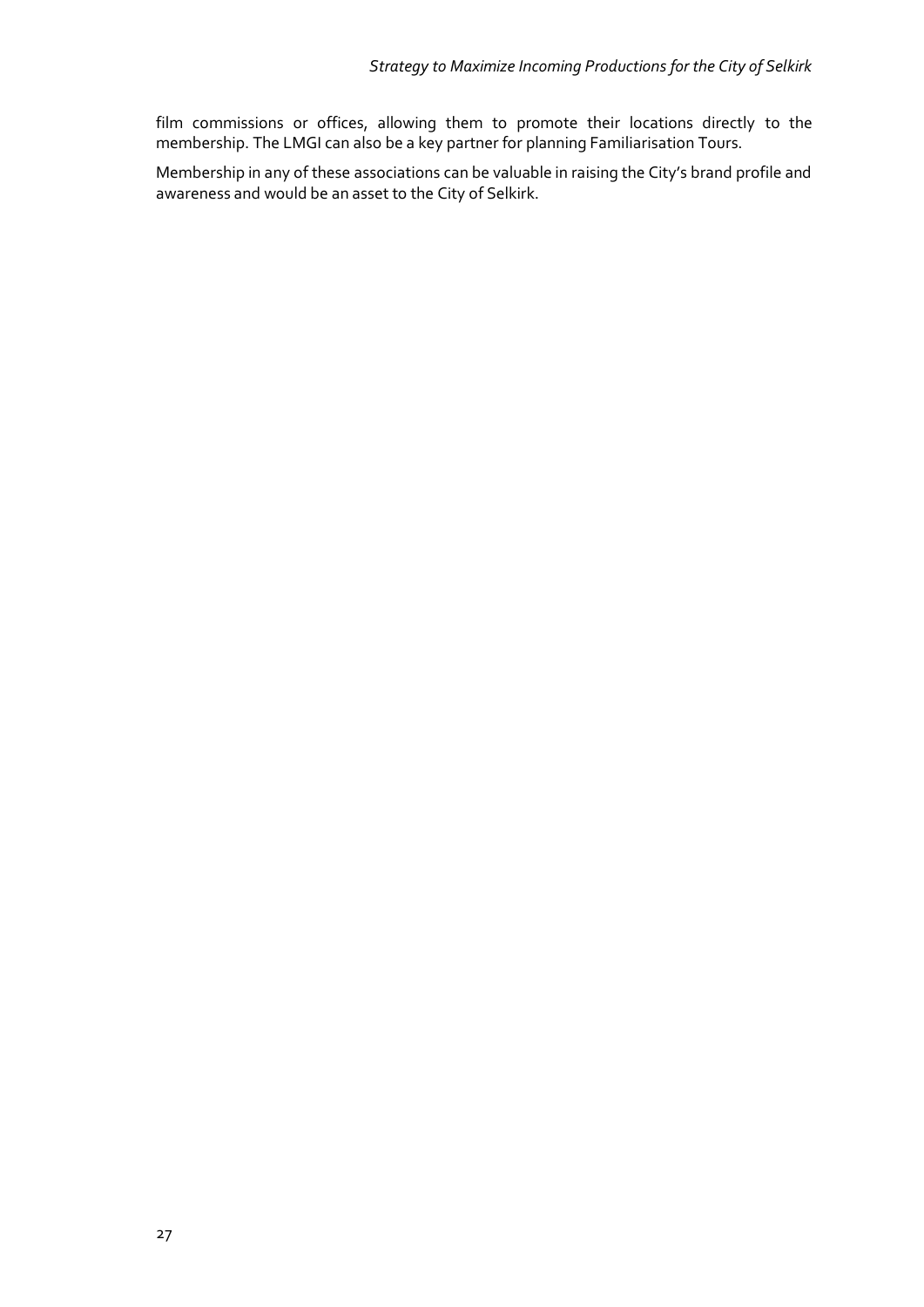#### <span id="page-30-0"></span>**6. APPENDIX 1 – THE GLOBAL SCREEN PRODUCTION MARKET**

#### <span id="page-30-1"></span>**6.1. Overview**

In recent years, there has been a deluge of film and television ("**audiovisual**") production on a global scale. This is driven by insatiable demand for all types of content from consumer and investors alike – which include newer entrants (e.g., streamers), as well as established broadcasters and studios.

Governments and legislators in jurisdictions of all sizes have increasingly recognized and valued the considerable economic and other benefits delivered by this global growth sector, especially as they look to diversify their economies and recover from the effects of the COVID-19 pandemic. Public and private investments in production infrastructure, workforce skills and training, and film-friendly policies have been significant.

#### <span id="page-30-2"></span>**6.2. Global Audiovisual Production Spend**

Before the COVID-19 pandemic, the streaming service model had been driving an unprecedented deluge of film and television production in response to growing consumer demand. In 2019, a record US\$177 billion was spent on the production of feature-length films (US\$42.6 billion) and television series (television films, drama series and documentaries)  $(US$134.4 billion).$ <sup>38</sup>

While the COVID-19-related disruption impacted audiovisual content production globally, the sector has already bounced back to higher levels than the recorded 2019 figures. SPI anticipates a continued industrial growth of at least 5-10% per annum over a five-year period as of 2022, forecasting audiovisual content investment to exceed \$230 billion in 2022, primarily driven by major studios and streamers' ambitious investment strategies – both in the USA and in the global markets, which are increasingly key for growth. This continued growth will be largely stimulated by ambitious investment strategies and government recognition of the industry's unique capacity to push economic recovery from the COVID-19 pandemic.

Additionally, while the COVID-19 pandemic paused production for a period in many locations, it simultaneously led to a surge in streaming subscribers that coincided with the launch of several streaming platforms in new markets.<sup>39</sup> To maintain these levels of subscriber growth, Hollywood studios and streaming companies compete by investing large sums into producing more big-budget content at a faster pace. Netflix, for example, is reported to have increased its content spend to over \$17 billion in the fiscal year 2021.<sup>40</sup>

The other new and well-capitalized players that have entered the market include Disney, which announced at its 2020 Investor Day that it expected its global direct-to-consumer content expense to be between \$14 billion and \$16 billion dollars across Disney+, Hulu and ESPN+ for the fiscal year  $2024.^{41}$ 

Much of the recorded growth in the sector has been driven by television series, although the production of feature film has also been increasing. This is because television series fit well with the streaming service format, their goal being to attract more subscribers with original content; then, to keep these subscribers online and engaged with the platform for longer

<sup>39</sup> *[World-Wide Streaming Subscriptions Pass One Billion During Pandemic.](https://www.wsj.com/articles/worldwide-streaming-subscriptions-pass-one-billion-during-pandemic-11616079600)* The Wall Street Journal, 18<sup>th</sup> March 2021; *[Major streaming service subscribers are up 50% since last year, proof of how the pandemic has boosted some](https://www.businessinsider.com/streaming-service-subscribers-up-50-last-year-2020-12?r=US&IR=T)  [industries and crushed others](https://www.businessinsider.com/streaming-service-subscribers-up-50-last-year-2020-12?r=US&IR=T)*. Business Insider, 31st December 2020; *[Post-pandemic Media Consumption: Online](https://www.forbes.com/sites/forrester/2021/06/28/post-pandemic-media-consumption-online-streaming-accelerates-a-new-content-experience/)*  **[Streaming Accelerates A New Content Experience](https://www.forbes.com/sites/forrester/2021/06/28/post-pandemic-media-consumption-online-streaming-accelerates-a-new-content-experience/)**. Forbes, 28<sup>th</sup> June 2021.

<sup>38</sup> *Global Screen Production –[The Impact of Film and Television Production on Economic Recovery from COVID-19.](https://www.o-spi.com/projects/economic-impact-studies-research-and-evaluation-ly9lh)* Olsberg•SPI, 25<sup>th</sup> June 2021.

<sup>&</sup>lt;sup>40</sup> *Netflix Reveals \$17 Billion in Content Spending in Fiscal 2021*. Variety, 20<sup>th</sup> April 2021.

<sup>41</sup> *[Walt Disney Company investor day Transcript](https://thewaltdisneycompany.com/app/uploads/2020/12/Disney_Investor_Day_2020_transcript.pdf)*, 10th December 2020.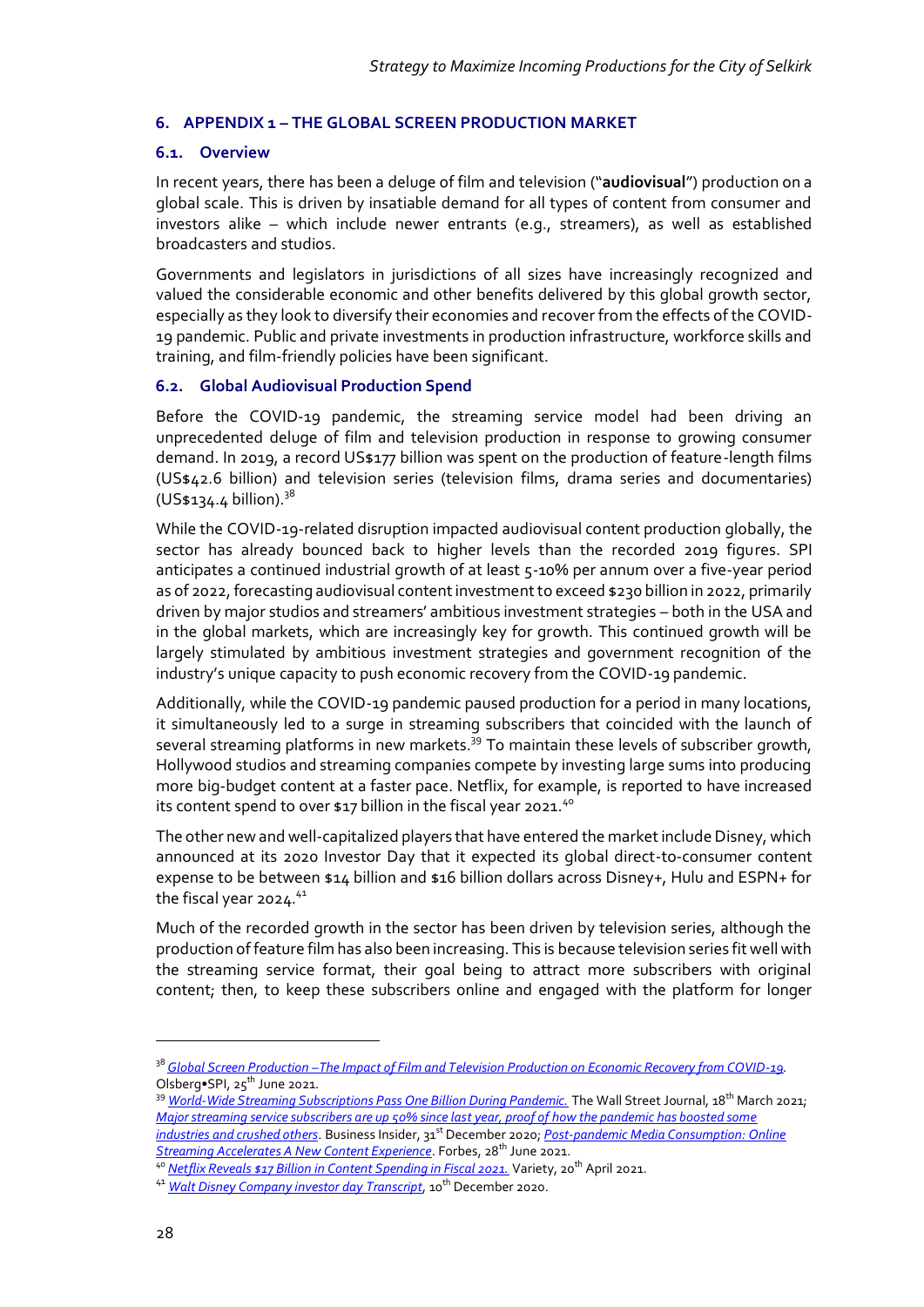periods of time. In this manner, they avoid 'subscriber churn', which occurs when a subscriber cancels their subscription after watching the content of their interest.<sup>42</sup>

Between 2011 and 2019, the number of original scripted series being produced in the US doubled, from 266 in 2011 to 532 in 2019. Despite the impact of the COVID-19 pandemic in 2020, there was only a drop of 7% recorded from 2019 to 2020. In 2021, a 13% increase in English-language scripted television series produced was recorded (see Appendix  $\mu$  for a discussion on the impact of the COVID-19 global pandemic on production trends).<sup>43</sup>

## <span id="page-31-0"></span>**6.3. Current Market Trends**

The global production deluge has created a number of production trends of direct relevance to jurisdictions aiming to attract such projects, including Selkirk.

A crowded marketplace means that producers are seeking innovative ways of differentiating their projects and finding audiences. At the top end of the market, budgets have risen as producers undertake larger-scale projects with higher production values in a bid to appeal to audiences.

To attain standout content, producers are also increasingly focusing on striking, unique or unused locations to give their projects visual distinction, and Selkirk has much to offer in this regard. The significant increase in the quantity of tentpole drama, action, adventure and superhero films has led to a high demand for arresting location interiors and exteriors, alongside unusual landscapes and historic locations.

Rising production costs have increased the sector's appetite for incorporating production incentives into their financing plans. Very often, a first consideration made by a producer is the availability of a production incentive in a jurisdiction to offset costs; most major projects will undertake comparisons of the costs and logistics of producing a project in a range of possible countries and locations/destinations to inform a final decision. At present, more than 100 countries, states and provinces across the globe operate an automatic incentive – i.e., a model triggered by eligible spending rather than selective considerations such as artistic value.

With Manitoba's tax credit consistently hailed as one of the best, this will continue to be one of the key selling points for shooting in Winnipeg and Selkirk.

The deluge of production means that many established production hubs are also experiencing capacity challenges regarding the availability of crew and infrastructure, such as studios. This creates opportunities for jurisdictions like Winnipeg and Selkirk to actively fill capacity gaps. Regarding physical infrastructure capacity, while studios are currently being built or expanded globally, alternative solutions to purpose-built stages have included the often-temporary conversion of existing large empty spaces; this is largely how productions shoot in Winnipeg and Selkirk, given the existence of one studio in the capital city. Investing in purpose-built studios in the short to medium terms is one of the ways in which Selkirk could drastically increase its attractiveness to incoming producers.

Meanwhile, the COVID-19 pandemic has underlined the need to produce in stable and safe environments. Taken together, these trends mean that producers are increasingly considering less-established markets for production solutions — particularly those which are stable and offer incentives and locations. This is a key opportunity for Selkirk to consider in its strategy for sustainable growth.

<sup>&</sup>lt;sup>42</sup> [Streaming Giants' Next Worry: A Subscriber Churn Uptick](https://www.hollywoodreporter.com/business/business-news/streaming-subscriber-churn-uptick-4174619/). The Hollywood Reporter, 28<sup>th</sup> April 2021

<sup>&</sup>lt;sup>43</sup> *[FX Networks cited in Why Hollywood is Private Equity's New Money Machine](https://www.hollywoodreporter.com/business/business-news/private-equity-hollywood-1235076358/)*. The Hollywood Reporter, 18<sup>th</sup> January 2022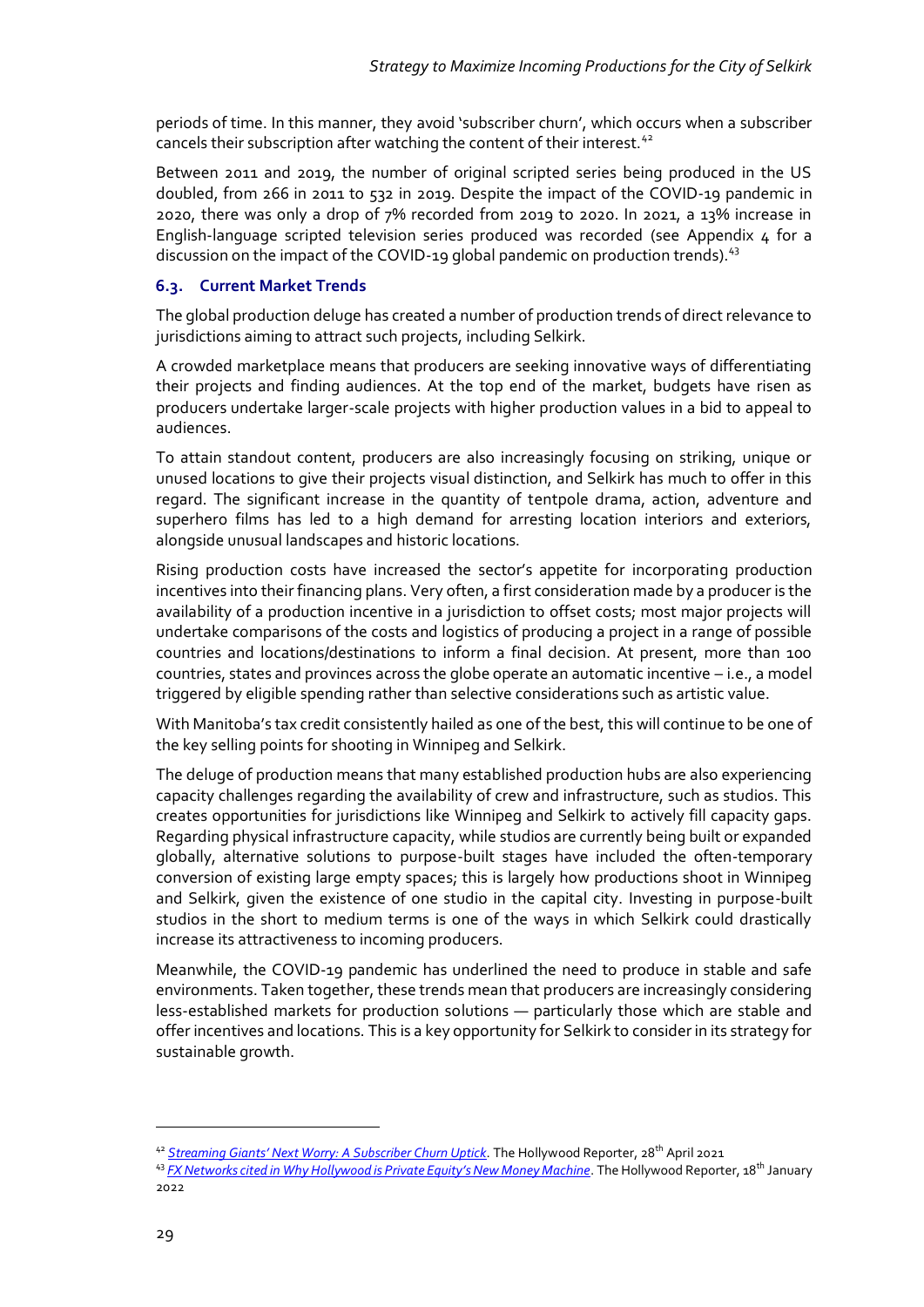## <span id="page-32-0"></span>**7. APPENDIX 2 – FACTORS DETERMINING THE PRODUCTION LOCATION DECISION**

To inform the development of the strategy, it is important to model the process by which international productions come to be sited in a specific jurisdiction. In general, location decisions are informed by a balance between creative characteristics that are best suited to the story (often driven by the director's preferences), and the more practical considerations of available high-quality infrastructure, experienced crew and attractive incentives (largely, the producer's concerns).

With co-productions, the interest in locating a production derives from a creative partnership between two or more producers. These producers wish to collaborate on making a feature film or television drama production for a combination of creative, financial, and personal reasons. In most cases, but not always, such a project will be made under the regulations of an official co-production treaty, and the producers will normally drive the decision.

This selection process, which can be described as the production location decision, is related to a number of factors. Roughly in order, they are:

- *Creative specifics* of the project that will determine the locations and 'look'
- Actual *budgeted line-item costs* of production
- Effect of a *financial production incentive* on reducing such costs
- Depth and skills levels of *workforce*
- Quality and capacity of *infrastructure* provision, particularly sound stages
- Perceived *ease of filming*
- Variety and accessibility of shooting *locations*
- Effectiveness of support from national and local *film commissions*
- *Safety and security* for personnel (especially key talent) and equipment; this is of course a key focus during the COVID-19 pandemic
- Quality and variety of hotels, restaurants and other *lifestyle factors*
- Fluctuations and stability of *exchange rates*
- Personal preferences of *key talent* involved
- Variety and availability of *transportation* options
- Quality of *communications infrastructure*
- Overall *'film friendliness'* of authorities.

In addition, the final decision to site a project in a specific locale will be based on a unique set of circumstances. These are referred to by SPI using our description: The ADOD Principle (Awareness, Desire, Opportunity, Decision):

- **Awareness:** The producer must have some knowledge of the destination ideally that similar productions have been successfully made there, and that there is a flow of projects from international producers being serviced. This awareness may also come from the effectiveness of the film commission's marketing strategies to promote its locations, incentives and other differentiators to its desired target markets. This will likely be a key factor for producers in their awareness of Selkirk and its particular offer. Unless a producer is aware of what the location has to offer, they are unlikely to prioritise considering basing any part of a production there.
- **Desire:** This relates to how attractive or desirable the jurisdiction's collective offer is to a production. The financial offer will be central and include incentives and costs, but this will also relate to creative concerns – particularly the appropriateness of the location to the story (in this case, whether set in the city, or doubling for elsewhere). The jurisdiction might also have attractive and unique locations to leverage. Similarly, desire can be eroded by any awareness of negative factors, such as previous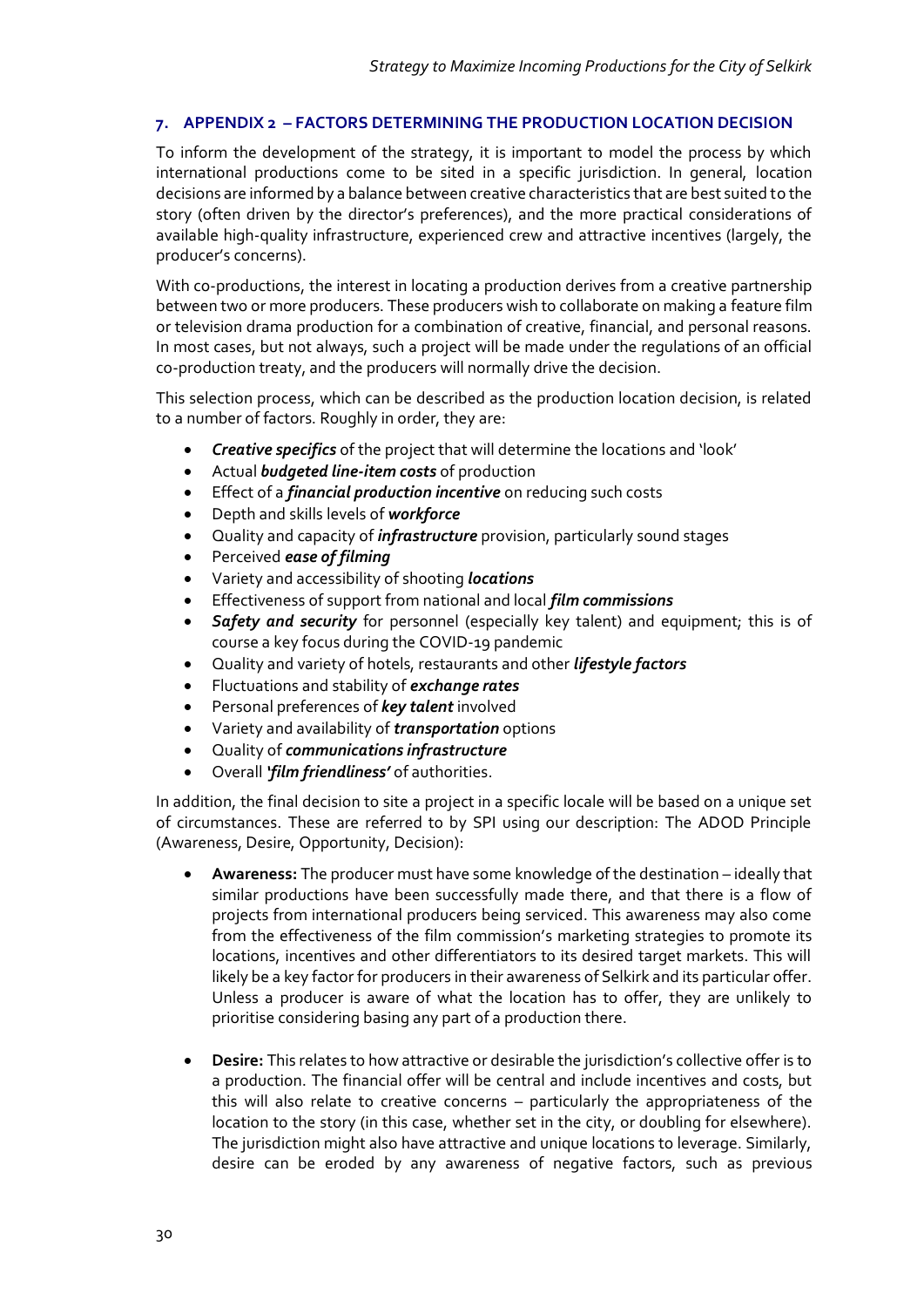productions that chose not to shoot in the jurisdiction because of costs, lack of engagement from key bodies, or other difficulties.

- **Opportunity:** Having created awareness and desirability, the next question is whether there is an actual opportunity to shoot in the jurisdiction under the conditions the producer requires. This stage of the decision relates to whether the desire to shoot in a specific location can be translated to reality, both practically and realistically. This means, for example, that the desire to shoot at a coveted location can be achieved and that there are no issues with permissions, weather or access. It can also relate to infrastructure and supply chain, and if a local production sector can supply the workforce and tools needed to undertake the filming, or if resources must be imported to the location.
- **Decision:** Where awareness and desire are supported by opportunity, a positive decision can result.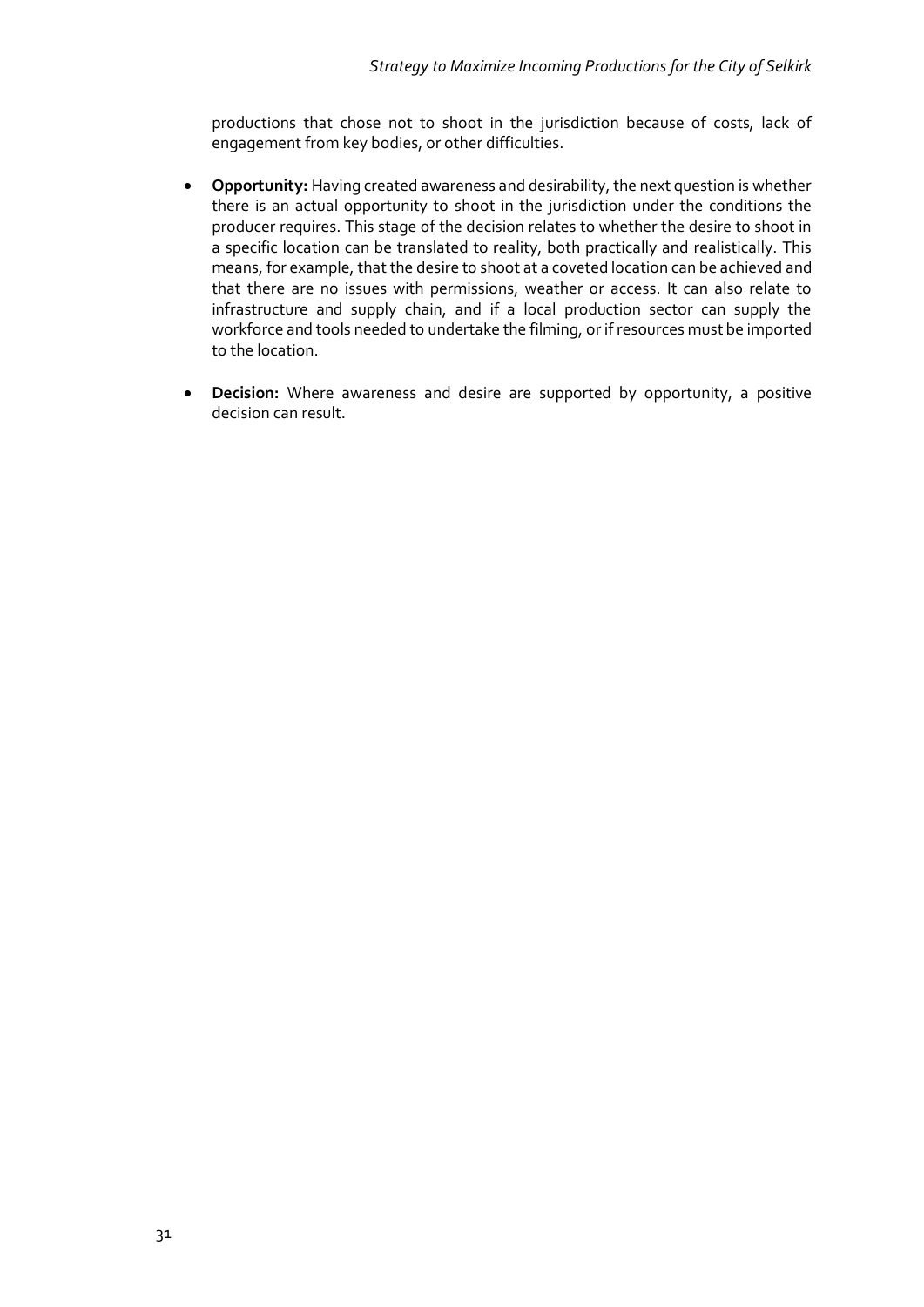#### <span id="page-34-0"></span>**8. APPENDIX 3 – UNDERSTANDING THE NEEDS OF INCOMING PRODUCERS**

The previous chapter examined the perspective of the producer when deciding where to locate a specific production. The focus of a film commission must primarily be informed by the needs of incoming productions, which are the core target market for any such client-facing organisation. Film commissions must be equipped and flexible enough to meet the sometimescomplex needs of producers, while not over-promising commitments; this must always be a solution-oriented agency. Of particular importance to producers when engaging with film commissions, are the following.

#### <span id="page-34-1"></span>**8.1. Speed of Response**

Film and HETV production can be vastly expensive. As a result, producers must work quickly and feel secure in the knowledge that any official support body takes their productions, and any related queries and issues, seriously. This is especially important in the current competitive environment for international portable productions. A film commission must respond immediately to any new queries from producers – to set the tone for the relationship to come – and to deal with any issues that may arise during production as quickly as possible.

#### <span id="page-34-2"></span>**8.2. Engagement and Clarity**

Productions can be extremely complex logistical undertakings and producers expect to be advised clearly and directly. In contemplating production in a jurisdiction where they may not have worked before, they require straightforward, unambiguous information about necessary requirements relating to all aspects of their production. This includes a range of issues, but among the most important are permits to access locations, import and export of equipment, visa requirements for incoming cast and crew, taxation, and domestic employment rates and terms. The film commission executives should therefore be knowledgeable in practical production processes, and also have good relationships with the government or regulatory authorities involved in such consents.

## <span id="page-34-3"></span>**8.3. Introductions to Relevant Vendors and Suppliers**

When bringing a production to shoot in a country, producers will generally engage a number of local suppliers – not least a local production service company, to assist them in navigating the local landscape. A film commission should therefore be appraised of all key local companies and be able to supply an impartial list of relevant outfits and their credits to help direct the producer.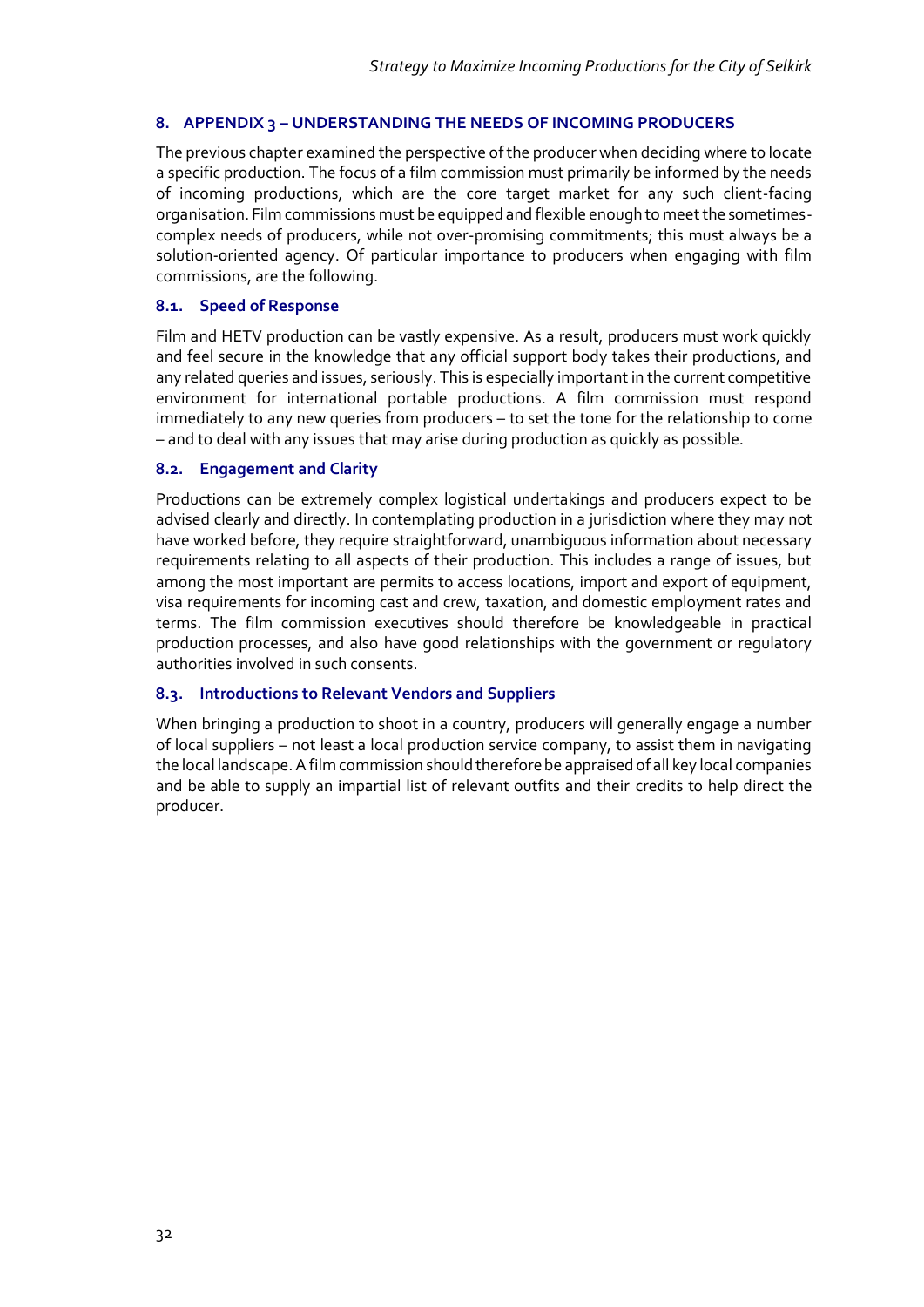#### <span id="page-35-0"></span>**9. APPENDIX 4 – IMPACT OF THE COVID-19 PANDEMIC ON GLOBAL SCREEN PRODUCTION**

Almost all territories around the world that encourage domestic and international screen production restricted filming activity severely in the initial phases of the pandemic.

However, while COVID-19 has placed significant economic and logistical pressure on governments across the globe, it is notable that at the time of writing, no major production incentives have been defunded or cancelled. SPI's tracking instead points to increases to funding and incentive rates in a number of key global markets. Examples include:

- In May 2020, **Spain** increased its rebate rate from 20% to 30% for the first \$1.1 million dollars of qualifying expenditure, and the per project cap from \$3.28 million to \$10.8 million.<sup>44</sup>
- In July 2020, **Australia** announced an AU\$400 million increase to its Location Incentive, while extending the system to 2026-27.<sup>45</sup> In November 2020, the **New South Wales** government also announced an increase of AU\$175 million to its Made in NSW fund, which supports high-end film and television productions shooting in the state.<sup>46</sup>
- **Greece** increased its incentive to 40%<sup>47</sup>, and in early December 2020 introduced an additional tax credit incentive.
- In March 2021, **Alberta** removed the \$10 million per project cap to increase its competitiveness as a location both nationally and internationally.<sup>48</sup>
- In March 2021, **Germany** doubled the budget for the German Motion Picture Fund to €30 million, and increased the project cap for TV series from  $\epsilon_4$  million to  $\epsilon_1$ 0 million.<sup>49</sup>
- In June 2021, **Nova Scotia** announced that it would almost double the Nova Scotia Film and Television Production Incentive Fund to  $$48.6$  million.<sup>50</sup>

#### <span id="page-35-1"></span>**9.1. Production Recovery**

Another notable trend is that while productions shut down in many jurisdictions earlier in 2020 during the first wave of lockdowns, film and television production work generally continued during the introduction of second or third lockdowns later in the year. In April-May 2020, several territories that had managed the pandemic effects adequately, began to publish robust guidelines designed to enable production to restart under strict conditions, including Iceland, Australia, India and some US states. By September 2020, most jurisdictions had implemented COVID-19 production guidelines, and restarted production in accordance with the new protocols; when the next wave of lockdowns occurred, many productions were allowed to continue.

In early 2021, Canadian industry professionals were noting that at a time of record infection rates and stay-at-home orders, the major US studios and streamers were allowed to continue production on 'bubble-wrapped film and TV sets' across the country, due to the introduction of strict safety measures for cast and crew that were developed and approved by industry stakeholders themselves, including quilds, unions and studios.<sup>51</sup> This resilience has proven to be sustained; in a recent article, British Columbia – the province with the highest volume of film

<sup>&</sup>lt;sup>44</sup> [Spain increases filming incentive to 30% as lockdown eases](https://www.screendaily.com/news/spain-increases-filming-incentive-to-30-as-lockdown-eases/5149639.article). Screen Daily, 6<sup>th</sup> May 2020

<sup>45</sup> *[New \\$400 million incentive to boost jobs for the screen industry](https://www.pm.gov.au/media/new-400-million-incentive-boost-jobs-screen-industry)*. Prime Minister of Australia, 17th July 2020

<sup>&</sup>lt;sup>46</sup> *[Australia receives further boost with additional AU\\$175 million for its Made in NSW fund.](https://www.kftv.com/news/2020/11/11/australia-receives-further-boost-with-additional-a175m-for-its-made-in-nsw-fund)* KFTV, 11<sup>th</sup> November 2020

<sup>47</sup> *[Greece ups production cash rebate to 40% as shoots get back](https://deadline.com/2020/07/greece-production-cash-rebate-to-40-shoots-underway-1202998303/) underway.* Deadline, 29th July 2020

<sup>&</sup>lt;sup>48</sup> *[Alberta adds more incentives to lure productions to Canada](https://variety.com/2021/film/spotlight/alberta-incentives-canada-1235034520/)*. Variety, 4<sup>th</sup> August 2021

<sup>49</sup> *[German Motion Picture Fund doubles budget to €30m to attract international TV shoots](https://www.screendaily.com/news/german-motion-picture-fund-doubles-budget-to-30m-to-attract-international-tv-shoots/5158559.article)*. Screen, 31st March 2021

<sup>&</sup>lt;sup>50</sup> *[Nova Scotia nearly doubles Film and Television Production Incentive Fund.](https://www.halifaxtoday.ca/local-news/nova-scotia-nearly-doubles-film-and-television-production-incentive-fund-3900395)* Halifax Today, 23<sup>rd</sup> June 2021

<sup>51</sup> *[Film industry in Canada keeps up production amidst COVD-](https://www.hollywoodreporter.com/business/business-news/film-industry-in-canada-keeps-up-production-amid-covid-19-rise-everyone-is-on-high-alert-4110708/)19 rise: 'Everyone is on high alert'*. The Hollywood Reporter,  $4^{th}$  January 2021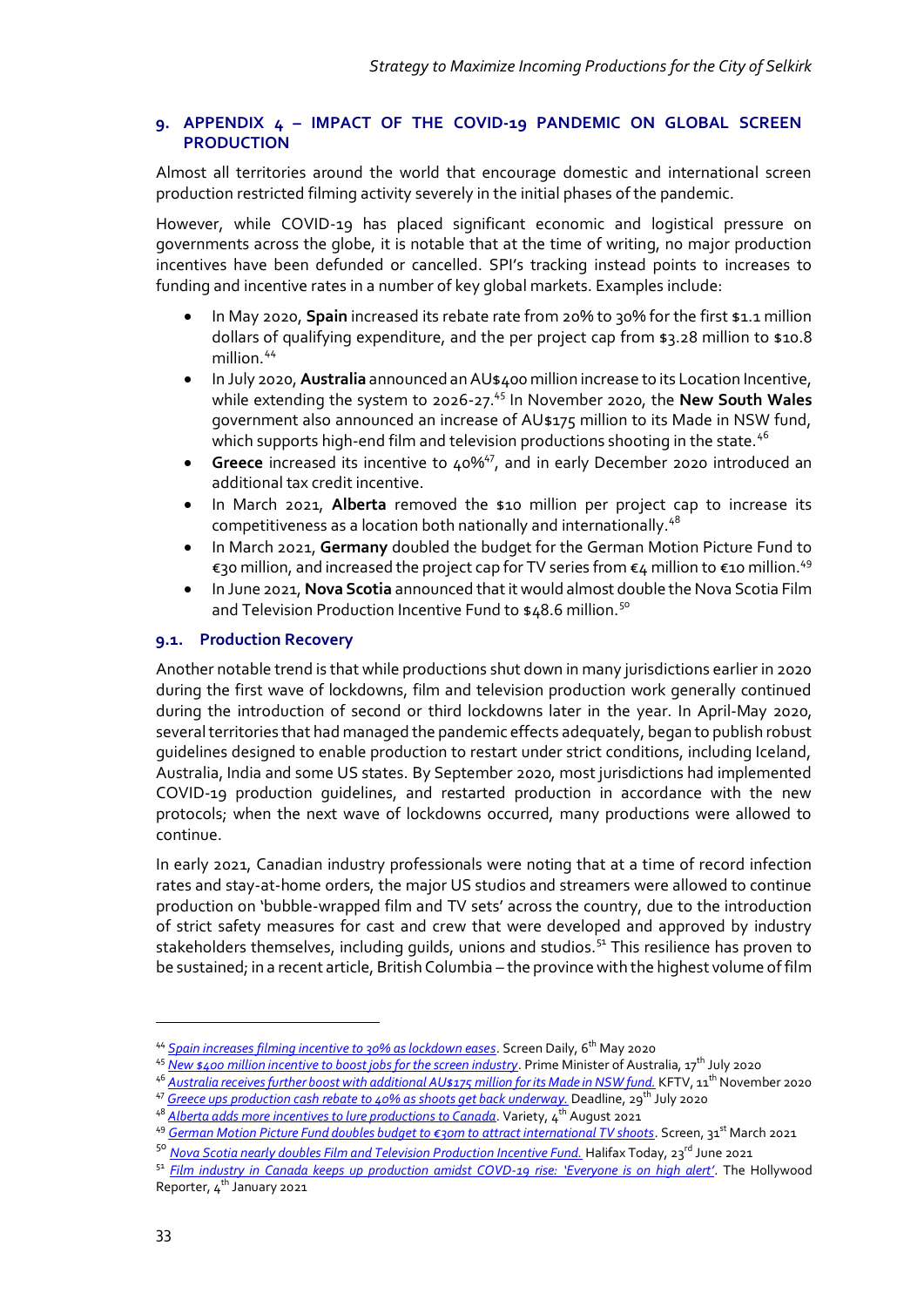and television production in the country – announced that "…the multi-billion-dollar industry is seeing a sizable number of projects in the works – even higher than pre-pandemic levels".<sup>52</sup>

This is also being seen in other global production markets. For example, FilmLA has announced that film and television production in Los Angeles returned to pre-pandemic levels during the second quarter of 2021.<sup>53</sup> Official statistics in the UK show combined total spend on film and high-end television production in H<sub>1</sub> 2021 was  $E_3$ .6 billion, the highest on record.<sup>54</sup>

Many governments also sought to be proactive about ensuring that stakeholders in the film, creative and entertainment sectors, initially hard hit due to the shutdowns, were supported financially during a time when many people lost income. This underlines the strategic value of the Screen industry.

In May 2020, the Minister for Canadian Heritage announced a \$500 million COVID-19 Emergency Support Fund for Cultural, Heritage and Sport Organizations, intended to provide temporary financial relief and "help maintain jobs and support business continuity for organizations whose viability has been negatively impacted by the COVID-19 pandemic".<sup>55</sup> The funds were distributed through formal agencies and existing programs, including \$118.8 million specifically for the Canadian media sector, managed through the Canada Media Fund (\$88.8 million) and Telefilm Canada (\$27 million).

Focusing on the affected arts and culture professionals closer to home, in March 2021, the provincial government in Manitoba announced a \$6 million Arts and Culture Sustainability Fund, jointly administered by the Manitoba Arts Council and Manitoba Film and Music.<sup>56</sup> Overall, since late 2021, the service production industry in Manitoba has shown encouraging signs of record growth, discussed further in Section 3.2 below.

## <span id="page-36-0"></span>**9.2. Increased Costs Related to COVID-19**

Another key impact of the pandemic on productions has been the increased health and safety costs to ensure that COVID-19 protocols are incorporated into production planning and execution. Productions have had to accommodate budget increases in order to ensure that they adhere to industry and jurisdiction safety protocols, a situation that enhanced the value of automatic incentives to offset these new costs. A recent SPI study estimates that the additional COVID-19 related costs have been between 15% and 25%, depending on the nature and size of the project.<sup>57</sup>

In addition, new job roles have been added to production staffing in order to have the expertise on set. COVID-19 safety marshals and safety supervisors are now required production positions. The Georgia Film Academy, for example, has been offering COVID-19 compliance courses for production roles.<sup>58</sup>

<sup>52</sup> *[B.C film industry enjoys boom as COVID-19 border rules loosen](https://www.citynews1130.com/2021/08/15/b-c-film-industry-enjoys-boom-as-covid-19-border-rules-loosen/)*. CityNews, 15th August 2021

<sup>53</sup> *[Production Returns to Pre-Pandemic Levels as Television Continues to Surge](https://www.filmla.com/production-returns-to-pre-pandemic-levels-as-television-continues-to-surge/)*. FilmL.A., 5th August 2021

<sup>&</sup>lt;sup>54</sup> [Film, and high-end television production in the UK; January-June \(H1\) 2021.](https://core-cms.bfi.org.uk/media/11588/download) BFI Research and Statistics Unit, 29<sup>th</sup> July 2021

<sup>55</sup> [Emergency Support Fund for Cultural, Heritage and Sport Organisations.](https://www.canada.ca/en/canadian-heritage/services/funding/information-covid-19/emergency-support-fund.html) Government of Canada, 13<sup>th</sup> September 2020

<sup>&</sup>lt;sup>56</sup> [Manitoba government investing in arts and culture sector hurt by COVID-19.](https://winnipeg.ctvnews.ca/manitoba-government-investing-in-arts-and-cultural-sector-hurt-by-covid-19-1.5361766) CTV News, 5<sup>th</sup> March 2021 <sup>57</sup> Ibid.

<sup>58</sup> [GFA COVID-19 Compliance Courses.](https://www.georgiafilmacademy.online/) Georgia Film Academy